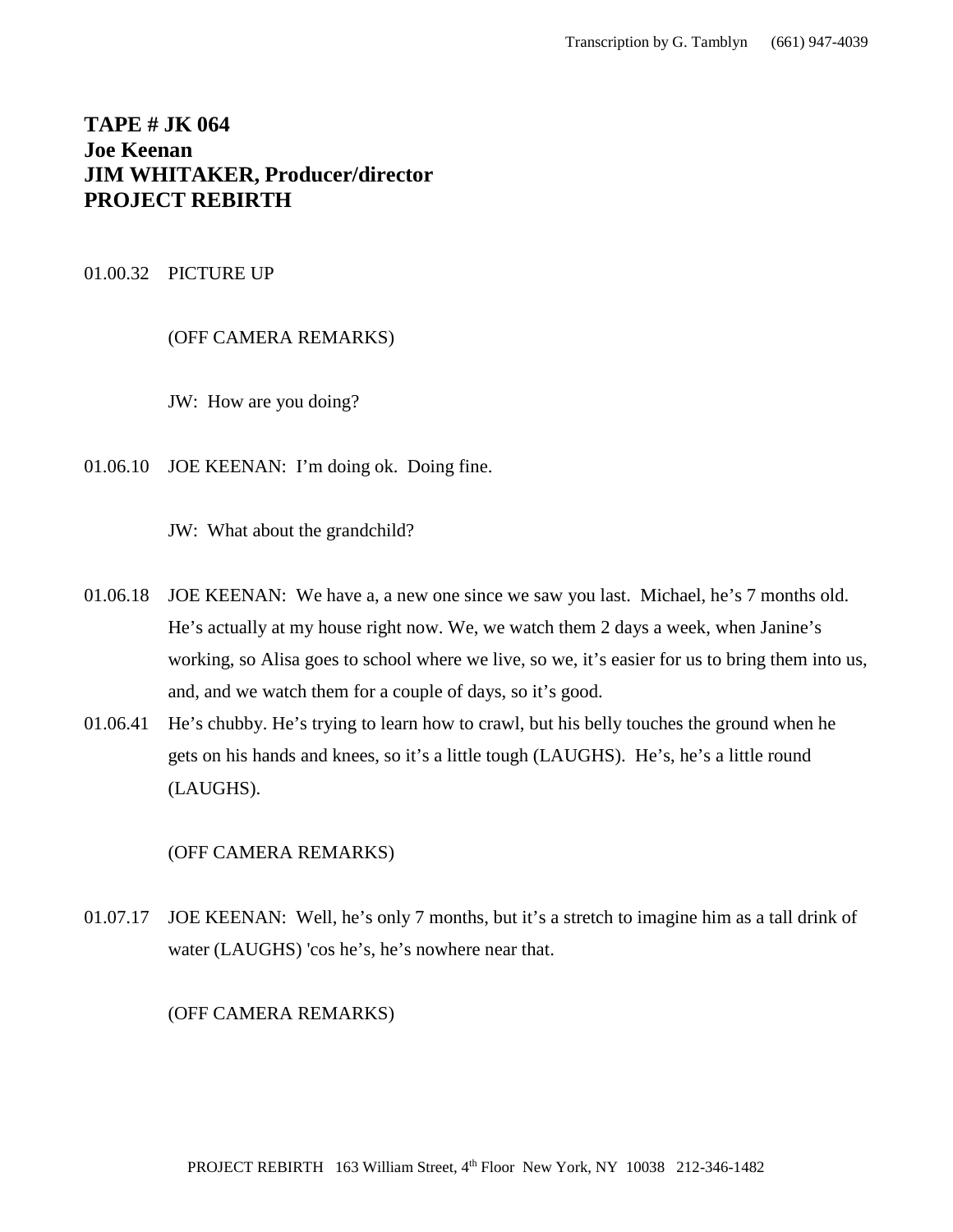- 01.07.27 JOE KEENAN: He's a little more like a keg (LAUGHS). (~JW~) And his sister just dotes over him. And you can see that when she's in the room when he, when she's, he's just into that recognizing different voices. And you can see that – when she speaks in the room, he turns towards her. So that's good, he recognizes her. And that's good. She's always trying to pick him up and move him around. We have to be careful, 'cos he's too big for her. And she's 4 now, and she's only 41 pounds.
- 01.08.03 And he's 7 months and he's 22 pounds. So it, it's quite a lift for her to try to carry him around.

JW: Football player?

JOE KEENAN: Yeah, maybe. He's got big, fat legs.

JW: That's it about football players?

- 01.08.21 JOE KEENAN: It's all about the legs. That's where all your strength is, in your legs, to drive your legs. That's if you have a, if you ever see youth football games or practices, you'll always hear the coaches telling them, move your legs, keep moving your legs, don't stop moving your legs.
- 01.08.33 That's where all your strength is.

JW: The same is for basketball.

(OFF CAMERA REMARKS)

JW: Your granddaughter is 4?

- 01.09.15 JOE KEENAN: She was 4 in May, May  $12<sup>th</sup>$ . So that's moving along. She's starting to become a little person. Which is an adventure in itself. We're used to her being a baby, and now she's, she thinks and she talks.
- 01.09.31 You have to be careful what you say around her. She picks everything up (LAUGHS).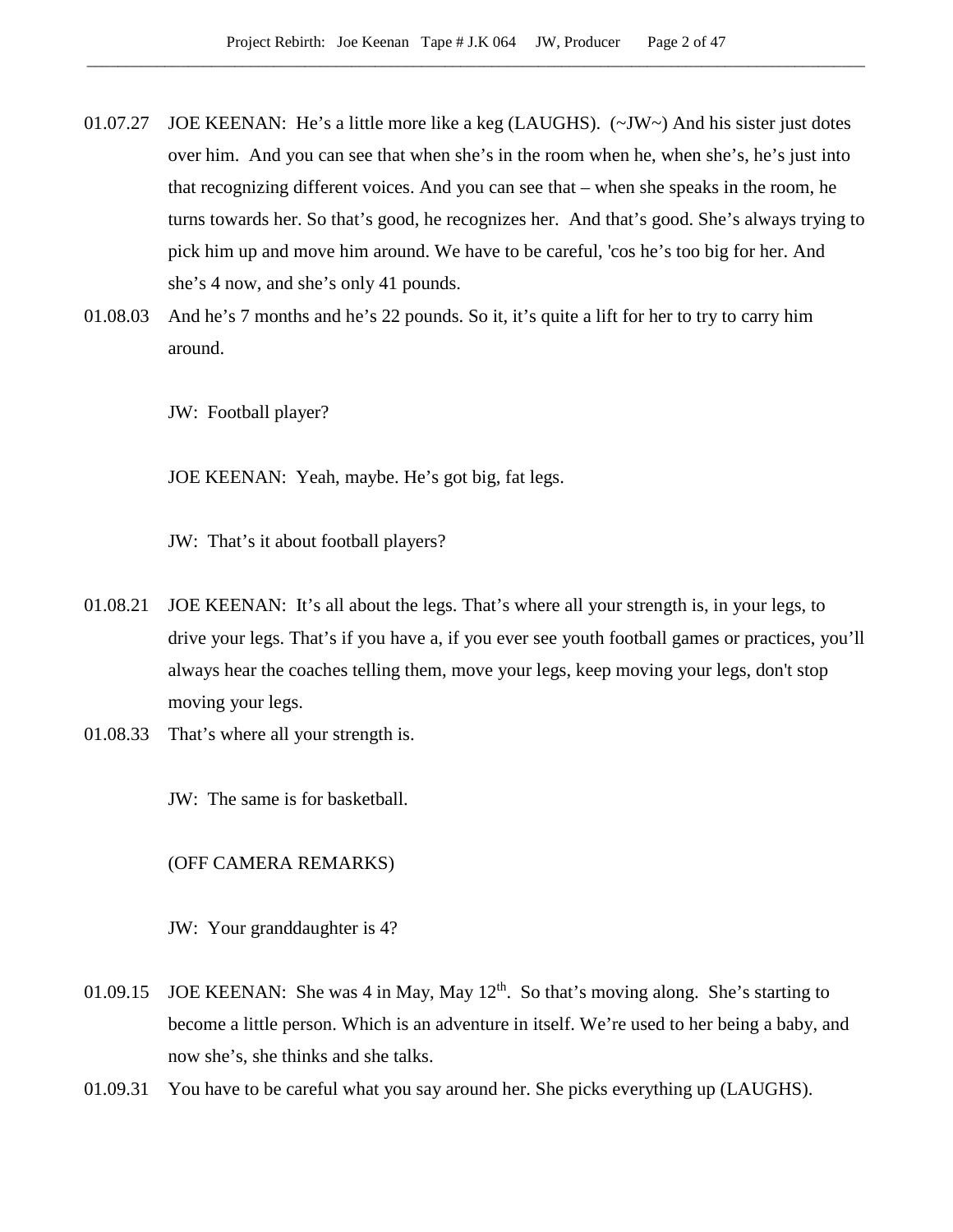JW: Are you taking walks with her?

- 01.09.40 JOE KEENAN: Oh, well, sure. We, we're always together. We, when we go to, when she goes to school every day, we walk. She likes to walk to school and walk home. And it's only 4 blocks. But it's, it's quality time. You know, (?) you talk to her about what she did wrong yesterday (LAUGHS).
- 01.10.01 You know, and, and she tells you what she's thinking. It's good. We're together a lot.

JW: You take her to school?

01.10.11 JOE KEENAN: Yes. In fact, last night, there's no school today because it's Brooklyn Day, so there's no school today, and she asked me, we going to the park in the morning? And I said, well, when I get home. I have to go out first. So when I walk in the house, I won't be in the house five minutes. She'll remind me. Are we gonna go to the park today? (LAUGHS)

JW: Is she there all the time?

- 01.10.32 JOE KEENAN: No. She's only with us two days a week. She only goes to school two days a week.
	- JW: You keep it tight?
- 01.10.41 JOE KEENAN: We keep everything tight. (~JW~) Well, it's a, it's, Brooklyn's a community. Everything is within walking distance. Yeah. My kids didn't get their driver's licenses until they were in their 20s. You just don't need it in Brooklyn, you know, everything's, everything's walking or bus and, tough to park anyway (LAUGHS).

JW: What do you have today?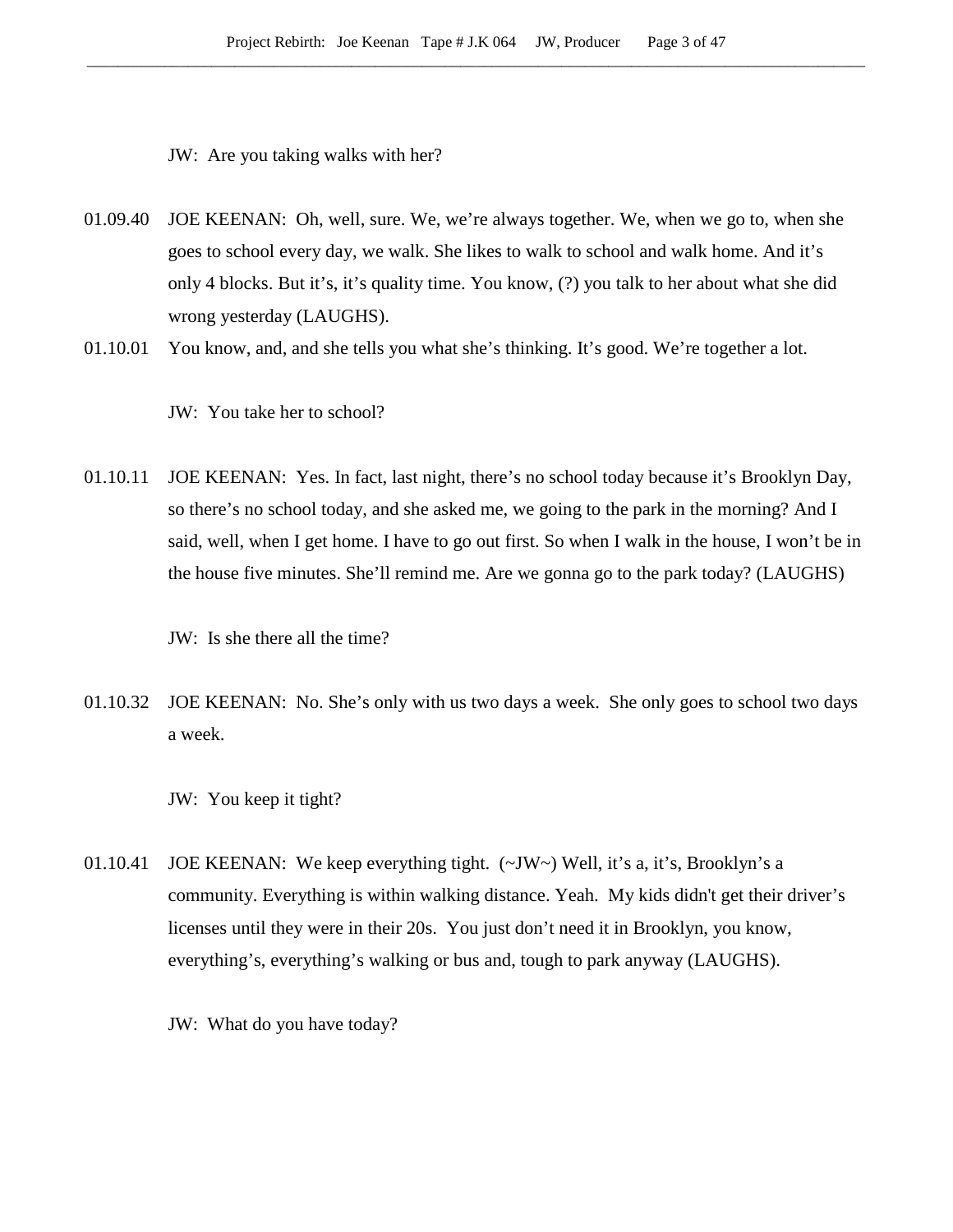- 01.11.09 JOE KEENAN: (MID-STATEMENT) we have our annual Emerald Society golf trip coming up this week. Sunday, Monday, Tuesday, Wednesday we go away. And I run that. So we have a, we're only two or three days before getting ready to leave, so we just have multiple of things to do. I have some sponsors to go see today.
- 01.11.30 I have to go pick up a truck. I have to go to the airport at 6 o'clock and pick up my brother. I have to go to the P.X. and buy some stuff that we need for, for the trip. So this week is usually very hectic week. And then, and then we got of course, Omar Redwood's death, which the police officer who died this week, who he was a member of our football team.
- 01.11.55 So we've been, we've been involved in that also. In fact, he's being, he's being buried this morning.

JW: I wasn't aware.

- 01.12.05 JOE KEENAN: Yeah, a police officer was shot I believe Friday night into Saturday morning. And he was a young fellow on the job. We knew him for 2 years. And he was a member of our football team, so our football team is very tight. So we've (?) been involved in that. And then we had our, we had the annual, we call it the, it's called the Fun City Bowl.
- 01.12.31 Where the annual football game Sunday between the police department and the fire department. And that was just the day after he had died. So that was, that was hectic. And then after that, we went, the next day we went to his mother's house to see his mother, most of the team went. And we sat with her and we talked for awhile. So it's been a, it, between that and the other things we have to do with, with The Emerald Society, it's been a, it's been a hectic week. It's been busy.

JW: How's (his family?) doing?

01.13.04 JOE KEENAN: You know, to be expected. I mean, how do you, I don't know how you feel, how can you feel? And, her son was in his 20s. I'm not exactly sure how old he is, but he's only on the job 2  $\frac{1}{2}$  years. He can't be more than 25, 26. He has two little children. And now it's over.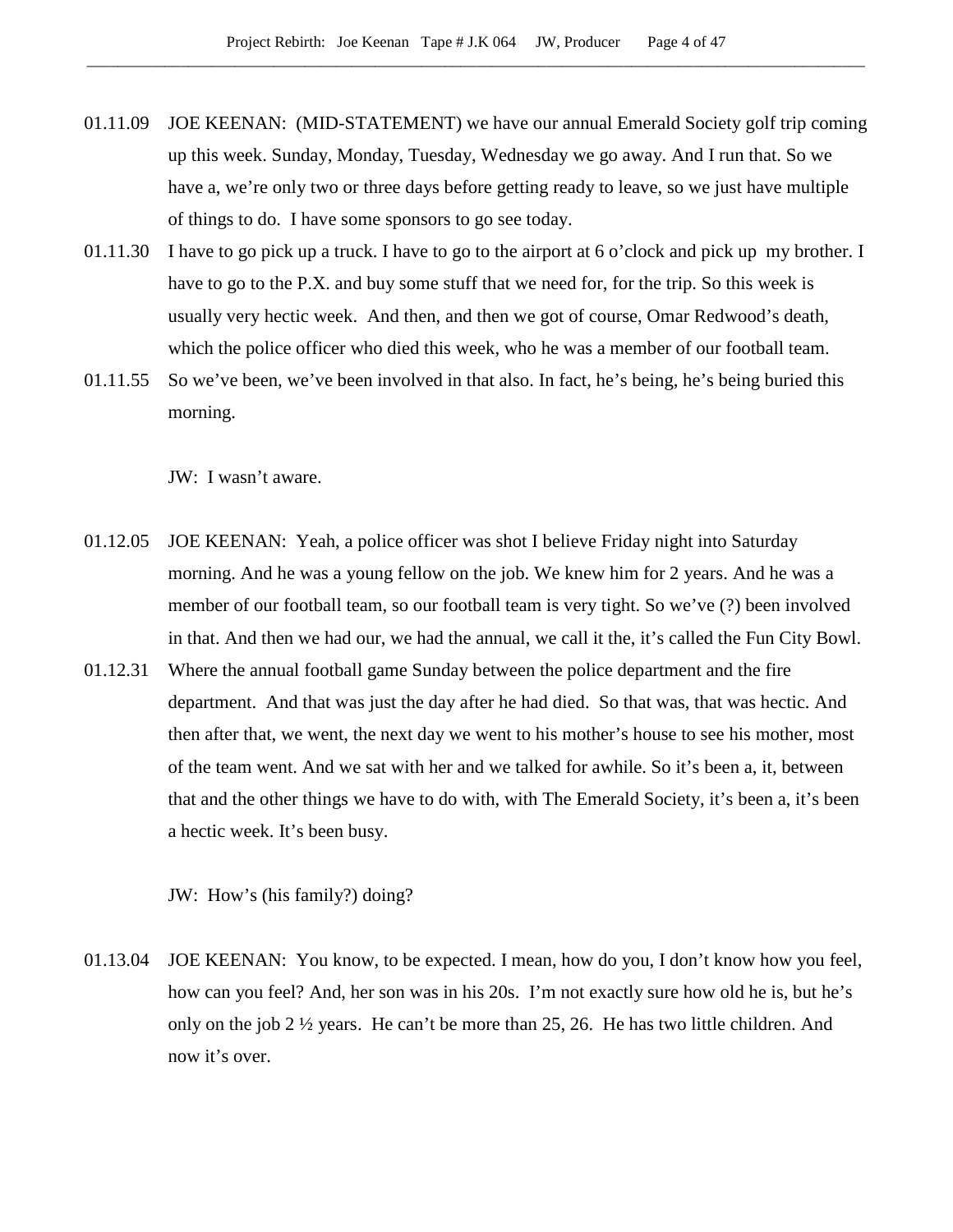- 01.13.27 So when we went there, we went after the game. Monday. Monday morning, we met a block from his house. And we all went to (?) visit her. And we brought the trophy, and we brought a couple of signed game balls and his jersey. Nobody will wear his jersey again on our team. And we presented her the game balls, and the jerseys. And at first it was very emotional. She was very upset. She was crying and she was very appreciative that we were there.
- 01.13.59 And after awhile, we were there about a half hour or so, and after awhile she started to loosen up and tell us stories about him, and how she was a Jet fan and he was a Giant fan, and she used to tell him it's my house, we'll watch the Jets. We're not gonna watch the Giants (?). She was joking about it, how they used to battle. But our football team is (?) a very tight organization. And in the past, in the past three years, I think we've lost 6 or 7 members.
- 01.14.32 So it just seems to keep going on and on. And we (?) he's the second fellow we lost this year. And (?) another boy died in, Matt Teschler died in a car accident earlier this year. And then so we try to do what we can to look out for the families of, of our former members.

JW: What about the other ones?

01.14.59 JOE KEENAN: Well, Eric Hernandez was killed in that incident in the Bronx, and another fellow, Richard Goring fell off a roof, and he died falling off a roof. These are the things that happen. It's a, it's a dangerous business.

JW: What about Karen?

# (OFF CAMERA REMARKS)

01.15.39 JOE KEENAN: Well, of course, there are you know, of course you always, in fact my mom said once, she said, you know, I'm getting a little too old for this. She said, I had to worry all the time about your father. And she says, now then I had to worry about you. Now I have to worry about my grandchildren. And so it's, it's true. You, when they're at work, there's always that little mental clock that you have, that if you haven't heard from them at a certain point.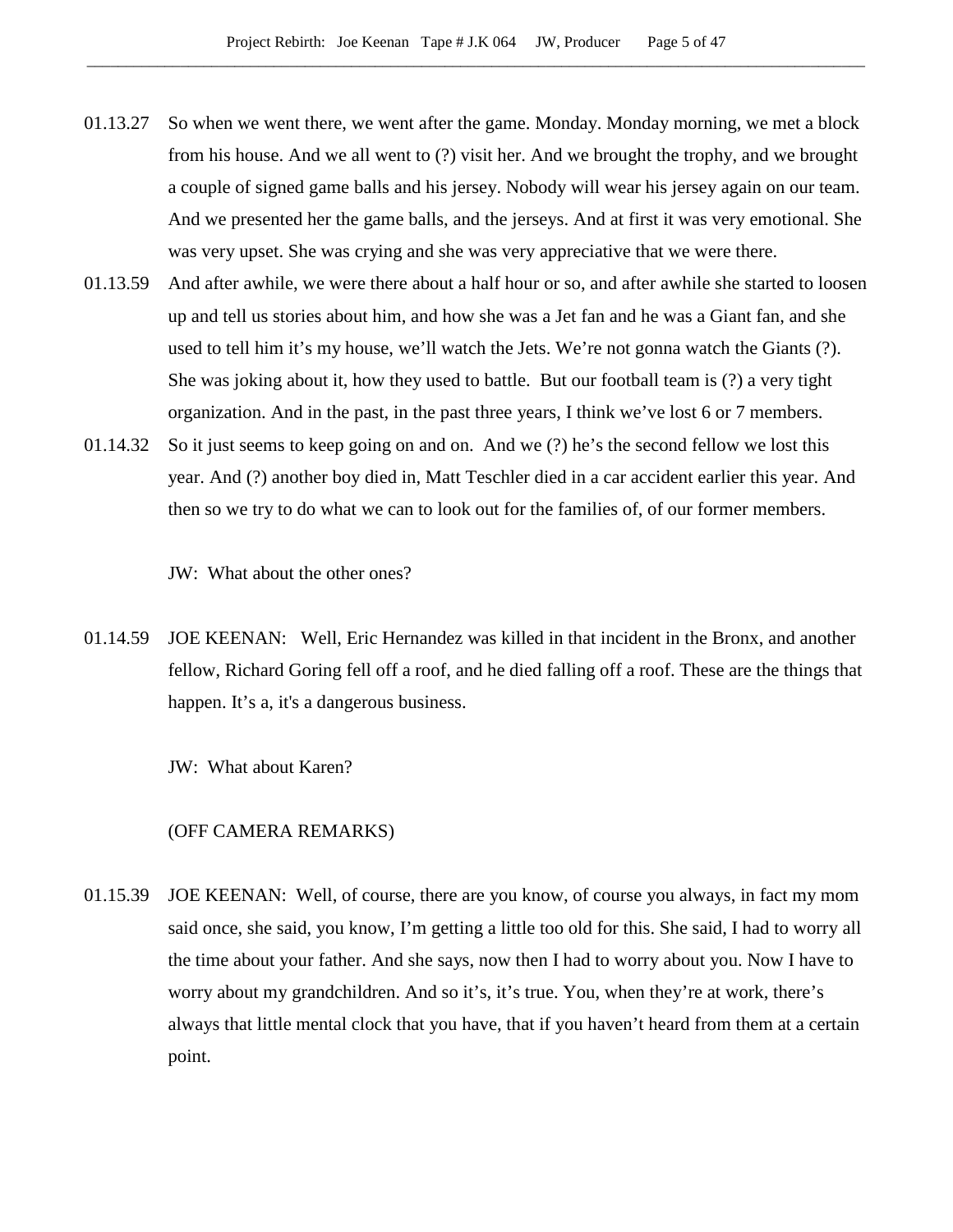- 01.16.07 And you know they're finishing work, why haven't they called, why didn't you hear from them? And because the, anything can happen at any time. And you just, it's always in the back of your head. You get used to not thinking about it, but it's just always there. Sure.
	- JW: What other things have been going on for you?

(OFF CAMERA REMARKS re: last interview)

- 01.17.12 JOE KEENAN: Things are the same. I don't know, it's, it's trite to say well, nothing's going on, everything's the same. But that's pretty much what it is. Just the regular events at home, whatever they may be at any given time. And nothing, nothing momentous has happened (LAUGHS).
- 01.17.30 Nothing, nothing tragic. The kids are getting bigger, the grandchildren are getting bigger. And life's moving on, I guess.  $(\sim JW)$  Sometimes they say when you try to do things and you don't get them done, you say well, just Life got in the way. And that's pretty much what's happening. We're just do our, our daily routines.

JW: Specifically, how's Joe doing?

01.17.57 JOE KEENAN: He's doing fine. Yeah, he's, he, and Dee are married now, I guess, year and a half, they were married in September, so they were a year in September, and actually he'll be at my house later on today. He's gonna help me with our chores (LAUGHS). He was over yesterday, I had him opening the pool in the backyard. So I, I get all the work I can out of him. (LAUGHS)

JW: Where is he working?

01.18.23 JOE KEENAN: He's, he works for this (?) Silverstein Associates, I believe they're called. The building people. He's an operating engineer down in 7 World Trade Center. In the new building that's opened down there. So he's doing fine.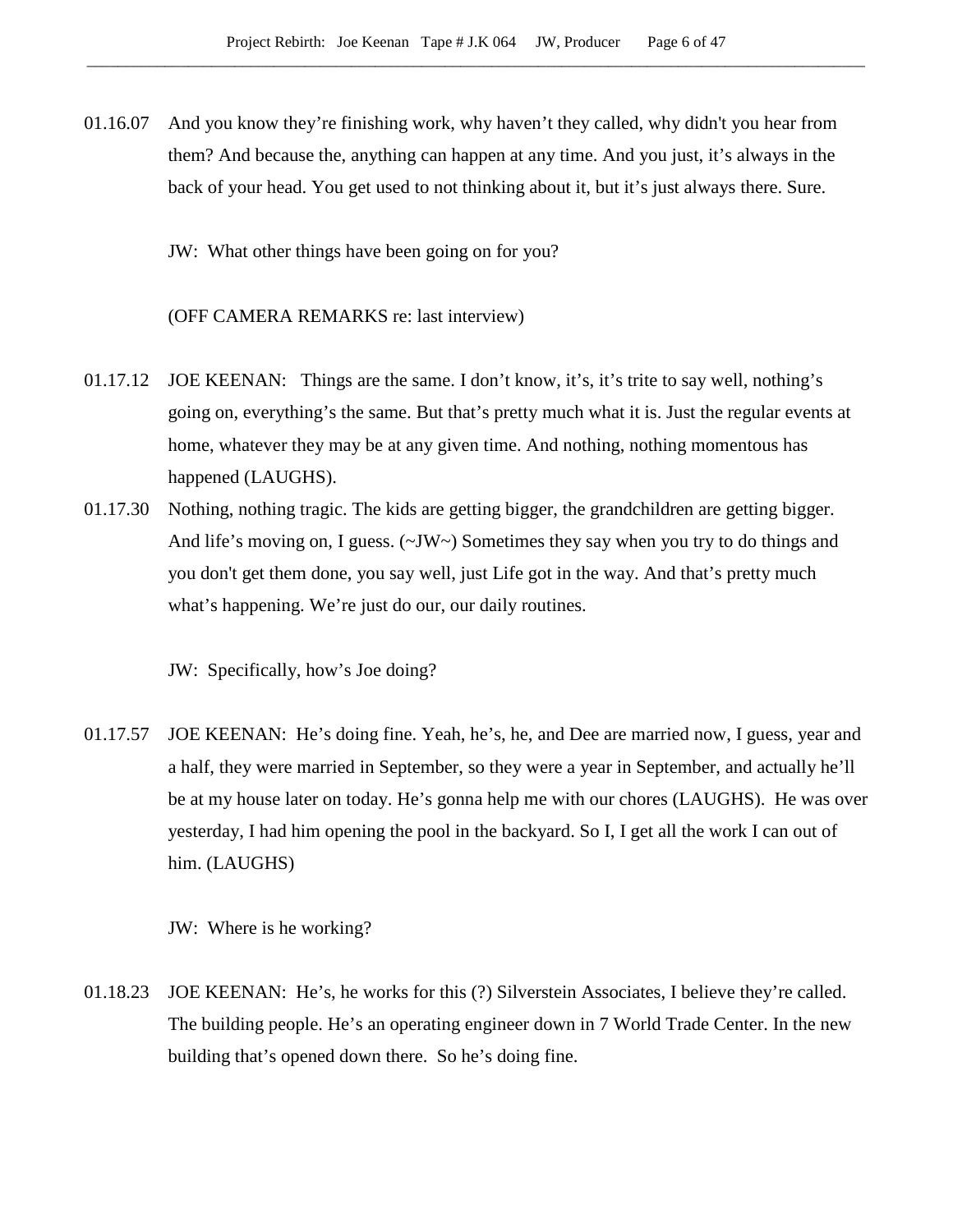JW: No kids?

JOE KEENAN: No, no kids.

JW: Janine's fine?

- 01.18.43 JOE KEENAN: Janine's got her hands full now with the two of them. I think she enjoys when we take them (LAUGHS) She's doing fine. Her and Andy are, are thinking about expanding the house and their family's getting bigger so, and older, you know, with the kids growing up.
- 01.19.03 And she's doing fine.

JW: You recently got together with Karen?

- 01.19.17 JOE KEENAN: Well, I didn't do it. Karen did. We have the, the. In the police department there are a number of ethnic organizations, as you know. The Emerald Society is one of them. And police departments across the country all have these varied ethnic organizations.
- 01.19.34 There's a national organization, called a National Conference of Law Enforcement Emerald Societies, which is sort of an umbrella. It doesn't control the other organizations, but it's a place where each organization can meet and greet and exchange ideas with others. So, well, when we were in San Diego, that, that's what we were there for. So every year in Washington during Police Week, that organization runs a memorial march.
- 01.20.03 And we, we have that one day where we have, there's (?) a march, there's a ceremony at the police memorial. There are laying of wreaths and the playing of the pipes and it's (?) an all day affair. In conjunction with that during Police Week, there's something called the Police Unity Bike Tour, where police officers from all around the country will meet in different locations and bicycle to Washington.
- 01.20.29 And Karen did that this year for the first time. She bicycled from the World Trade Center site to Washington. It took them 4 days. And as they go along, each state they go through, there are meeting points and their group will get larger and larger and larger. They left New York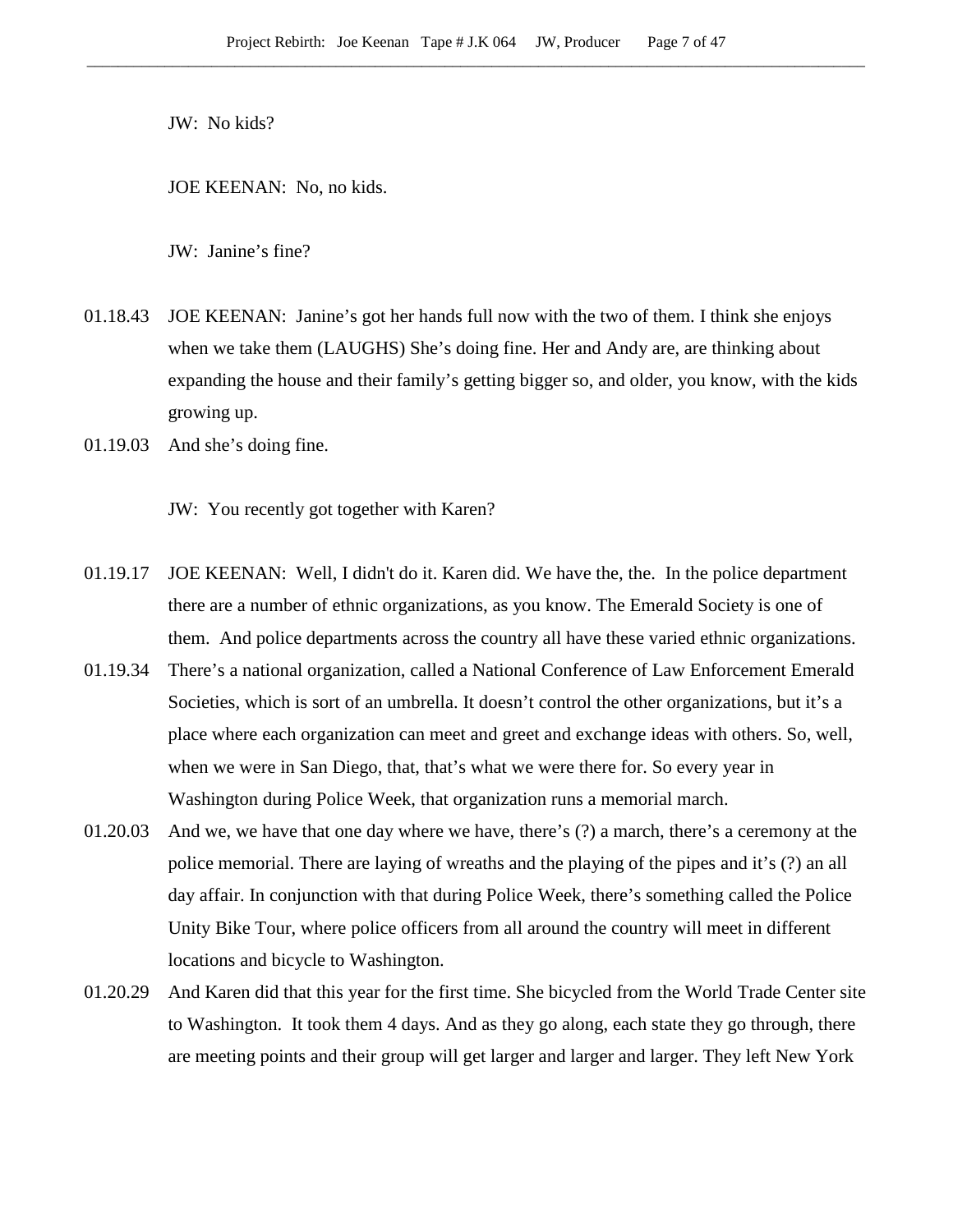with about 50 people. And they, their group was a few hundred when they reached Washington, and when they all meet in Washington, there were over a thousand of them.

- 01.20.58 And they raise money through sponsorship for how many miles they do and, and they give all that money to the, to the police memorial. So Karen did that for the first time this year. She, she left on a Saturday morning, and they arrived in Washington, I think they arrived Tuesday and then they had the formal entry into the memorial on Wednesday. So it was an experience for her. It's, she's, she hadn't done it before, and we met her down there. Because we were there, we were there for the memorial with our organization.
- 01.21.30 We were involved in running (?) the memorial march. Coordinating the memorial march. And we met her down there. And she did it, she made it. She was a little tired and a little sore. (~JW~) But for the first time (?) she was, she was a late fill-in. She had been helping a friend raise funds for her friend's sponsorship. And she's a, a little bit of a bicycle enthusiast to begin with.
- 01.21.59 And right at the last moment there was a drop out and there was an opening, and she (?) took the opening. And she joined the tour. So she wasn't quite ready, but she made it, she never dropped out. She stayed with the group all the way. Sometimes she was in the back, sometimes she was in the middle, but she never dropped out, which was good.  $(\sim JW)$

JW: How long a trip is that?

01.22.21 JOE KEENAN: It's got to be about I don't know, about 400 miles, 350, 400 miles. So it's  $(\sim JW \sim)$ 

JW: How many days?

- 01.22.30 JOE KEENAN: In four days, they did it. They were doing, well, they left (?) Saturday morning, and they got there Tuesday night. (~JW~). They did 80, 85 miles a day. And they actually had a short trip; guys come from further away.
	- JW: You also do something else?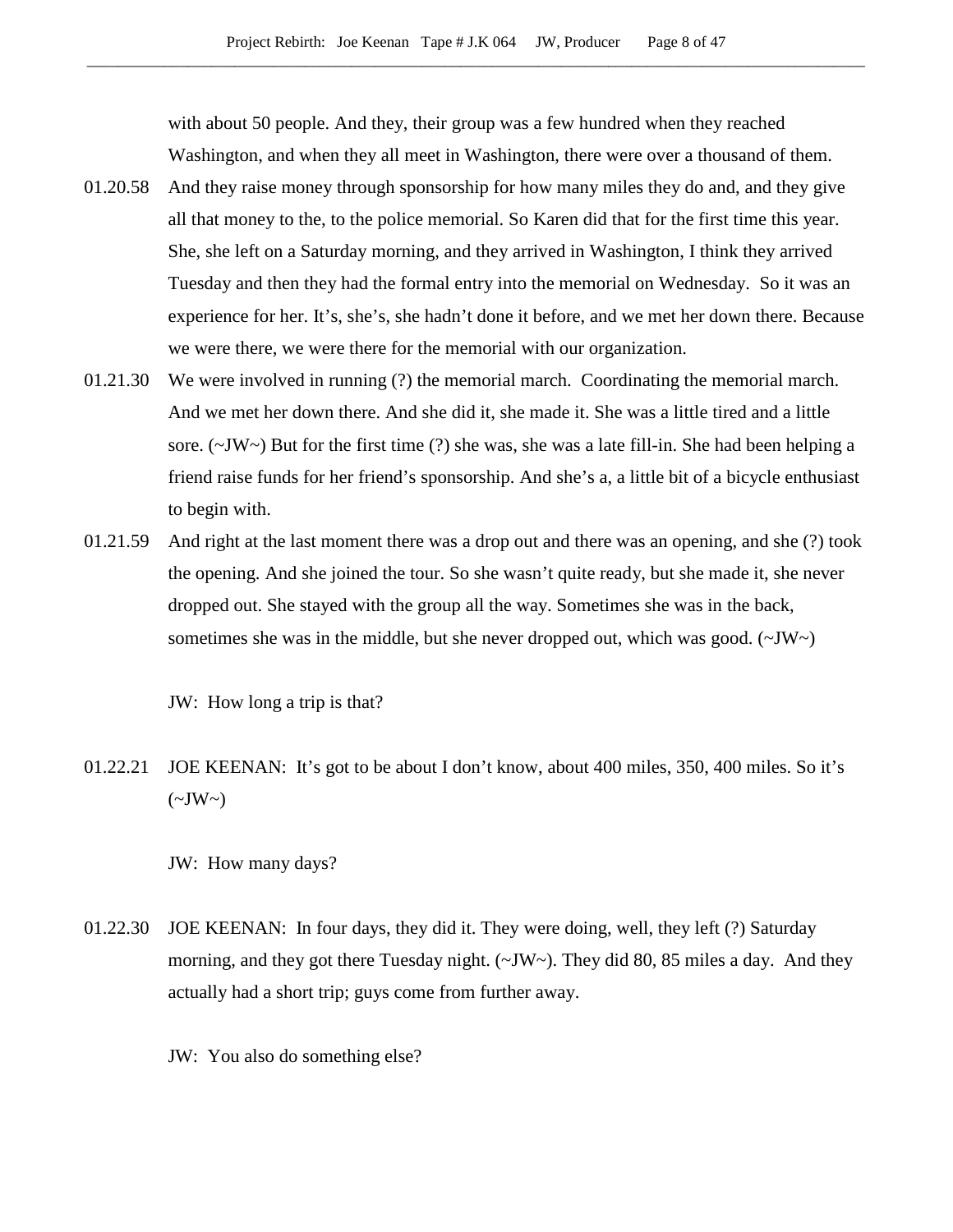- 01.22.54 JOE KEENAN: No, well, that was this, that was the Bagpipe march  $(\sim JW)$  at the, the memorial march at the (?) Law Enforcement Memorial. I was the (?) I'm the, I was the Emcee this year  $(\sim JW)$  at the memorial. We have, what they do is they, they have about this year I think there were probably 30, 40 bands and honor guards from around the country. And they meet and they have a march. It's (?) a short march (?) less than a mile. But the idea is to form up and come into some sort of formation as you enter the memorial.
- 01.23.30 The memorial's an oval, I don't know if you've ever seen it. But it's an oval. So when you enter it, you can move out on either side. You, you can continually, continually march in. So the bands and the honor guards will march in. And then in the front there's a dais we have speakers. It was a (?) senator there this year. And each year there's a host honor guard and band. This, this year it was from Indiana.
- 01.23.57 And they brought their senator, and their senator spoke. And their police chief spoke, and the police chief from Philadelphia spoke. And Craig Floyd, who was the, the chairman of the National Law Enforcement Memorial Fund, he was there and he spoke. So it's (?) a nice ceremony. It takes about an hour and a half, two hours, from beginning to end. But it's, it's a, it's very fitting, it's very, very moving at the, at the memorial. It's very nice. Everybody's in uniform. It's solemn. It's respectful.
- 01.24.30 Every year they add new names onto the wall. And next year they'll be adding, unfortunately, the name of this, this poor boy who died last week. And. It's, it's (?) for us, it's a, it's a fitting ceremony. It's a, it shows respect for police officers all around the country who have died. And one thing that they do that's very nice, too, is the memorial's only, I'm not exactly sure, 15 years old, you know, 18 years old; however, it's less than 20 years old. And they've done a good job of adding the names of police officers who have died.
- 01.25.08 But also if a, this year, they added a name of a police officer who died in 1840. They found, they'll do research. If your organization does research and can come up with a name of somebody who died many years ago, he qualifies. And so that's good. So it gives, it (?) shows that we're not just a, an in the media thing, but an ongoing memorial to police officers in the country who have, who have died in the line of duty, even when we really didn't have police departments.
- 01.25.43 When we had little sheriffs an deputies (LAUGHS) constables. (LAUGHS)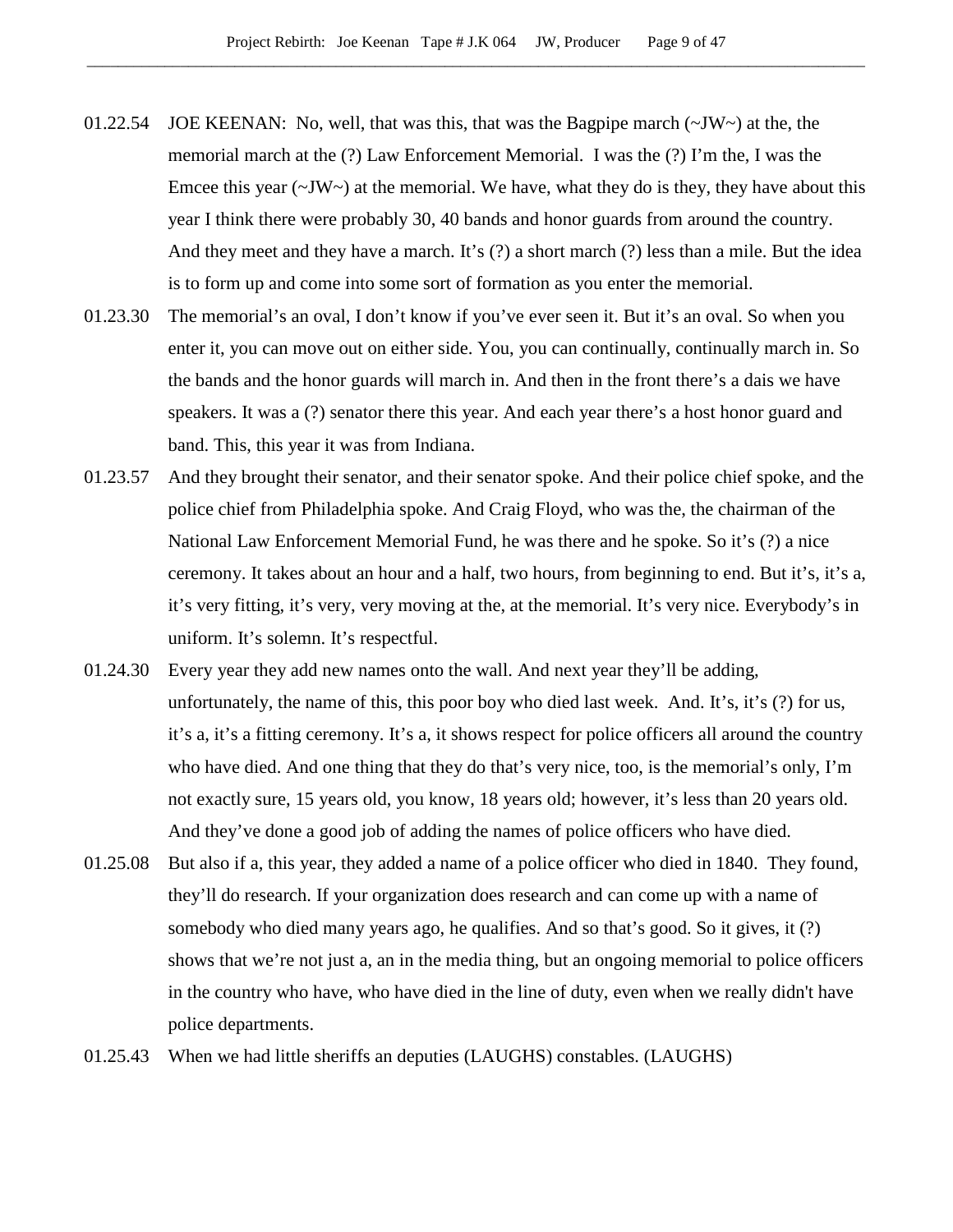- JW: Your connection to the police department is strong?
- 01.25.58 JOE KEENAN: It probably (?) I probably do more volunteer work with the police department now than before, because before I had to do work (LAUGHS) work got in the way. So it, it's good, though. It, it gives me things to do. And keeps me connected. We travel a lot with it, so that's good. And you see your friends, it keeps you busy. It's, and somebody has to do it.
- 01.26.27 I'm not the only one, a lot of guys do it.

JW: Does it keep you reconnected?

- 01.26.34 JOE KEENAN: Yes, yes and no. I'm, I'm connected with, I'm not connected with everyday life in the police department. That's sort of passes you by; things change on a daily basis, and you have no idea that they're changing, and the things, the way you used to do things is different. Karen tells me you could never do it now, it's (?) too different (LAUGHS). You wouldn't put up with it (LAUGHS).
- 01.26.59 And but yet at the same time, I, I still associated with my friends. Guys you haven't seen in awhile. You see, you know you're gonna see them once, twice, three times a year at these different events. And that's good. It's still within the same mentality, same community. Even though you're not actually doing the, the heavy lifting. (~JW~) You get to, you get all the benefits without having to put any of the work in. (LAUGHS)

JW: That's true.

01.27.31 JOE KEENAN: You get to enjoy it, where before, you had to work. so you really didn't have time to enjoy the extra stuff. You had to, you worked, you had to go home, you had responsibilities at home. You did a little volunteer work, you might belong to an organization, but you only had so much time to put in. Now I have more time. So I, I put that in. (~JW~) As long as it doesn't get in the way of my golf (LAUGHS).

JW: What about golf now in your life?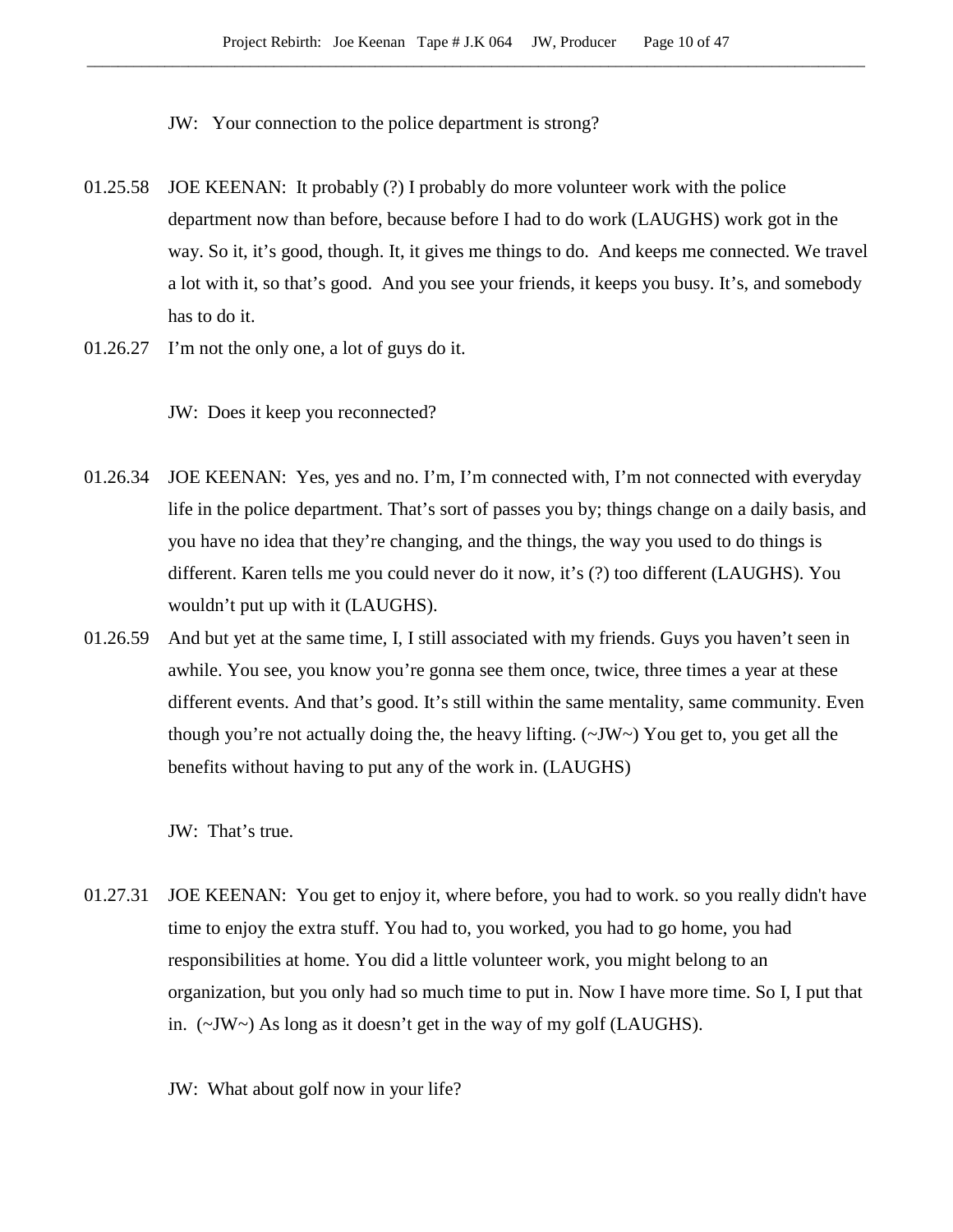- 01.28.03 JOE KEENAN: We try to, I try to. I always, I always fit in what I could. But when you're working, again, you know, you just, you can't golf in the city on the weekends. It's just too busy. And so we used to go out during the week when we had days, because we had rotating days off, and we'd go out during the week. But you never really got to go all that much, because you had other things to do on your days off.
- 01.28.27 You had stores to go to, and call the insurance man and whatever you had to do, go PTA. But now, if you, if you call me and say you want to go out next Tuesday? I say ok. (LAUGHS) 'Cos I really don't have to check my calendar too much.  $(\sim JW \sim)$  Yeah, I check my book right there. (LAUGHS)

JW: Are the kids still getting a laugh out of that?

JOE KEENAN: Yeah. It's (?) I'm, it's running a little thin (LAUGHS).

JW: Retirement's suiting you?

01.29.02 JOE KEENAN: I should have done it sooner (LAUGHS). Yeah, it's, it was a, as you know, we've had this conversation in the past, difficult decision at the time, but it was a decision I had to make. I had to go. And I was worried about it in the beginning. I knew there'd be life after. But it's, it's worked out fine.

# (SIMULTANEOUS CONVERSATION)

JOE KEENAN: Couple of setbacks here and there, but it's worked out fine.

JW: What did you think about coming here today?

01.29.41 JOE KEENAN: I felt like I was just here. And, and then I, and then I wondered, as I always say to you, what are we gonna talk about? You know, there's, this, there's nothing left for me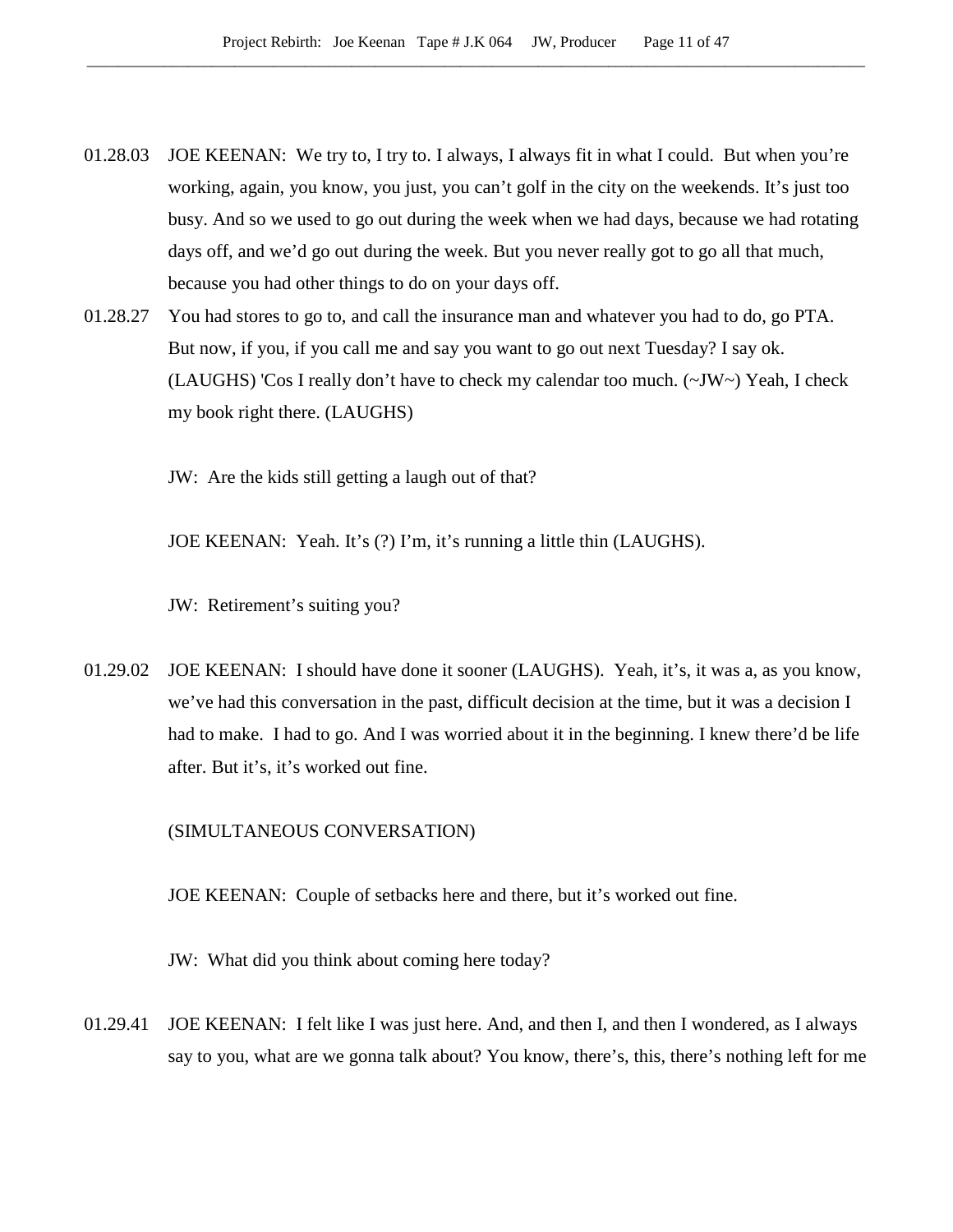to talk about. You know, I'm (?) as we refer to each other, I'm a who now. Who's that? Who's that guy? I'm not one of the active people any more.

- 01.30.00 So I'm on the peripheral. And, the, the young guys in the Emerald society (?) still active who are new on the job, five, ten years on. They call us the Elders (LAUGHS) and, I enjoy it. I laugh at it. Some of the guys don't think it's funny. But (LAUGHS) I understand what they mean. Because when I was new, and I was just in the organization and, and working and just coming up on the, in the police department, I looked at the older fellows and.
- 01.30.30 If you had a real question, maybe you went and asked them. But they were just on a different level than you. They were separated from you. And I guess now I'm that guy. I'm the, if they have a question or a problem, something how did you guys used to do this? And then we'd, we'd tell them how to fix the problem. So I'm, I'm one of the elders now. I'm a little separated from the day-to-day activity, but still involved.

JW: Is there also a relationship similar to when you were their age?

- 01.31.00 JOE KEENAN: Who were now my age, who I thought were ancient (~JW~). You know, I wondered if I'd ever get there. And now, now I'm that guy. And you try not to, you try not to impose. Sometimes you see them doing things that you say oh, I shouldn't have done that (LAUGHS) but he'll learn (LAUGHS). And when they come to you and say should I have done that? You say no. You should have done it this way. And then you fix the problem. And, and you move on.
- 01.31.30 A little scar, a little bleeding. But it gets fixed.

JW: Did you look up to people the same way?

# (SIMULTANEOUS CONVERSATION)

01.31.47 JOE KEENAN: Let's say there, if (?) let's just make up a number. If there were 6 of them, 3 of them you would talk to, 3 you wouldn't. Because 3 you knew, no, I don't want to hear what he has to say. He's only gonna lecture me and pontificate. And, and the other three you'd say well, he'll, he'll actually tell me. He'll help me. So I'm sure we're the same. In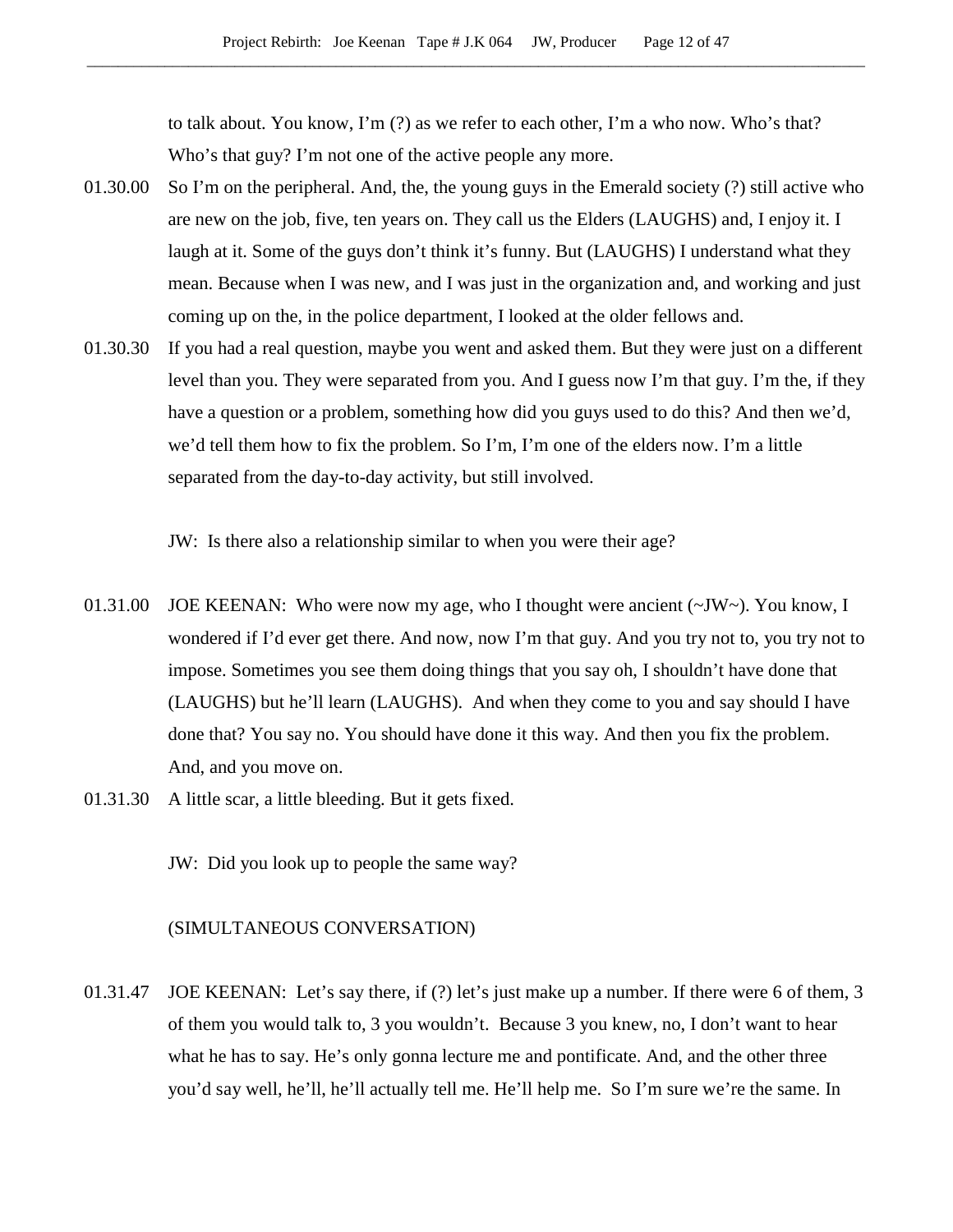our, in our group, I'm sure that's the way they look at us – some you might get along better with me, or you might get along better with the, the guy next to me, and that's how you, who you ask.

01.32.17 Who you ask for advice.

JW: What about the notion of wisdom?

- 01.32.46 JOE KEENAN: I don't know if we have wisdom. We just have experience. I don't know if that's the same thing. It's just that we've been through it already. Anybody who's older than you has been what you're going through. So I don't know so much if that's wisdom, if that's the proper word, as it is experience.
- 01.33.08 You know, guys will say oh, give me your wisdom on this. But I, then they don't really mean that. They, they're looking for your advice – what happens when, you know, what's going to happen if I do this? And you'll tell them. You, you'll break down the steps. And at the end, you'll either say do it or don't do it. They have to make that choice. But I don't really know if was, it's just, you know, I don't know (~JW~)

# (OFF CAMERA REMARKS)

JW: Because of the personal journey, I'd like to hear how you feel.

- 01.34.34 JOE KEENAN: It's probably, I don't know if it's a, a misconception or a misinterpretation. I'm not a yeller. I, I don't talk down to people. It's just the way I am. I, it just I guess the way I was raised. So maybe sometimes that's interpreted that way. Because well, you can talk to Joe because he's not gonna yell at you. You know, he'll probably tell you the same thing somebody else would, but he won't yell at you while he's telling you. And that doesn't accomplish anything.
- 01.35.03 You know, I had guys, when I did things wrong when I was young on the job, and yell at you and slap you in the back of the head. That didn't accomplish anything. Tell me how not to do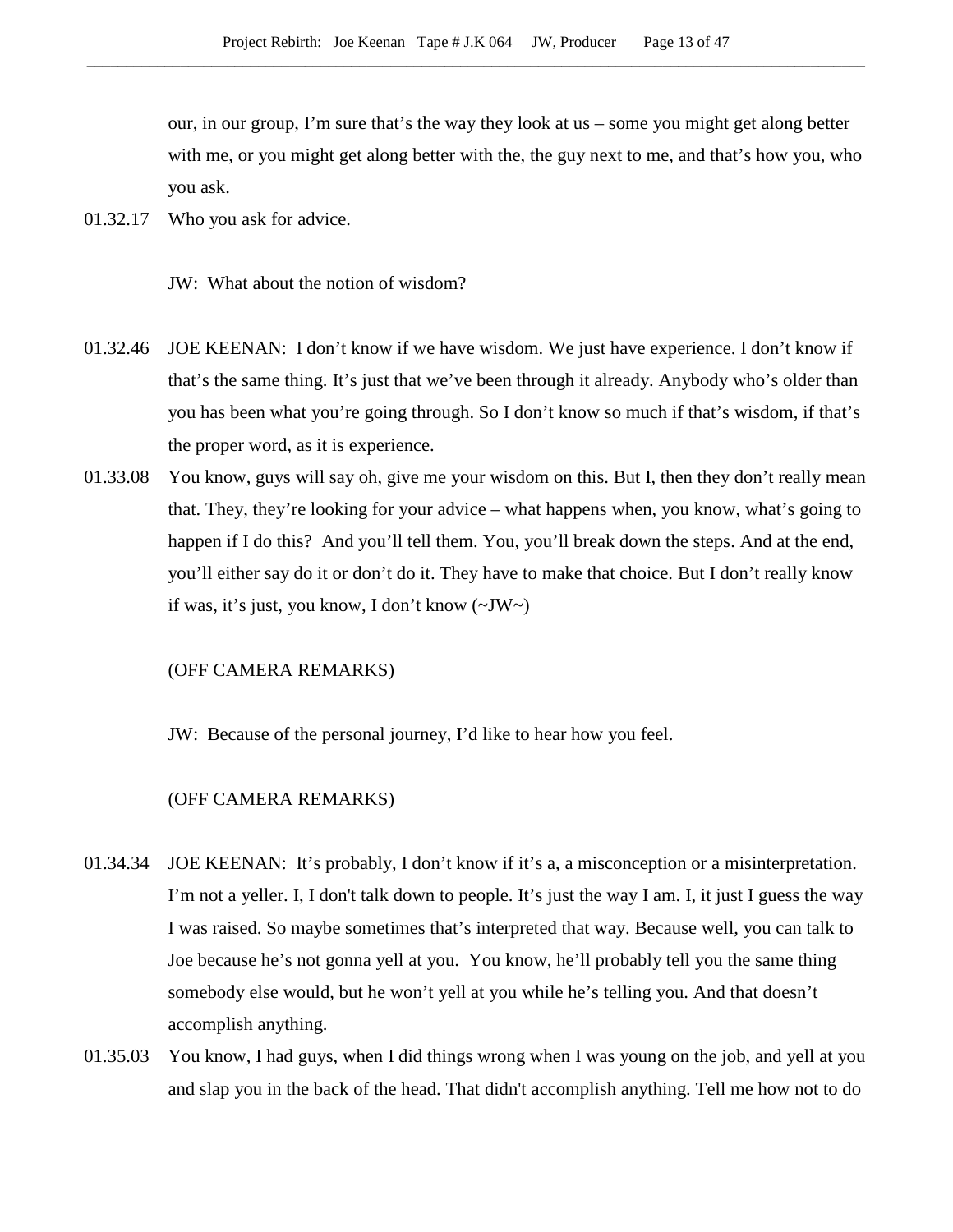it in the future. And I guess I've just always been that way. I'm a little laid back, I'm a lot laid back. And sometimes I'll see things happen in front of me before I take the step. And that's usually because my friends were taking (LAUGHS) the step in front of me, and I saw it go wrong.

01.35.31 But if that's wisdom, ok. I, I don't think I'm endowed with wisdom. But if (~JW~) that's the way you interpret it, fine. Yeah.

JW: Maybe it is experience but it's more of observances and derivation of knowledge?

- 01.35.54 JOE KEENAN: I've never been afraid to try things. Or, or to, to move in a direction that I had to. I just wanted to make sure that I knew where I was going. I'd look at it a little bit more carefully before I jumped. If I'm with you and you jump first, then I have to jump with you. I have to, you know, we have to, have to go along with the situation. But if I'm by myself I'll (?) try to evaluate it a little bit before I jump into it. If it's the right thing to do, you can always do it a minute later. You don't have to do it right now.
- 01.36.28 I'm not talking about split second decisions; I'm talking about something where you can think about it first. A split second decision you just have to make your move and hope it was right. But if you can try to, if you can try to figure something out first, why not?

JW: Did you have those decisions on the job?

- 01.36.46 JOE KEENAN: You always do. You always do. To, sometimes you were right, sometimes you weren't. You know, I (?) was pretty lucky. I, I was always in good places to work. I had good, I had a good run. I was in good places to work; I was in busy places and usually when (?) you're in a busy place you make more quick decisions, 'cos you're, you're into it.
- 01.37.12 You're (?) fine-tuned. As opposed. We, we would, I don't know if you would understand this, but you could go to a, when we, when I was young on the job, when I was working in the 7-1 precinct down in Crown Heights, which was a very busy place in Brooklyn at the time. It still is.
- 01.37.30 You would go out and work a 4-12. We worked shift work, 3 shifts. And we rotated a week each. Or, or there was a schedule. It wasn't exactly a week each. But we would rotate our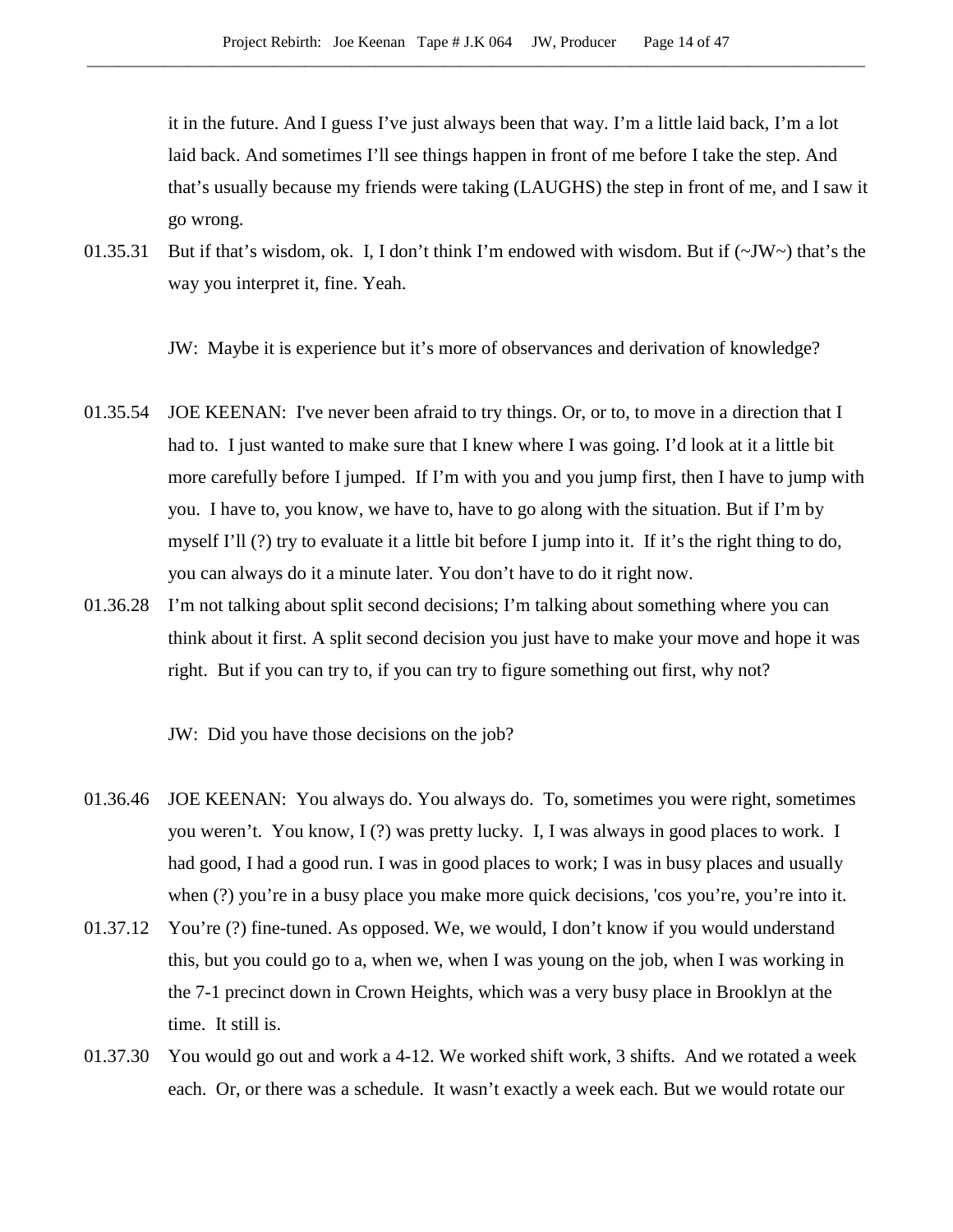shifts. And you could go to work on a, on a normal day on a 4 to 12, get in a radio car, go out and Central would call you. And you'd be holding 17 jobs. There'd just be a backlog of work.  $(\sim JW)$ 

JW: So many jobs?

01.37.56 JOE KEENAN: There's be 17 jobs on the queue for  $(\sim JW \sim)$  17 people or incidents waiting for you to arrive  $(\sim JW)$ 

# (SIMULTANEOUS CONVERSATION)

- 01.38.06 JOE KEENAN: You'd work all night, maybe handle 25, 30 jobs, and when you turned it over to the next shift, they'd have 18 hanging. So you just had to keep working, you had to, had to move along. Now, when you work in a busy place, you become a little more fine tuned to that. If you work in a place where when you, and it's just the nature of where you're assigned. Some places are less busy. Some places are less populated.
- 01.38.31 Certain precincts are less populated than others, and that's, that's what makes the work. just the sheer number of people will create more work. Not that anything's less dangerous or, or easier. Nothing is (~JW~) A robbery or a rape call in a less busy precinct is just as an important and, and busy and dangerous as one in (?) a busy precinct. It's just that the, the sheer number of people-population you'll run across things more often. And when you run across them more often, you, you learn how to handle them a little better.
- 01.39.01 And you start to make decisions without realizing you're making them. It's just it just becomes a, a nature to you. So sure, you always have. Whenever you step out of the radio car, you have to make a decision. And you have to make it fast, and that's why it's good to have a steady partner – somebody you know, somebody you can work with. You can pretty much know which way he's gonna move left, I can move right. And you know, you know which way you're going. I don't know if that answers it. Again, it's just experience. It's, it's getting old and learning things. (~JW~)

01.39.33 It's like (?) training, taking the training wheels off your bicycle. You just reach the next step.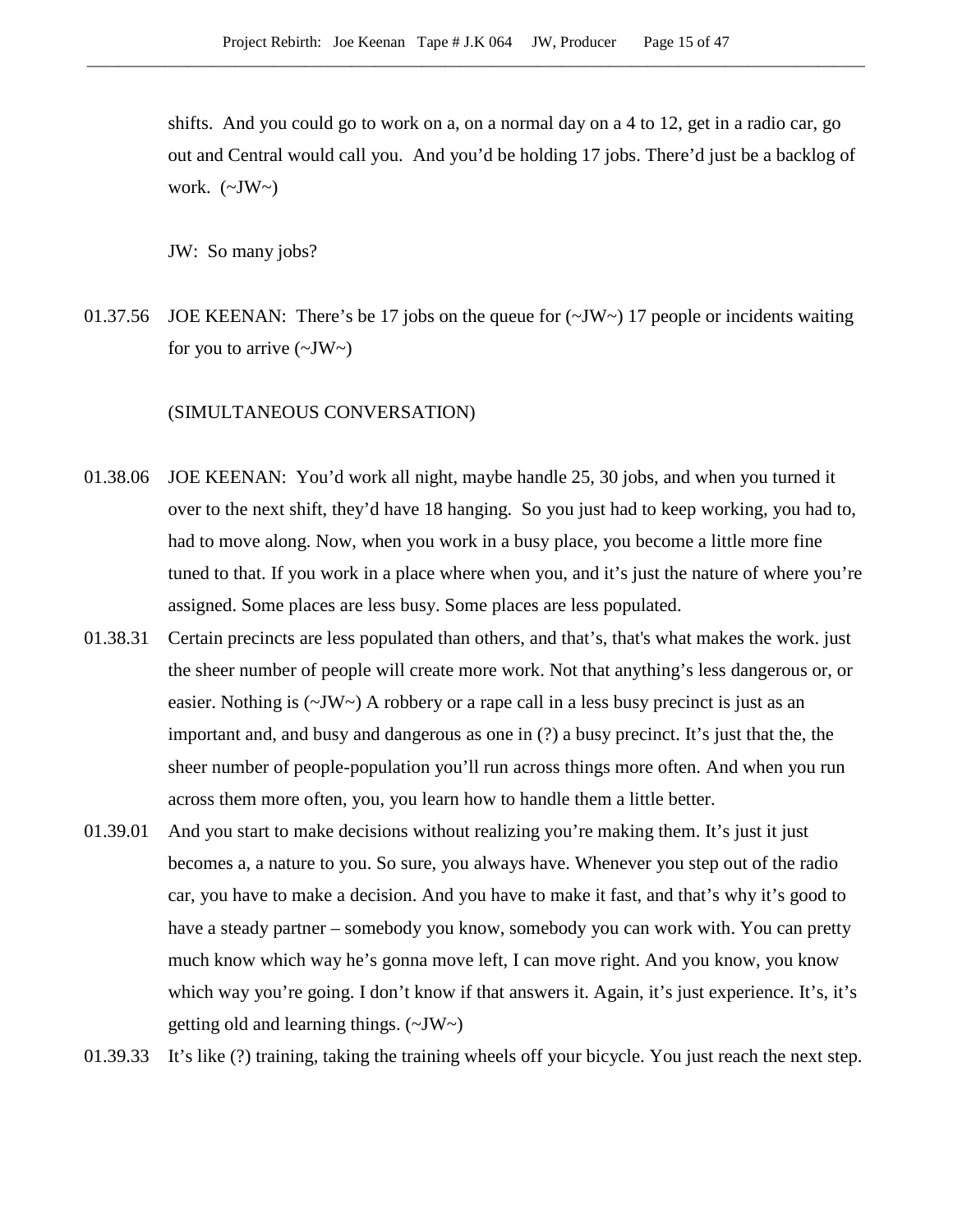JW: For you, personally, over the last 7 years, what do you think about, or what comes to mind?

- 01.40.12 JOE KEENAN: (MID-STATEMENT) the high points are probably be the same whether I had met you or not. There was the, when I retired. The, all three children getting married. And having, having grandchildren. My son and my daughter going on the police department.
- 01.40.30 Those were all steps in the evolution of life, I guess. And those are, those were (?) if I closed my eyes and have to pick important times, it would be those. The other things - graduations at Madison Square Garden for the kids, and going to the hospital to wait for the babies being born. Those are all little adventures that you never thought you'd get, be involved in.
- 01.41.01 Twenty years ago I never thought of that. I didn't think about where my kids were gonna work and playing with grandchildren. And it just, it was just too busy working and going day-to-day. So those are probably, I think. I think now, at this stage, when you get a little older and you, and you retire, you can enjoy those more. You can focus on them more. Where, when you, when you're still working and raising your own family, you enjoy them, but you just don't have all the time to put into them.
- 01.41.32 Now I can prepare for the kids coming over for the day and get ready for them, as opposed to them just appearing (LAUGHS). So those are the focal points. I, I'm still, I know I've said to you every single time I see you, but I'm still amazed that you're interested. I just, I just don't see. I just don't grasp the enormity of my involvement in this.
- 01.41.58 I was just, I was just the person the police department picked to talk to you the very first time, and I'm still here 7 years later.

JW: Have you changed at all?

- 01.42.16 JOE KEENAN: Probably gotten easier. I've probably, I don't know about less regimented, but I don't think things bother me as much now as they used to.
- 01.42.31 I just fading (LAUGHS). Things that were very important before, aren't always important now. They can just, they can just be handled. We'll take care of it. I just have a more time to work on situations. So. I don't know if that's a change, it's probably an evolution, probably happens to everybody.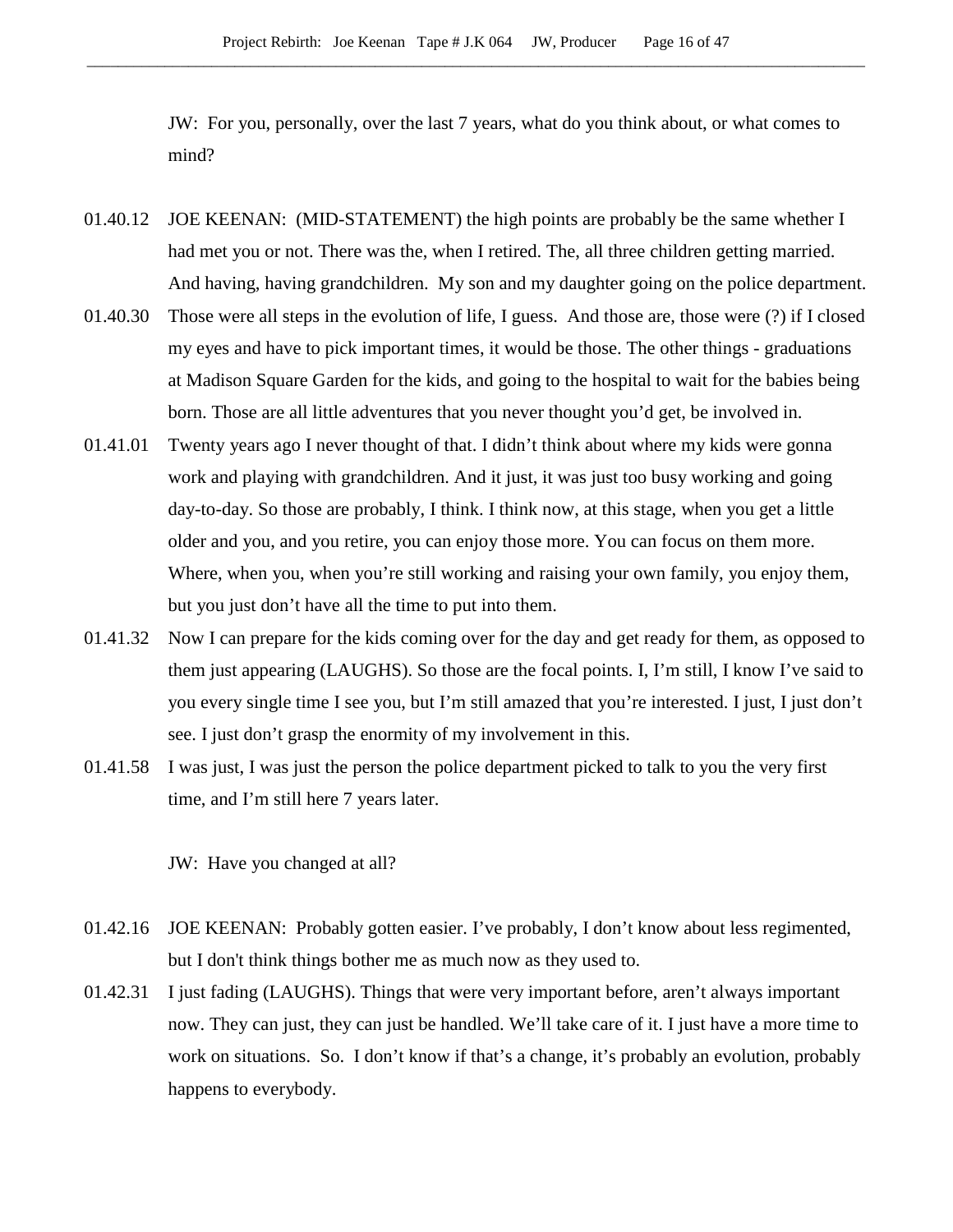01.42.58 It's just your lifestyle changes, so when your lifestyle changes, the way you think changes, I guess. I'm still the same person, probably still make all the same decisions. If I had to, you know, if I had to make a, a bold statement 20 years ago, I'd probably make the same bold statement now. But I might believe it a little more now (LAUGHS). But it's, oh, I don't think I'm any different than I was before.

JW: There is a time when people said what they really believe when they're younger?

01.43.49 JOE KEENAN: I'll find that I might say something to now that I never would have (?) I wouldn't have said before. I, I would have thought it before, but I wouldn't have said it. And now I'll say it.

JW: So say something?

JOE KEENAN: (LAUGHS)

JW: What is something poignant?

- 01.44.09 JOE KEENAN: In a situation where, if you were to do something that bothered me, I probably wouldn't have told you before. Now I'll say why'd you do that? You know, what, what'd you say that for? I'm, it's not that I'm more confrontational, it's just that I guess I'm more comfortable where I am, more comfortable with myself.
- 01.44.31 It's not creating another problem to challenge you. Say why did you do that? Why did you go to that, why did you go to that bar? You shouldn't, you know you shouldn't have been there. Why'd you stay out so late, you know? The later you stay out, the more bad things can happen. Where I might not have said that to you before. I would have just said oh, you'll learn (LAUGHS). He shouldn't have done that, he'll learn. (~JW~) Now I'm a little easier to, I'm a little more apt to offer what I'm thinking.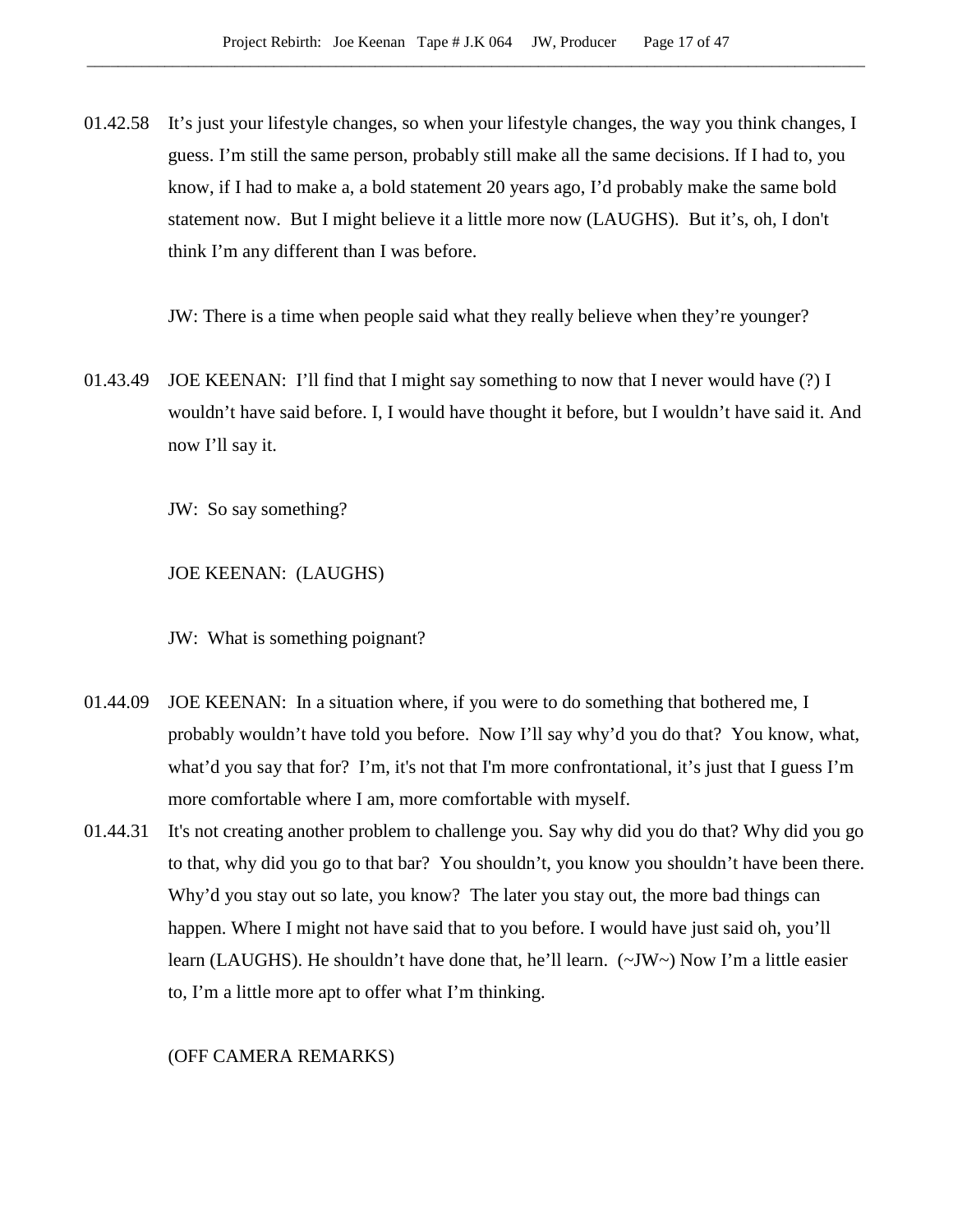# 01.45.08 END OF TAPE # JK 064

# 02.00.42 PICTURE UP

# (OFF CAMERA REMARKS)

JW: How's your health?

- 02.01.18 JOE KEENAN: I'm Ok. I had a, I think right, right after Christmas, I think it was in January, maybe it was in December, I think it was in January. I had another nerve block on my back.
- 02.01.29 It, the bones were starting to, the separation between the discs was narrowing, and I had to have another nerve block where they inject steroid fluid in there to, to separate. So I had that done in January. And then I still go to the ENT, 3, 4 times a year. So I went in, in March, and he did a little fine tuning, you know.
- 02.01.57 He gives you the, it (?) all in patient office work so nothing, nothing major. But he goes in and he goes down my throat and up into my sinus cavities and cleans out whatever he has to. Each time he may find a little, a little polyp here or a little congestion and he cleans them out. But much improved. Much better than it was before the surgery.

JW: How are your lungs?

- 02.02.22 JOE KEENAN: Pretty much the same. I go every 6 months for the CAT scans. There's been no, no movement or growth on the spots they found, so they, they consider that good. But I, I, now I just go in for regular CAT scans. I don't get the, the dye injected anymore. And they (?) just monitor it. But the, the pulmonary doctor told me that he thinks it's just old damage. And that it hasn't increased any. So he's satisfied with it. I still take the breathing tests. I, I passed the last one, border line, you know, low pass, which is good.
- 02.03.02 It's better than high fail (LAUGHS). So it's, it's, I'm Ok. I just have to be conscious of it. I just have to be aware that  $I(?)$  certain things that I can't do anymore. So I'm just aware of that.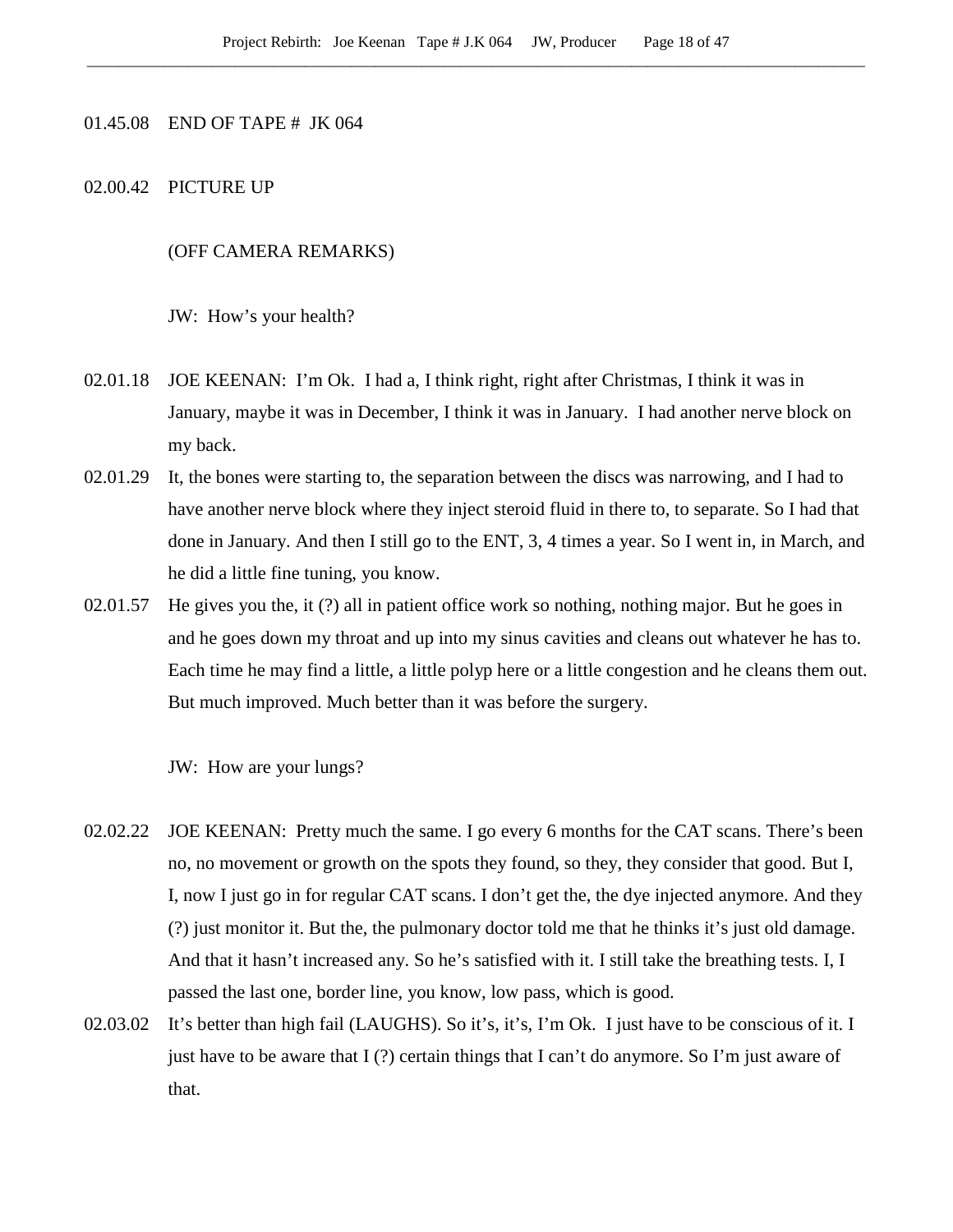JW: What are those kinds of things?

02.03.21 JOE KEENAN: Heavy physical work. I just, I just tire out a little, I tire out quick, more quickly than I used to. Heavy lifting. That's what I have a son for (LAUGHS). He can do it.

### (OFF CAMERA REMARKS)

JW: The anticipation of those tests can be anxiety-filled?

- 02.04.11 JOE KEENAN: Well, I. After my surgery with Dr. Showit, before, before the surgery, I never really anticipated how difficult it could be. Or what was involved. I knew something had to be done. I knew he was gonna do some surgery.
- 02.04.31 And then afterwards, after it happened, I realized what he had done, it took so long to recover and it was so much, so much pain and (?) I was in the hospital for, for a week, they wouldn't let me out of the hospital until I could swallow a glass of water, because I couldn't swallow from the surgery. And, and now I'm just a little more cautious of things. Before I, I know, I do whatever they tell me to do. A good patient. But I'm just a little more apprehensive.
- 02.04.59 I had, in my last two World Trade Center checkups, they noticed some blood traces in my urine. So first time, they just said well, let's see what happens next time. And then the next time it was there again. So they sent me to a urologist to do some testing. And he couldn't find what was the cause. So they, he had to give me more extensive tests, and then he had to give me, he set me up for scoping. And they had to go into my kidneys, and into my bladder and my prostate.
- 02.05.30 And I'll tell you the truth. Before that, before that day when I was driving to his office that day, I was a (?) little, maybe I shouldn't go (LAUGHS) you know? I don't want to go through this again. Where before my original surgery I would have just said, ok. I'll go there, I'll be out in an hour. So I'm just a little, pain has a good effect on you; it slows you (LAUGHS) down a little. It makes (LAUGHS) you don't jump off the top step anymore (LAUGHS). You're just a little more careful. So all the tests came out fine.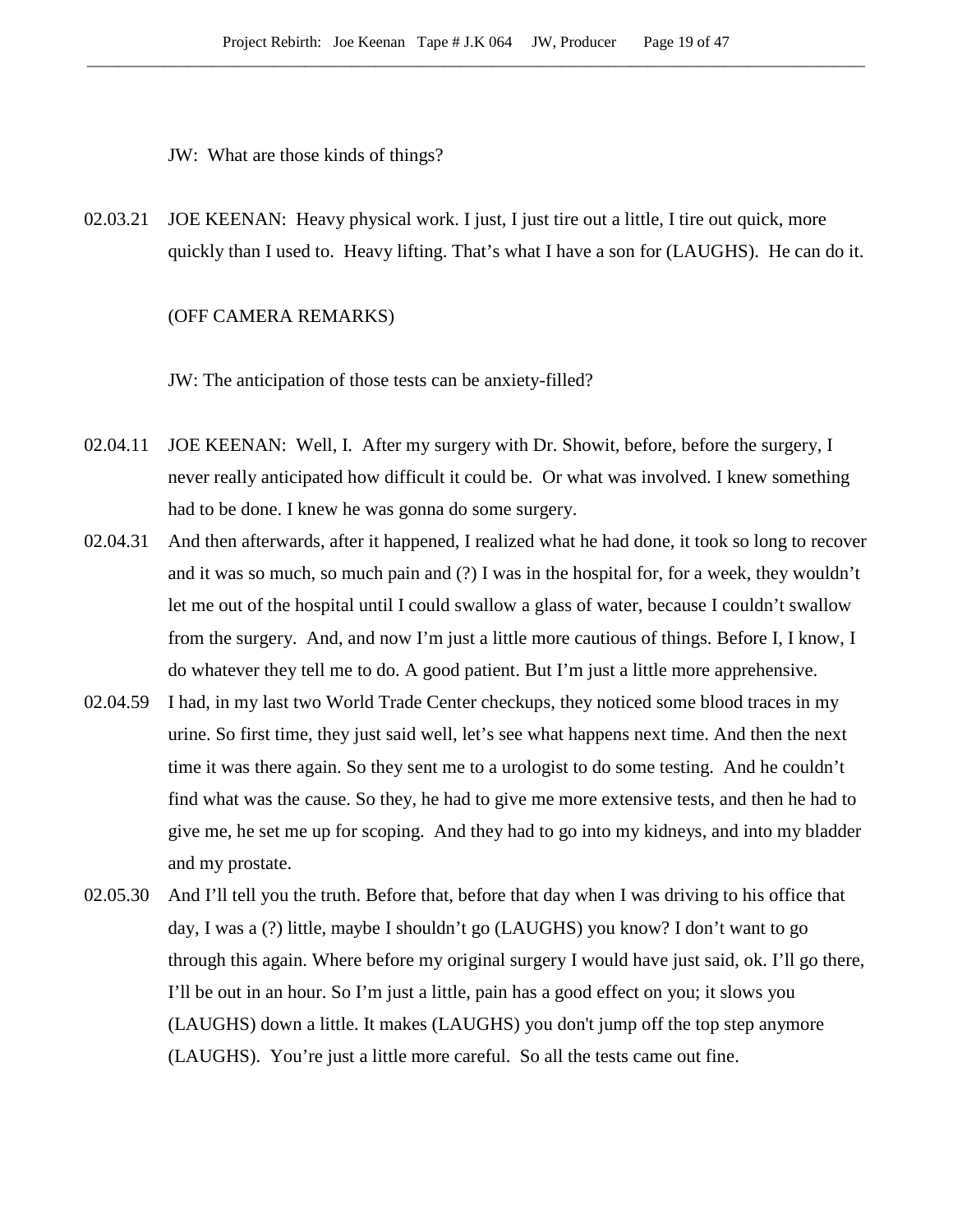- 02.06.00 Said he didn't find anything in there. It's just a little traces that, they were worried about where the blood was coming from, but they didn't find anything. They didn't find anything wrong. Everything was working the way it was supposed to. So they, so it worked out fine, it worked out Ok. It was in the sense it was an unnecessary test because nothing was wrong, but it was necessary to determine that. And but it was just a little, I'm not looking forward to if he says let's do it again.
- 02.06.29 I'll say do we really have to? (LAUGHS) We really have to do this again?

JW: What about the situation with your lungs?

- 02.06.43 JOE KEENAN: I, I'm not exactly sure to tell you the truth. I had, after, before the surgery (?) you know, during that time and afterwards, I had, I have difficulty breathing at times. Not, not actually difficulty breathing, but I feel it more, I felt it more.
- 02.07.01 Stairs were, I, I could run but I couldn't do stairs. There's no correlation there; that shouldn't, that should be. To walk up from the basement to the attic I felt, but I could run around the block and not feel it. So there, there was a question as to why that was happening. Some of it was probably the airway that Dr. Schowit opened. But they also during the prep and, and during the, the testing that they did, one of the things they did was a, a breathing test, which I failed.
- 02.07.34 And then from the breathing test, they sent me to have a CAT scan. And when I had the CAT scan, they found 3 spots on my right lung. And the doctor said all right, we have to watch that. We have to monitor it. But it hasn't changed. It hasn't (?) increased, it hasn't moved. So the doctor said whatever it was, whatever caused that damage, has stopped. And we'll just watch it. And that's pretty much what it is. I don't.
- 02.08.03 I still feel it sometimes, but when I feel it, I just go a little bit easier. And it'll, and it'll go away.

JW: What is the feeling?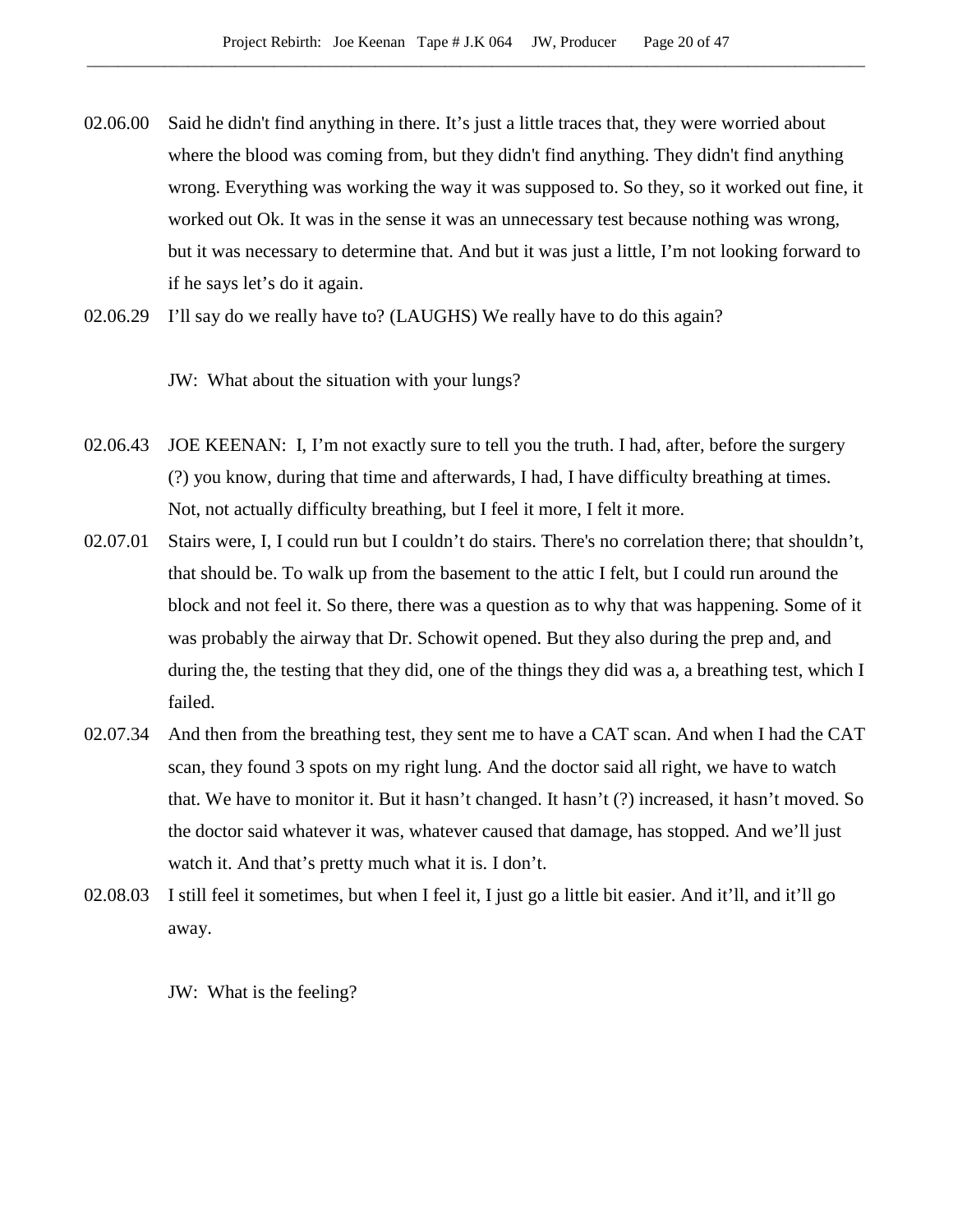02.08.11 JOE KEENAN: The feeling is a just a little restriction. Now, I'll have to oh, gee, what was that? (LAUGHS) Or, or basically you know, too much activity. And I'll breathe a little heavier than I, than I should be. But I'll just slow down a little and it'll, and it's fine.

JW: You take things with a measure of salt?

- 02.08.42 JOE KEENAN: It's not too much I can do about it. What am I gonna? You know, I, I can't make it go away. All I can do is, my doctor told me, says you're a very good patient. I said no I'm not, I'm a coward. I'll do everything you tell me to do (LAUGHS). I just have to, you have to trust them, that they know what they're doing, and follow what they say.
- 02.09.00 I mean, I can't, I can't wish it away, I can't will it away, I can't ignore it and have it go away. So just do what they tell me. When I, I go to my appointments, I see my doctors every, all my checkups in the past year have been fine. So. I just have to accept it. You can ignore it or accept it; either way, it's not gonna change. It's not gonna, it's not gonna affect whatever it is.

JW: What does the doctor think about the future of your condition?

- 02.09.34 JOE KEENAN: He thinks it's fine. (~JW~) He thinks it's fine. He thinks that it, it's old damage, probably from well, it's (?) damage from the pneumonia I developed as a result of the obstructed airway that I had. And, and the, and the clogged sinuses and the ear canals. And (?) I developed the pneumonia from that. And he's pretty sure that's where the spots came from. Apparently pneumonia will leave spots on your lungs.
- 02.10.00 That's one of the things that will do that. I've never smoked, so it's not that. I've never really had any asbestos connection other than the World Trade Center. And which that, which was what they were originally looking for. And so he feels that's what it's from. And I had the two bouts of pneumonia after the, after the World Trade Center because of the airway. But since they've corrected the airway condition, I haven't had that again.

JW: You are going for regular checkups?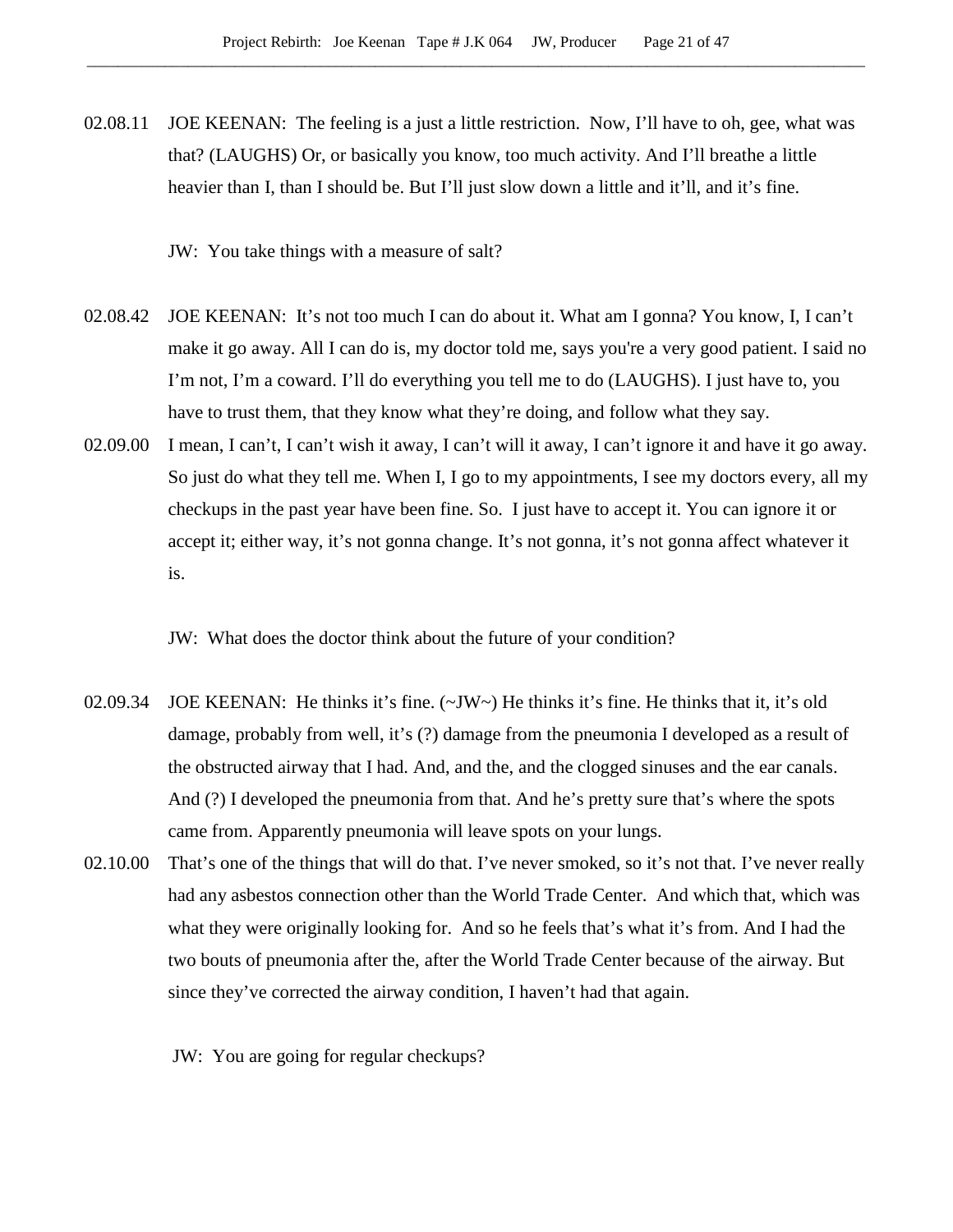02.10.28 JOE KEENAN: I go all the time. Every (?) 3, 4 months, whenever they send me the postcard (LAUGHS).

JW: That's what happens?

02.10.37 JOE KEENAN: Yeah, well, when you go, they give you an appointment in the future, or they might tell you, well, you don't need another appointment in 6 weeks, we'll send you a postcard. (LAUGHS) When they do, I call them up and make an appointment.

JW: How's Karen?

- 02.10.54 JOE KEENAN: She's, she's fine.  $(\sim JW)$ . She, I think you know she changed her position at work. maybe you don't. She was in, she's still in OCCB, Organized Crime Control Bureau. She was, she's still in narcotics. But I believe when we spoke last, she was on buy and bust teams. She's no longer doing that. She now works for the special narcotics prosecutor, in Center Street, where she works in a unit that evaluates and writes search warrants.
- 02.11.28 When you (?) they, and in, in narcotics, they like everything to be fit into the hole. Everything to be regimented. When (?) you get a search warrant, it's a very particular thing. It has to fit all the requirements, the legal requirements, certain things you're allowed to do. Other things you're not allowed to do. So a narcotics officer will bring his case to this team, and they, they'll go over it and then they'll secure the warrants for them, and then they, they go out and execute their warrants.
- 02.11.59 So that's what she's doing now. It's a nice (?) position.

JW: Little off the streets?

JOE KEENAN: Yeah. (?) yeah.

JW: More into?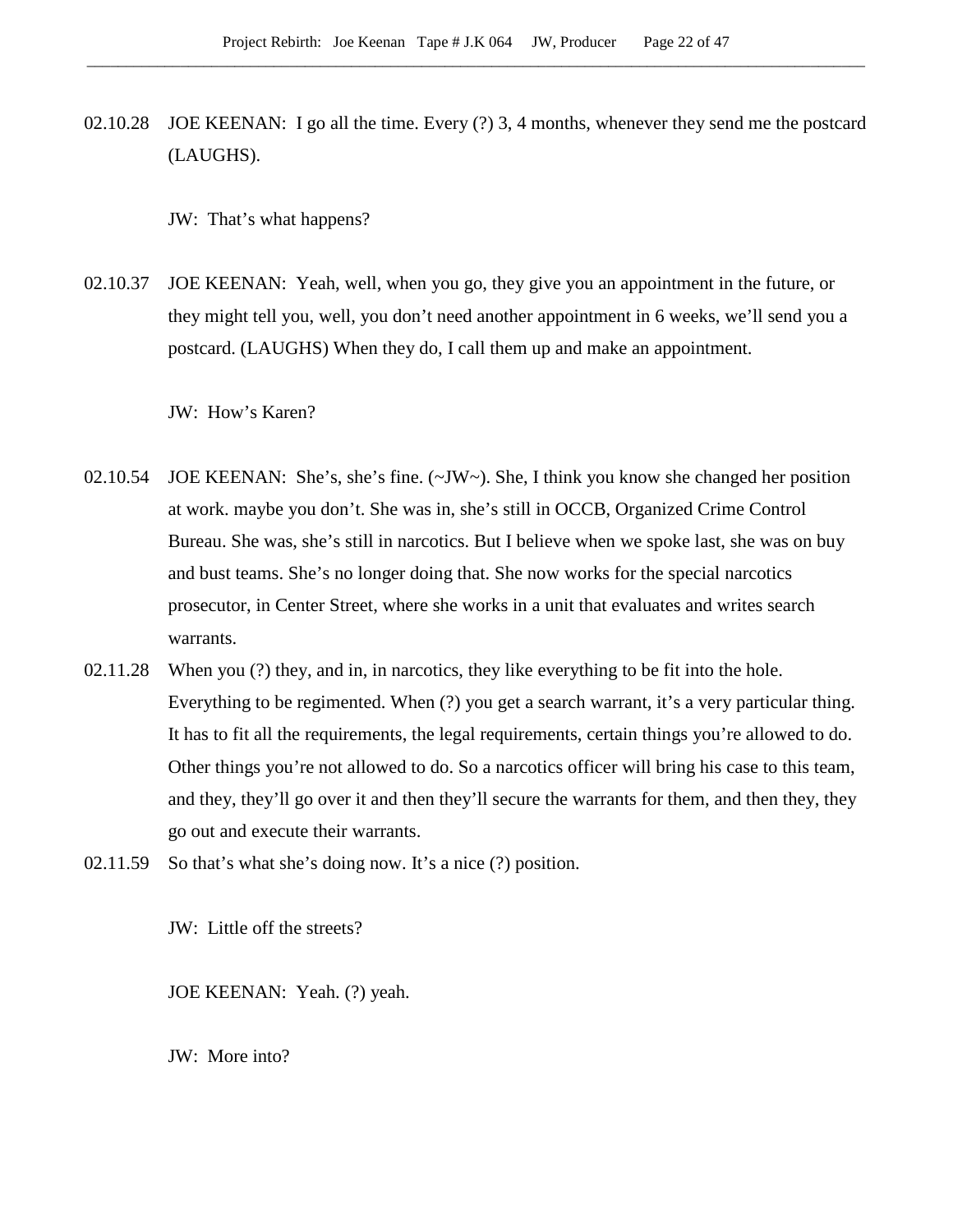- 02.12.09 JOE KEENAN: Mostly, mostly (~JW~) how would you say, evaluation of casework? She'll tidy up your case folder, and make, make sure you, if you come in, you need certain points for, to get a search warrant. If you come in and you're missing something, she can tell you what you're missing, and then you go out and secure that, and come back, and then you can, you can get your warrant signed by the judge.
- 02.12.33 And go out and execute it as it furthers your case. Bu you need, and it's a good, I think it's a, real good concept; rather than individual detectives going all the time to the District Attorneys' office and getting different district attorneys who evaluate your case differently, and then go to a friendly judge and get it signed. This way, there's a central location. They deal with the same people, they deal with the same district attorneys.
- 02.12.59 Everybody knows what you need, what you don't need. When you walk out of that office with your warrant, you know your warrant's good. You know it's not (?) what, your work's not gonna bounce back because your warrant was faulty. And that's, that's good. You can lose a whole case, you can lose a year's work on a faulty warrant.

#### (OFF CAMERA REMARKS)

- 02.13.19 JOE KEENAN: It'd just disappear. So it, it's best not to let that happen. And I don't know when, I was (?) never a narcotics officer, so I don't know the evolution of it, but at some point, they decided it would be a good idea to have a unit like this, and it is a good idea.
- 02.13.34 And that's where she works. I think it's a 3-man unit. And she works in Center Street in lower Manhattan. And it seems to be working fine for her.

JW: What about things with Vinnie?

- 02.13.50 JOE KEENAN: Not good. You know, it's a, a sad situation. I don't know how deeply I want to go into it. But. I don't want to say it's one of life's bumps, but it just didn't work. Didn't work, and Karen's at home now.
	- JW: Any explanation?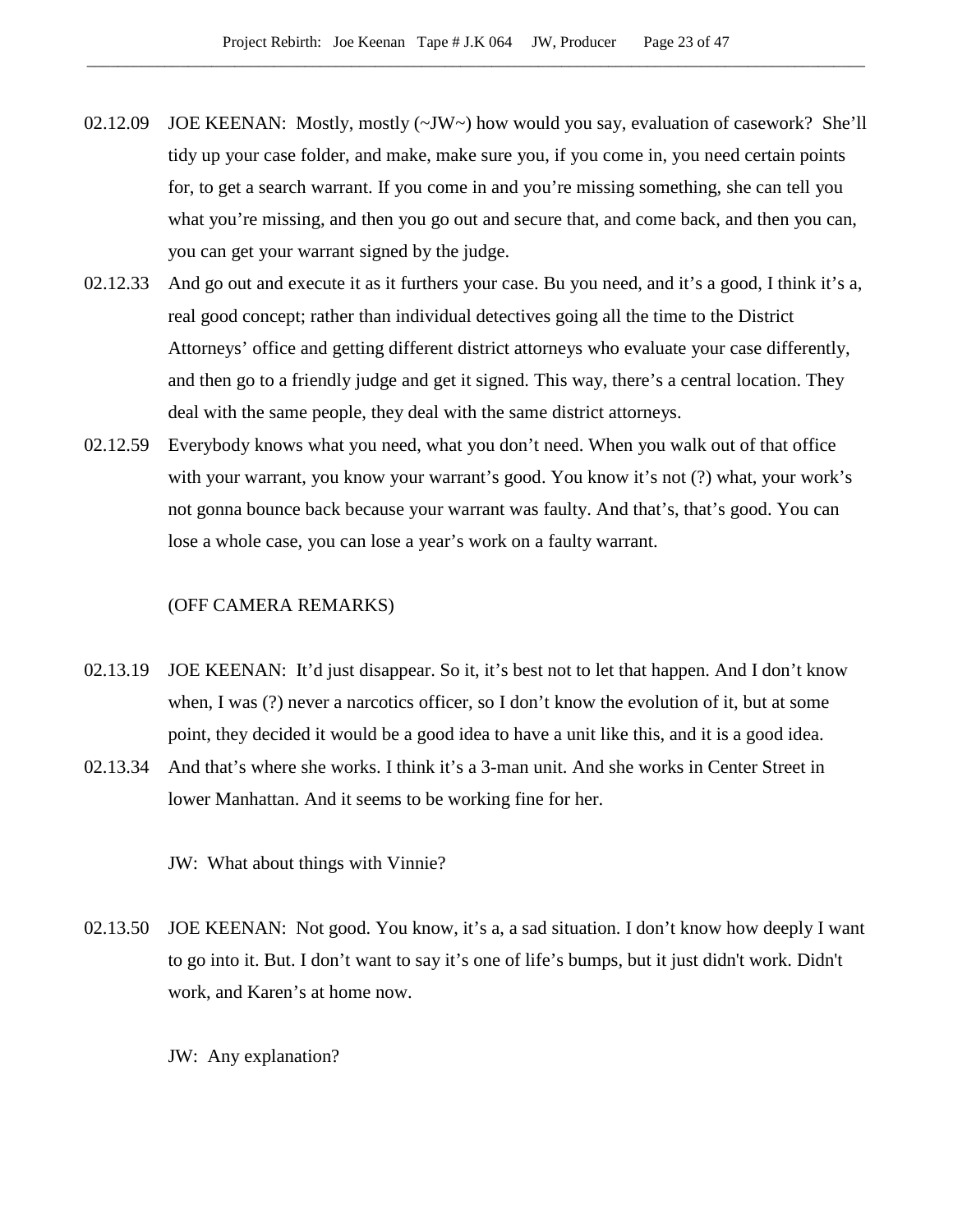- 02.14.12 JOE KEENAN: I, I don't know  $(\sim JW \sim)$  it's, it's. That's Karen's life. It's not for me to say, it's not for me to tell you, you know? So it just. It, it went bad very quickly. Is all I can really, you know, they got married in November, and things were not good already by April-May.
- 02.14.37 And then they just steadily went downhill. And I guess these things happen. (~JW~) You know, there's nothing, I don't think there's anything that could have been done to correct it. It just wasn't going to work. And it didn't.  $(\sim JW)$
- 02.15.00 I wasn't in their house, so (~JW~), I don't know what went on, you know? I know our side of the story (LAUGHS) so  $(\sim$ JW $\sim$ )

(SIMULTANEOUS CONVERSATION)

JOE KEENAN: It would really be unfair for me to say. You know, what happened.

JW: Right.

02.15.18 JOE KEENAN: I don't dislike him. I'm extremely disappointed. You know, I, I thought better. But I don't hate him, it's not one of those things. It's just it was very sad situation.

JW: Right. Was it part of a story about 9-11?

- 02.15.46 JOE KEENAN: It (?) definitely is  $(\sim JW \sim)$  I think, I think he. He has consequences from his time over in the Middle East. That's, and he had either not a long enough adjustment period back at home.
- 02.16.05 Or he hasn't yet made that adjustment. And it's affected his life in all aspects of his life his marriage, his family, his work. And it's (?) a very, very sad thing. That's why I say I could never hate him, because I don't think it's his fault. But it happened. He, and he, he went away a couple of times and he just didn't come back the same.
- 02.16.32 It's all part of our story, I guess. It's all part of why I'm, you know, how we originally met.

JW: That's what's interesting, the 9-11 ties to Vinnie?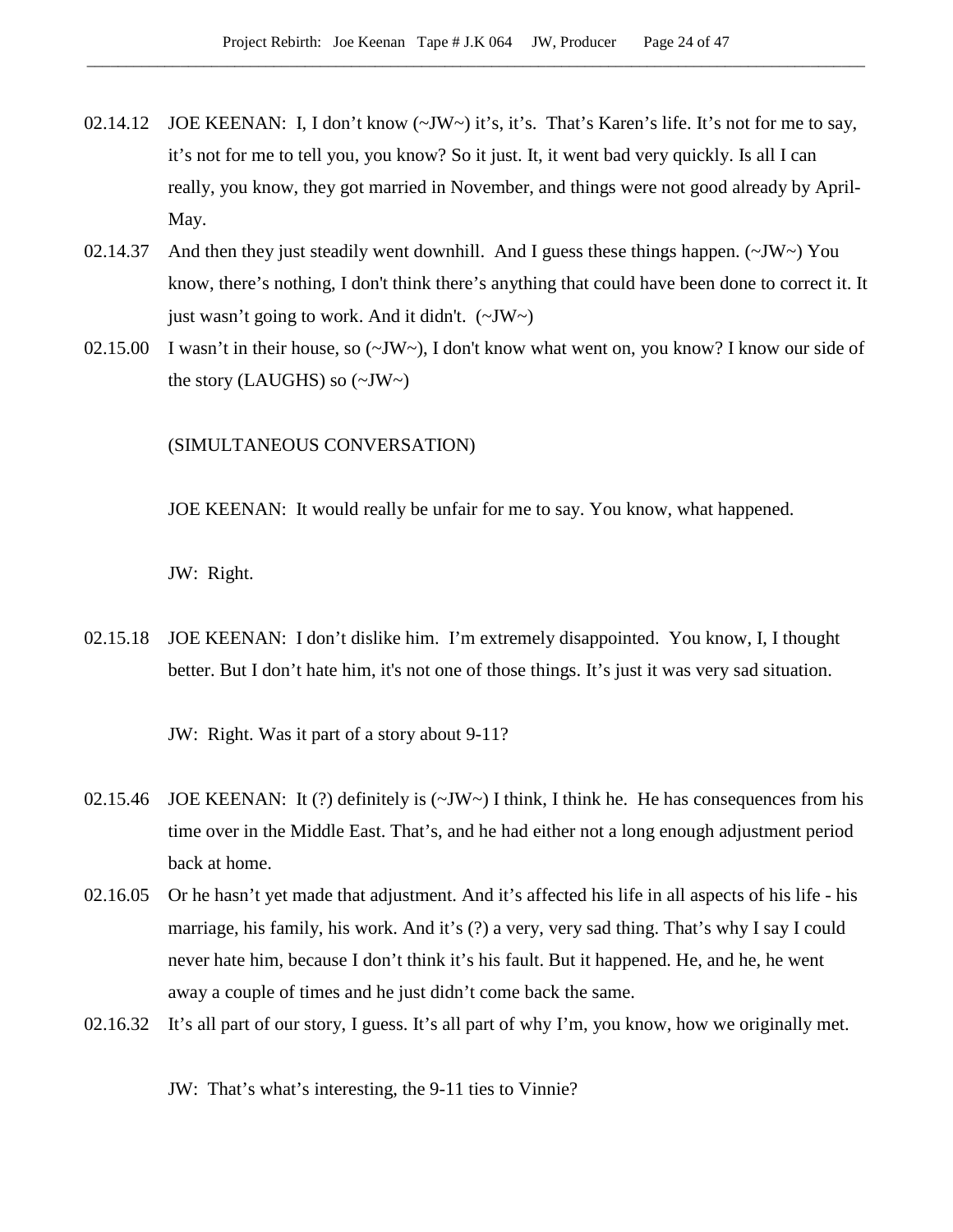- 02.17.03 JOE KEENAN: They met in the Police Academy.  $(\sim JW \sim)$  Right. I think he had a, again, I (?) really don't want to go too deeply into it, but I (?) just think that he had. It affected his relationships. He has a hard time. I'm not being evasive, now, I'm just trying to look for the right word. He had a hard time, I think he has a hard time getting close to people.
- 02.17.34 Where he didn't have it before. And, and it really affected him, and it's, it's sad. It's (?) I feel sorry for him. And then I feel sorry for (?) you know. If I have to choose sides, I'm gonna choose Karen (LAUGHS) you know, but it's something that happened to both of them. And it was a, it's one of those little stories that just falls away and nobody notices it. But it's a, it's a consequence of, of the war, of what went on.
- 02.17.59 These are the, these are the things that happen that nobody knows about. You know, after, after guys come home guys and girls come home and how (?) they have to readjust and live in society. It's (?) not easy. Now, I'm not saying, again, I'm not saying it's solely his fault; it's just that I think that's an aspect of it. (~JW~) I wish it hadn't happened.
- 02.18.32 But now Karen's, she was very, very upset. Obviously. Tragic moment in her life, but now she's trying to come back. And she seems to be doing Ok. I think this police unity bike tour was a great thing for her. She. It was her first venture out. And she met new people and she actually had fun, fun for the first time in a year and a half.
- 02.19.03 So that, that was good.

JW: She's back home?

- 02.19.10 JOE KEENAN: She lives at home. She lives with us. She came home and asked you know, we, we didn't know what was going on. It was going on for a number of months and we didn't know because they live far away. They live upstate. We didn't, you know, we are, our contact was not as frequent as with Joseph and Janine. Because, just because of the distance.
- 02.19.28 So we didn't (?) we didn't know exactly what was going on. And then when she told us and she said she needed a little break. She had to come home for awhile. So she came home, then she went back. And she came home again. And now she's, she's living with us. Getting ready to move on again. I think she's had enough of us (LAUGHS). It's, I guess it's not easy to go back home after you've been away.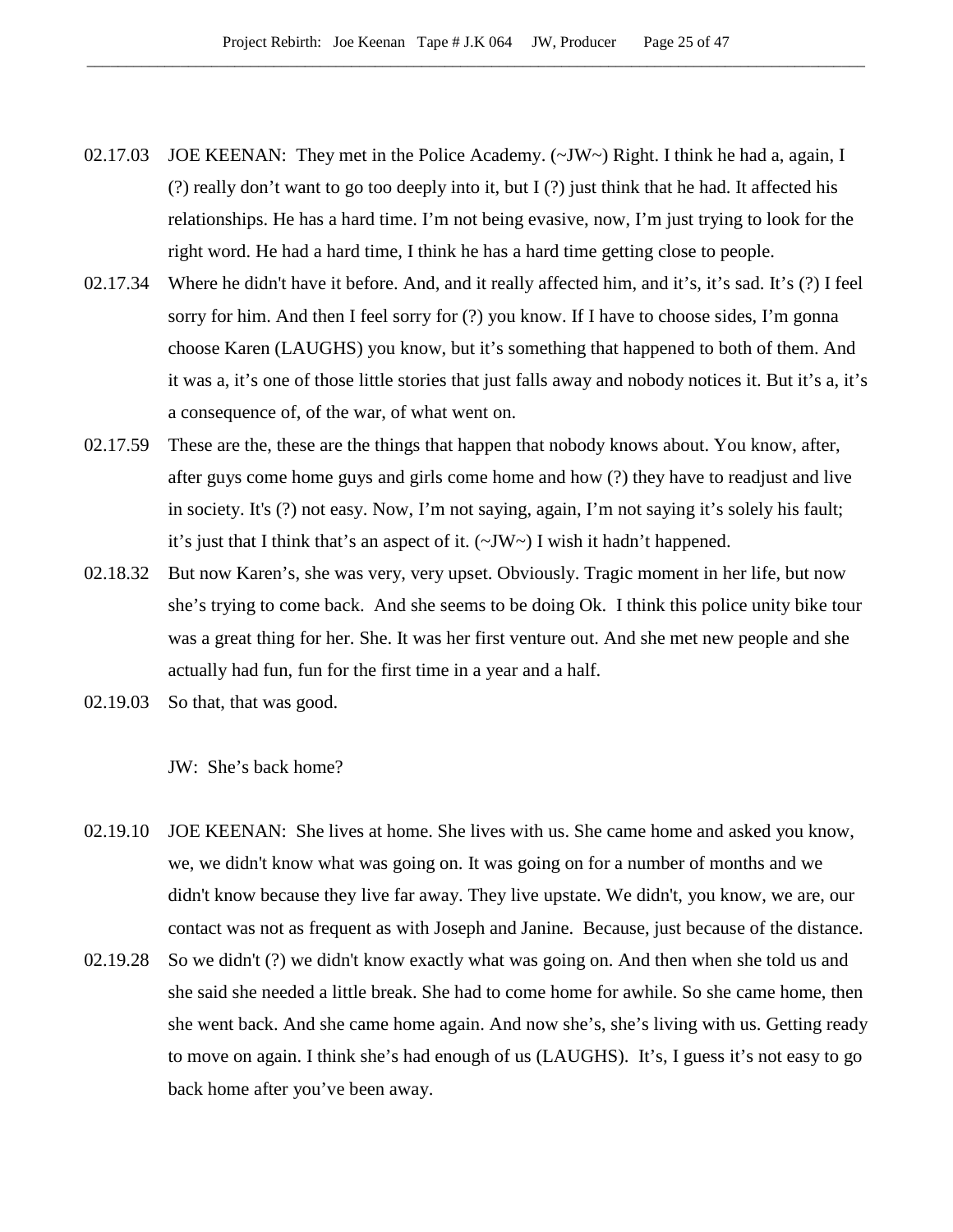JW: How often do you think about 9-11?

- 02.20.04 JOE KEENAN: Only when, well, (?) you know, you see something on TV or speak to a friend you haven't spoken to in awhile. It's, it's always part, everything that you do in the past is always part of your daily life. But it doesn't dominate. It, it doesn't dominate my thoughts. It, I've.
- 02.20.32 My involvement with it wasn't, wasn't that deep. I've come to, you know, I know what I did, and we, I've. I've come to terms with it. If we, if we're gonna start talking about world politics then I'll have some real strong views. But, but I don't think that, you know, 9-11 isn't the focal point of my life. It, as, as you move along, no matter what incident happens, it starts to fade the further you get from it.
- 02.21.03 And that's, other things take over.

JW: What are the other things that have taken over in your life since 9-11?

- 02.21.11 JOE KEENAN: Well, the grandchildren. The. More involvement with Jane and myself doing, being able to just relax together and not have to worry about when the kids are coming home and get the homework done and how we gonna pay for the tuition, and all of that's gone now.
- 02.21.33 So it's (?) it was, we did it when we had to. And we, we got everything done. We took care of all our responsibilities. But now we don't have those anymore. And it's easier, it's (?) a easier life right now. I don't know about better, but it's easier. I guess easier is better (LAUGHS).

JW: You were philosophical about life –how it's like a reverse pyramid - the last time we were together?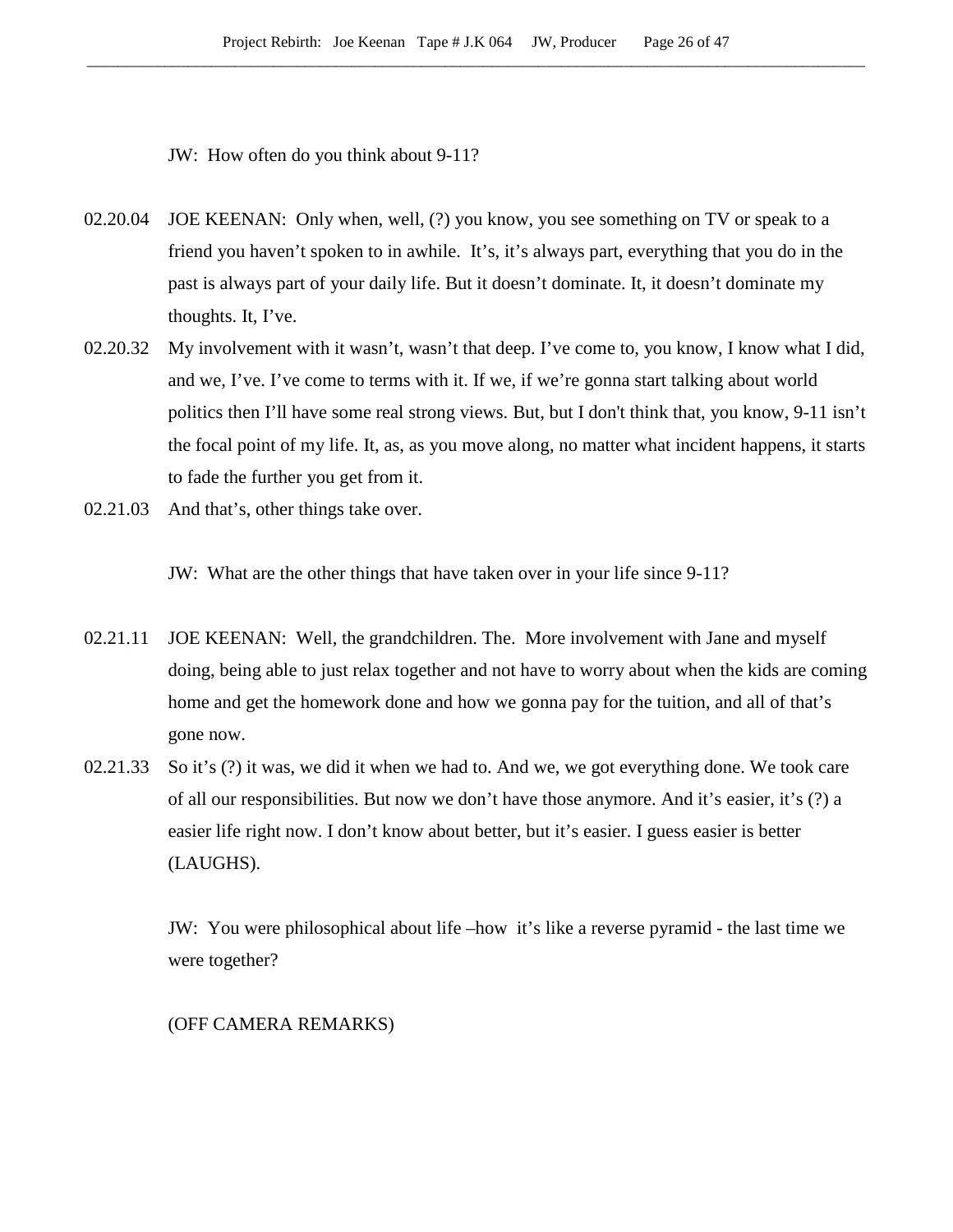- 02.23.22 JOE KEENAN: I don't know if they were all, I probably wouldn't have had the health issues. If 9-11 didn't happen, ok.
- 02.23.30 But I don't know if anything else in my life wouldn't have happened. I mean, Karen probably still would have gone on the police department if 9-11 had not happened. You know that's the way she was (?) that's the way (?) she was in the business world. She was out working. And it, and she decided that she wanted to do something else instead. So I don't know if that would have. It, probably if I was still working, that would be a better question.
- 02.24.00 But I'm, I'm pretty much divorced from all of that now. So I, I don't know, I know how I feel about certain things, but I don't have direct involvement with them. I think (~JW~) that, I think that our (?) country wasn't prepared for that. Well, I know we weren't prepared for it. You could just tell by the fact that it happened, we weren't prepared for it. We weren't secure as we were supposed to be. As we should have been.
- 02.24.31 Probably, hopefully we are now. Hopefully we're more secure, we're more secure now. I mean, I know we see the, you see, everybody sees the peripheral things. You see road blocks, you see security at airports. You see restrictions of things you're allowed to do, you're not to do. But that's all, that's all little bit, you know? The important part is the intelligence issue. And (?) I'm sure, I'm confident that, regardless of who's in power, who's president, who's not president, that that's still going on, the intelligence-gathering, so that we'll be more aware of things.
- 02.25.07 Who knows how many 9-11's we've stopped since then. I don't know. You know, maybe none. But I'm sure the fact that we're more conscious and more (?) vigilant in (?) our intelligence gathering in security, I'm sure we've (?) stopped something that would have happened here.
- 02.25.29 I, I just think we have. Maybe I'm wrong, maybe I'm naïve, but I don't think so.

JW: And your health?

02.25.41 JOE KEENAN: And in, all right, I, I wouldn't have had the, the breathing problems, I wouldn't have hurt my back if, if that hadn't happened. But I might have had other issues, I, I don't know. My health issues in relation to 9-11 were something that happened.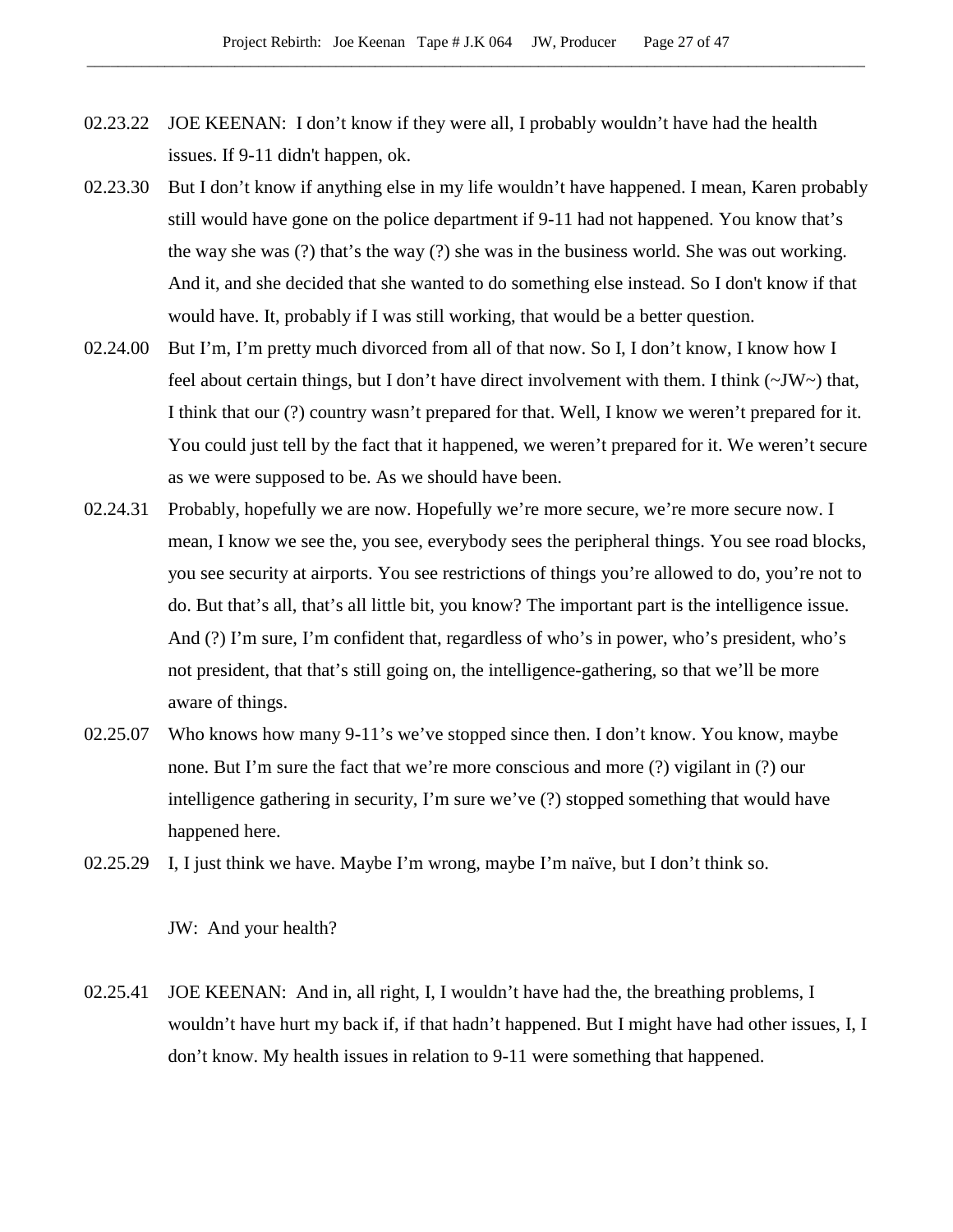- 02.26.00 But it happened to everybody. You know, we'll, everybody down, when you go to the 9-11 clinic, when you go to World (?) Trade Center clinic, you're not the only one there. There are hundreds of people there. They have a, they have a rotation every day. People coming. So I'm, I'm not the only one involved in that. I had some health issues, and they sent me to the doctors and hopefully we've corrected them. I, nothing's gotten worse, so that's good. They got worse and then they got corrected. But nothing's gotten worse since the doctors took action, so that's good.
- 02.26.34 So I'm on the other side of that now, and I just have to maintain it. You just have to watch what you, you know, you just have to do what you're supposed to do. You know? Keep your appointments, do your checkups. Take the medicine they tell you to take, and, you know, don't go skydiving (LAUGHS) just. Do what you're supposed to do.

JW: You have had humility about your experiences?

- 02.27.23 JOE KEENAN: I don't know if it's a humility. It's just an acceptance. (?) Do I wish it hadn't happened? Sure. Do I, I wish that I walked through all of this and said, gee, none of that happened to me? Of course. But it wasn't that way. So I just have to be realistic about it. I can't ignore it. But at the same time, I can't dwell on it, I can't let it ruin my life. It didn't ruin my life. It was a bump. It was a speed bump in life, that's all it was. So it'll be corrected. I, I went many years before it happened, and then it happened.
- 02.28.01 And I had a couple of bad years there, and now it's been corrected, so. I, I had a car accident and it was fixed. The car was fixed. I took it to the shop and got it fixed (LAUGHS). So now I'll keep riding the car.

JW: You feel good about the car?

JOE KEENAN: Yeah. Yeah. I'm glad (?) I'm happy at where I am.

JW: What about that in summation?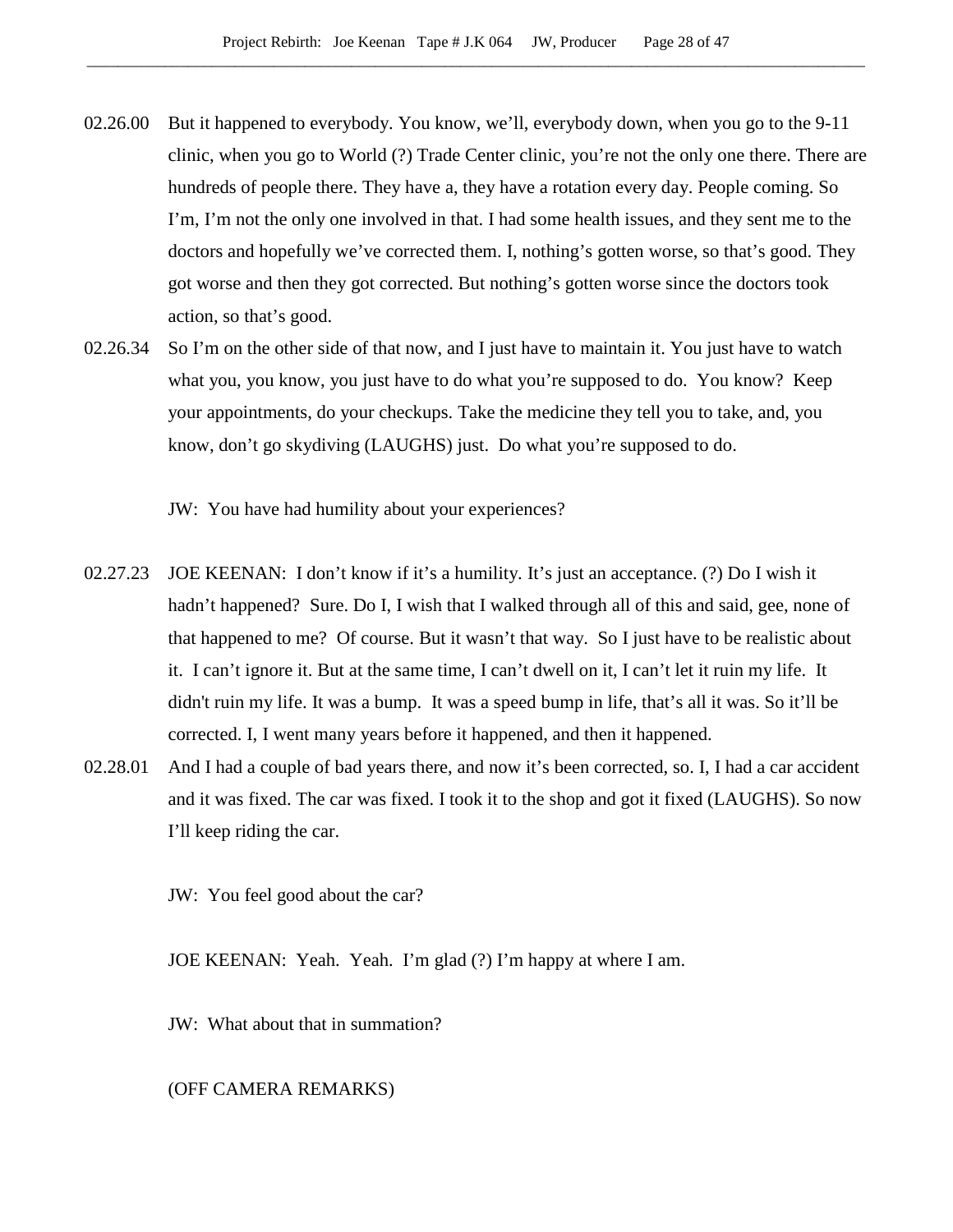- 02.28.40 JOE KEENAN: (MID-STATEMENT) I'm not gonna say I wasn't glad it's the last (LAUGHS). Actually to be honest with you, not that I'm not honest on the other things, but to be honest with you, I, I did think of, you know, because (?) I speak to Danielle quite a bit in email and (?) I see you a couple of times a year. Says, gee, they're not gonna be there anymore. And I thought about that.
- 02.29.04 Sometimes it's, sometimes it's an inconvenience, when you call up and say can we come to your house and can we follow you here, can we do. And I'll say, oh, again? And then when you come it's not so bad. (LAUGHS) It's, I got, I've gotten used to (?) my, my neighbors have gotten used to the cameras shooting my front door (LAUGHS). They don't even look out anymore. But also, as the same time, I says gee, they're not gonna be there anymore. I'll have to, I have to keep up my emails with Danielle to, to you know, let her know what's going on.
- 02.29.34 But. I sort of drifted. I forgot what you asked me (LAUGHS).

#### (OFF CAMERA REMARKS)

JW: It's a little nostalgic and it's been a journey?

- 02.29.57 JOE KEENAN: Seven years, seven years is a long span. There are not many things you do for 7 years in your life. You go to college for 4 years. You know, you might have a job for (?) change jobs. You know, so 7 years is a long time. And even though it wasn't daily, it was in those 7 years. That is a, that is a big connection. Out of the past 10 years of my life, you've been there 70% of the time (LAUGHS). So it is a, it is (?) a long period and (?) you're not gonna be there anymore, and that might, that might be interesting, I don't know.
- 02.30.32 That, I guess a good question would be, how will I feel next 9-11 anniversary? When you guys aren't asking me questions about it. I don't know.

JW: How will you feel  $(\sim ovlp\sim)$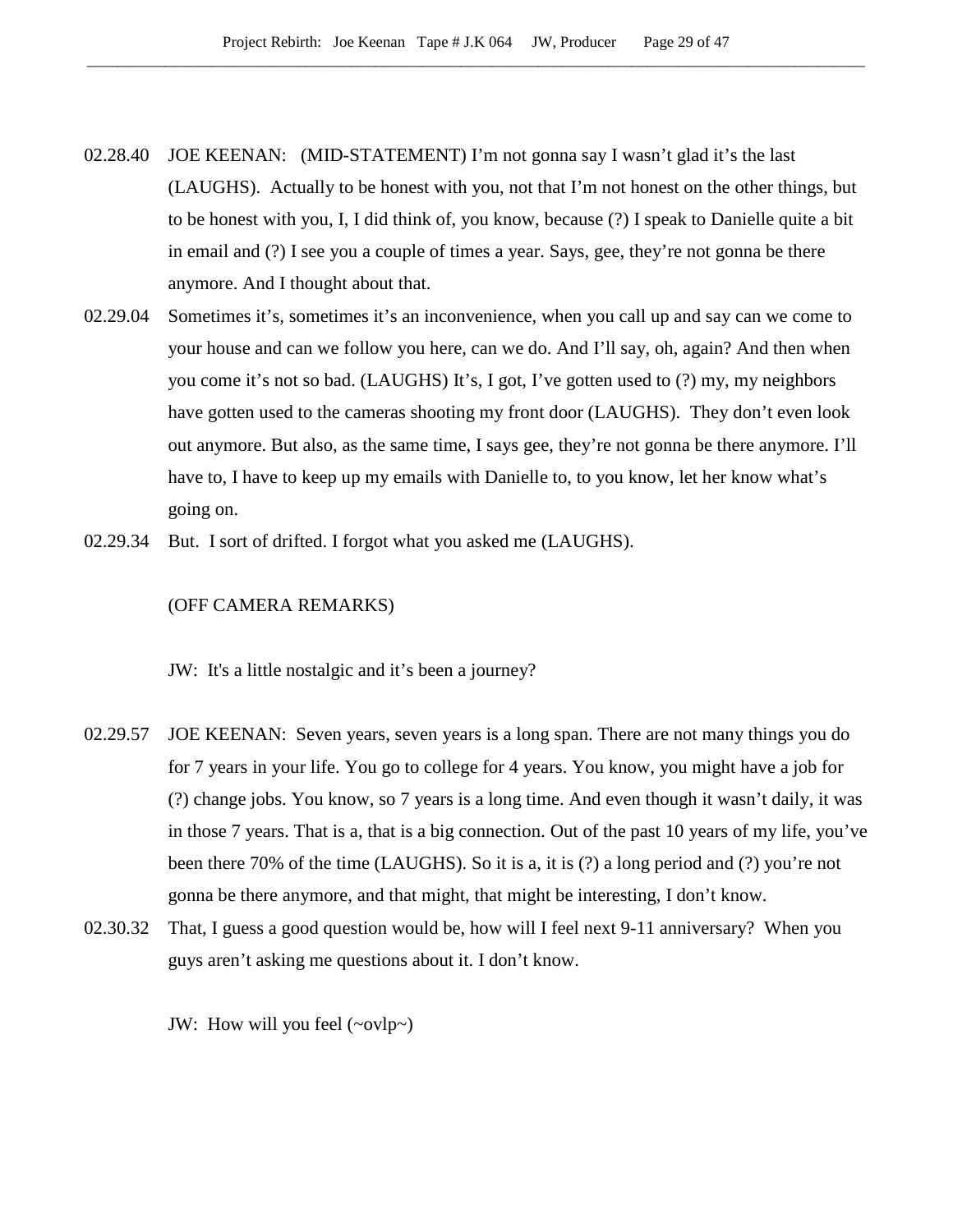- 02.30.41 JOE KEENAN: I don't know. Will I think about it more, or will have you, have you deflected my reflection on it? I don't know. Has the fact that I know you're always gonna ask me about it and make me stop thinking about it? I don't know. We'll have to see. We'll have to see when you're not around anymore.
- 02.30.58 Not that you're going anywhere. You're just gonna be someplace else. (LAUGHS)

JW: In thinking of your specific experience of 9-11, what's your acquired wisdom?

- 02.31.38 JOE KEENAN: Well, I, I wish it had never happened. If I could have done anything to make it not happen, I would have. But since it did happen, I'm, I'm satisfied with my involvement with, during the time. I know, you know, we always used to say, it's nothing you can show me, I've seen everything.
- 02.32.01 Well I used to say that too. Oh, I've seen everything. You, you young guys, you think you're telling me something new. I've seen everything. Well, I hadn't seen everything. Now I have. (LAUGHS) Now I, now I don't think anything will surprise me from now on. It might be something I hadn't seen before. But it's not gonna surprise me. That surprised me. And my involvement in it, although in my thoughts not major, I did every day what I was supposed to do everyday.
- 02.32.29 And we had a mission to try to accomplish, and we did that. And (?) I feel, when I read in the paper about people complaining about Freshkills and how we didn't do our work and how we were disrespectful to remains and how we didn't search hard enough, I just shrug my shoulders and say they have no idea what they're talking about, because they weren't there. They didn't know what we did.
- 02.32.58 It could not have been more respectful. It could not have been more thorough. It had never been done in the history of the world before. And we did, did we make mistakes? Maybe. Probably. But we did absolutely everything we could at that moment. Technology better now than it was 7 years ago? Probably. If it would have happened today, would there be things we could do that we couldn't have done 7 years ago? Yes. But that's not a, that's not a condemnation of what we did 7 years ago. We did absolutely everything we could at that site for forensic recovery.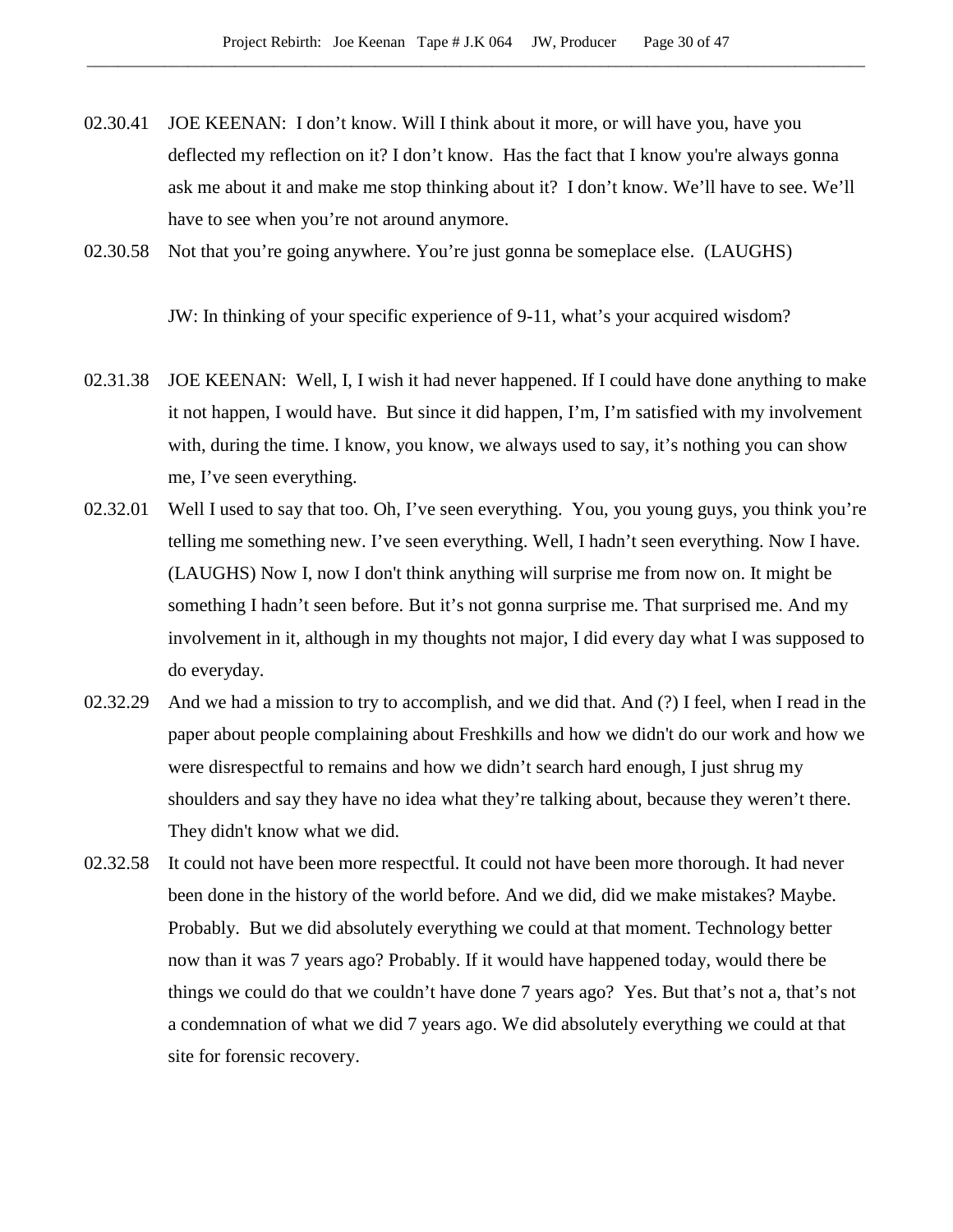- 02.33.32 And probably more than we could. We went longer than we should have. We, we searched everything. There was not, there was not one piece of, of debris larger or smaller than this box that we didn't. We searched everything. We went so far as to, when they were in the World Trade Center, (?) when they were in the hole and they were bringing in the heavy machinery, they had to bring in large timbers, 12 by 12 timbers, probably I don't know, 20, 15 feet long, 12 by 12.
- 02.34.04 Tremendous timbers, that they had to lay on the ground for the heavy machinery to drive over, because it was sinking in the mud. They build a roadway out of wood. When they were finished there, they took that wood and brought it to us, and we searched that wood. That wasn't even there when it happened, when World Trade Center happened. That wasn't even there in the beginning. By the time that wood got there, most of the, most of the recover and removal at the site was near completion.
- 02.34.32 But yet we still searched that, the just in case maybe it was laying in a spot that hadn't been searched and had some remains that (?). I don't know how people. And I, I don't get angry at them. I just know that they don't know. They're either, they're either people who are out on a cause. Or, or people who are bringing publicity to themselves. They weren't there, nobody came up there.
- 02.34.59 First of all, nobody was allowed up there. But no, there weren't people clamoring at the front gate, let us in, let us help. That didn't happen. And representatives from all over the world came, because they all feared that it was going to happen in their country, and they wanted to see what we were doing so they could be prepared. British government sent their, they have a chief, I don't know what he's called, chief medical examiner for the whole, the whole kingdom. And he was there, and he wanted to know would we be able to go to England if this happened and help them set it up.
- 02.35.33 So I know we did what we were supposed to do. You know, we were not to, not to denigrate it, but we were a bunch of cops, you know, and FBI agents, and we went out there and did what we do. And it, and (?) it annoys me when I hear people say that we were disrespectful. They're disrespectful for saying that. And (?) that's one of the things that, I see, now, now the last time we were together you got me going on that again, the same issue.
- 02.36.04 And this, this issue annoys me, because I don't, you know, they just have no clue. They weren't there. They're talking without knowledge. They're talking without background.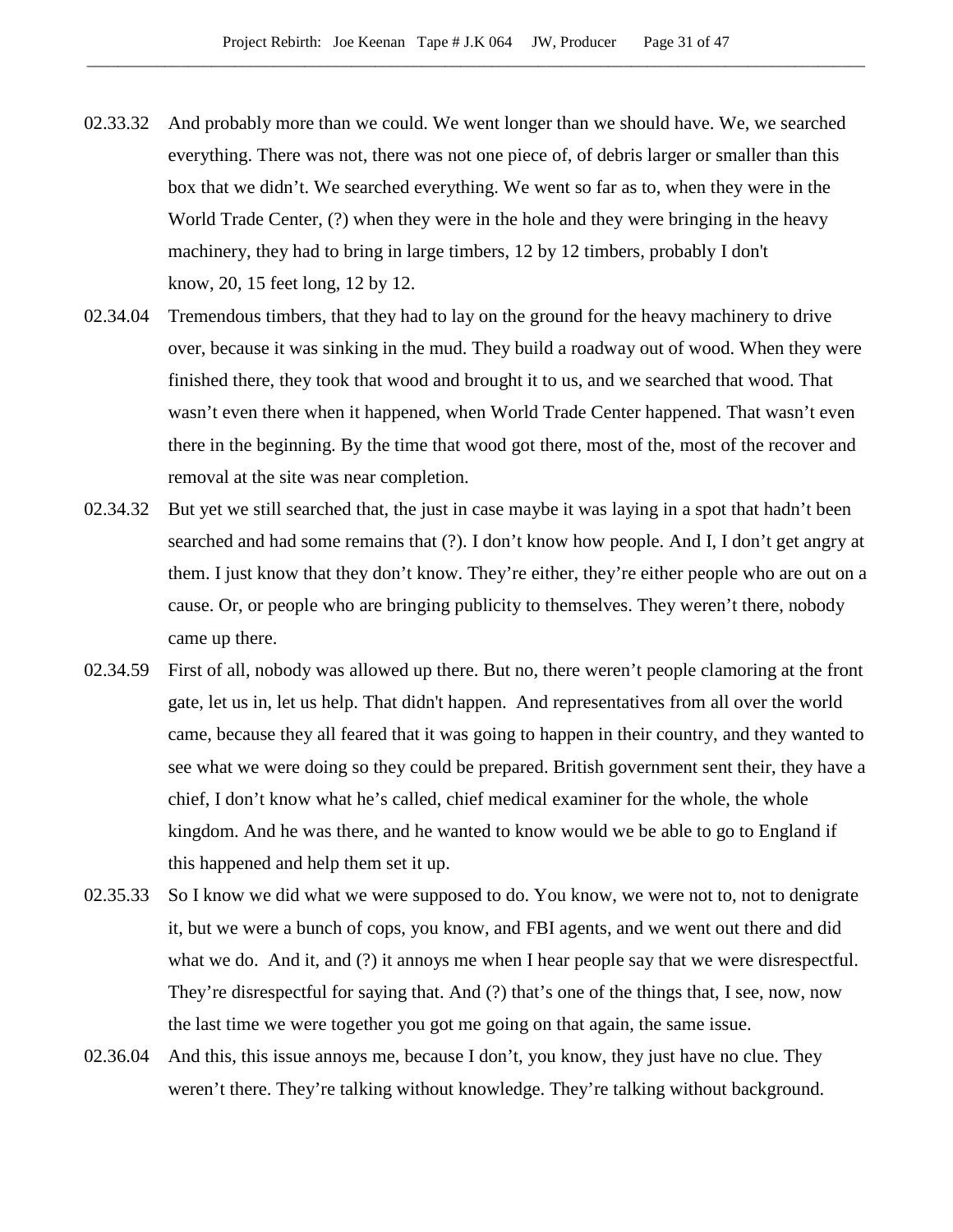People weren't there. I see sometimes politicians talking about this. And, and I don know the names, but when I see it, I'll you know, when I hear somebody, and say he was never there. I was there every day. He was never there, how does he know what he's talking about?

- 02.36.29 And he doesn't. doesn't know what he's talking about. We took helicopters. Drove over the site to make sure there were no spots that we missed. You know, we, we went down 6, 8 inches of the original structure, the original ground itself. When we, the first day we walked on there, when there was nothing there, we went down 6, 8 inches under that. The, there wasn't stuff there. Well, we had all the debris we had brought, we searched but just to make sure, we went further.
- 02.37.00 So it's, anybody who is, anybody who's going to make a statement about that, a negative statement about that is misinformed. If they want to say we made a mistake, say something specific, you did this wrong. We'd have to say, well, Ok, maybe we did that wrong. But they're misinformed with their general statements of what we didn't do and what we did do.

JW: Why is it so emotional?

02.37.28 JOE KEENAN: Because I know we tried. I know we (?) tried to do everything we could. And, you know, it's, it's one of those situations where I don't know your job, you don't know my job. I basically know what you do, you basically know what I do. But until you're doing what I'm doing or I'm doing (?) what you're doing, I can't criticize it. And, and it's just wrong. Because they do it for the political gain. They do it for one-upmanship. For, gee, I haven't been in the paper lately, I think I'll make a statement. And, and it's not right.

JW: It's also connected to the emotional nature of the job you were doing?

- 02.38.04 JOE KEENAN: It is. Because they're just the, I think they're, they're taking advantage of the situation.  $(\sim JW \sim)$ 
	- Q: With respect to what you were doing?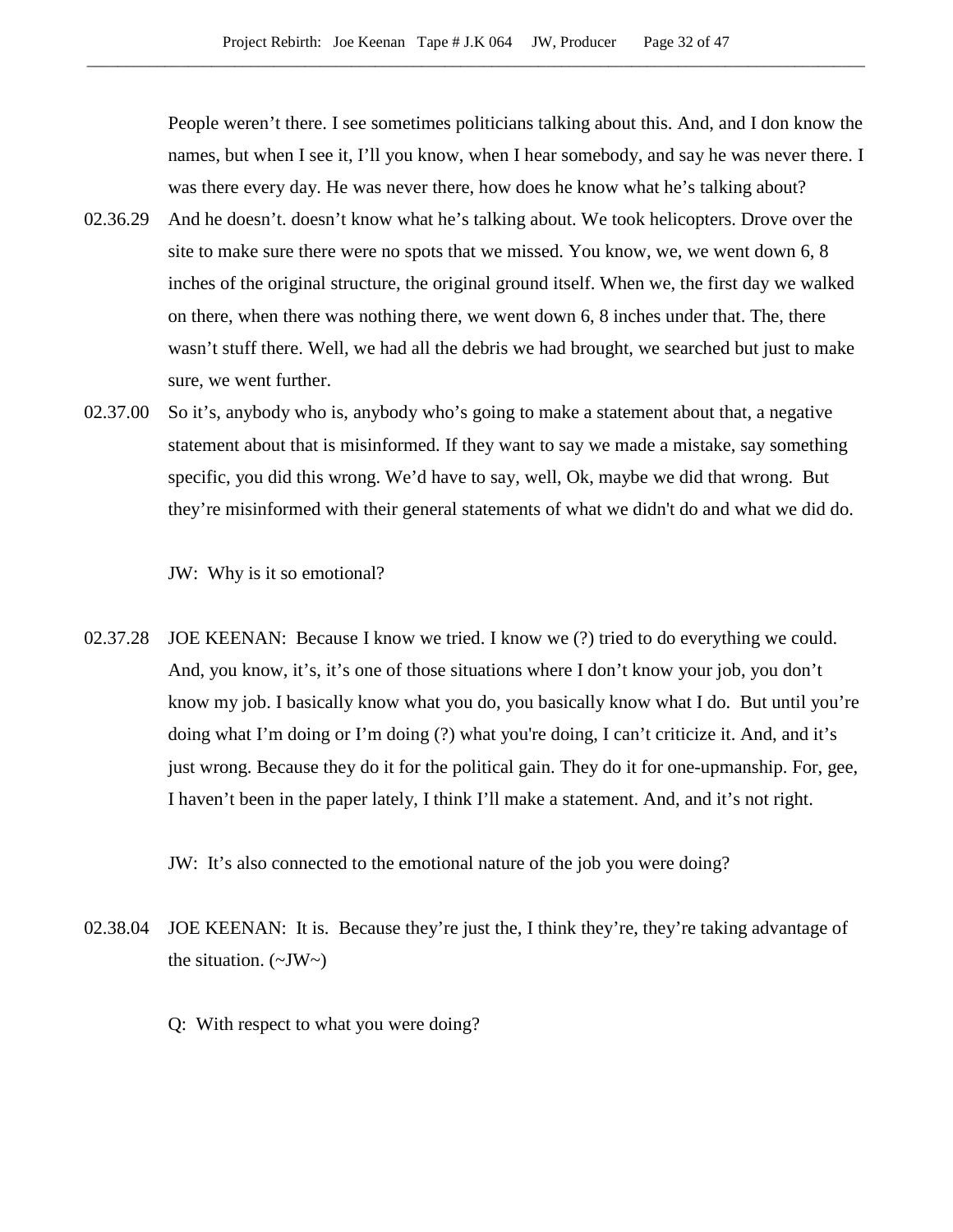- 02.38.12 JOE KEENAN: Well, we, I know what we did. I mean, that, that operation was set up, I don't know exactly when, September  $17<sup>th</sup>$ , September  $18<sup>th</sup>$ , I, I don't remember the exact date. And it went all the way until July. It was longest continuous operation in connection with the World Trade Center.
- 02.38.29 And I know that when we were finished, there was nothing else to do. There was nothing else we could do. Originally they (?) were bringing in debris to us in truckloads. They had the highways closed. And they were bringing in truckloads, and you know, there was just a transportation factor. And of course, that was disrupting the whole city so they had to stop doing that. They couldn't leave highways closed for months and months. Then they started barging the stuff in. They would, they would load the debris from the World Trade Center in Manhattan on barges and bring the barges into Staten Island. And the barges would be offloaded.
- 02.39.05 We went so far as to go in the water not me personally but people go into the water and, and check those barges. Go climb down into the barges when they were all finished and go into the, into the corners and, and remove whatever debris might be stuck from months of use. And take all of that out, and then have that searched. There was, if anybody had an idea of what to do, what to search, we did it.
- 02.39.32 That's and if anybody came up with an idea. Somebody came up with the idea of checking those barges. So we did it. And the roadway where it was offloaded from the barge onto the truck and then driven up the hill. It's all, all within the site, all of that was checked. So to say, I guess, I guess what annoys me is you're telling me I didn't do my job. That's probably what it is, when people say this, they're telling me I didn't do my job. That all I did was go there all day and you know, spend time.
- 02.40.02 We didn't just spend time, we did work. And it'd be the same as if I told you you weren't doing your job. Just because I was not aware of what you're supposed to do, or how you do it. And that's not right.

JW: It's also driven by the event, as well?

02.40.18 JOE KEENAN: Sure. Of course. (~JW~) It was a tragic event. It was a, it was a worldwide tragedy. It wasn't just, it happened here. But it was a world tragedy. And, and people were,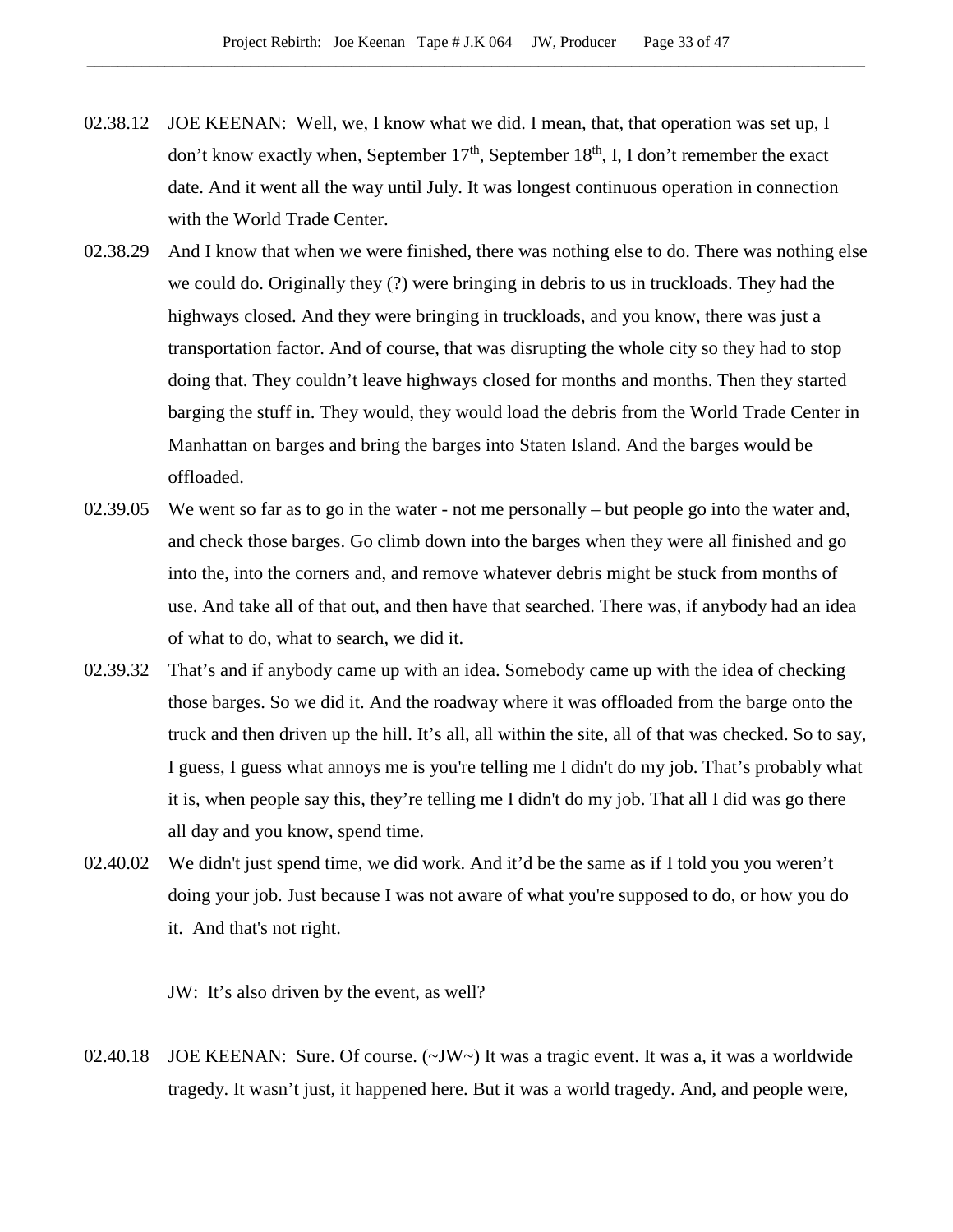people are now saying we did things wrong and, and we didn't (?) we weren't thorough. They don't know that. They don't, they have no way of knowing that, how thorough we were. Maybe we weren't. Maybe we faked the whole thing. But they still wouldn't know that 'cos they weren't there, they didn't see it.

- 02.40.48 Only the people who were there know what went on. And there were hundreds of people there. (?) It wasn't just a select few. Some of us were assigned there every day; others came in on a rotating basis. But I was assigned there every day.
- 02.41.06 I know that the people who were there tried to do the right thing, tried to do what they were supposed to do. And a lot of good was done. A lot of good was accomplished up there. A lot wasn't. But what wasn't accomplished was un-accomplishable before it got to us. The site was so horrific - the flames, the fire, the heat in the hole, everything was just disintegrated.
- 02.41.30 And there was, there's no way to put that back together. Whatever wasn't and was to be found, we found. And what wasn't to be find, we can't find. I mean, I live in Brooklyn. I live - no traffic on the road, a 20 minute drive from my house to World Trade Center, a few miles away the crow flies. The next morning, my backyard was littered with debris. It was, if it came all the way to where I live, we have a pool, my pool had a film over it.
- 02.42.03 The cars had, had debris, dust on it. If it came that far, it went everywhere. There's, there's no way to, there's no way to suck all that up. You can't put the film in reverse and make it all back up. It just doesn't work that way. But what we had, we worked as diligently as we could with. And you know, maybe I'm, maybe I'm a shill for the police department and I'm saying all the right things.
- 02.42.29 But I'm really not, I'm saying what I think. If (?) it is the same story as the police department's putting out and the government's putting gout, good. But I'm saying what I think because I was there. And I know, there (?) were people who came up there to work who we felt weren't working. We sent them home. We sent them back to the command, get out of here, don't come back again. We call up their boss. Don't send Jim here anymore – he's useless when he gets here. And so. And I know that because I was the guy who made the phone calls.
- 02.42.58 That was one of my, one of my jobs. So I, I know that the people who came up tried. That they would be, they were there early. They were there before they were supposed to be there, they were already dressing. They wanted to get out in, in different areas and get their work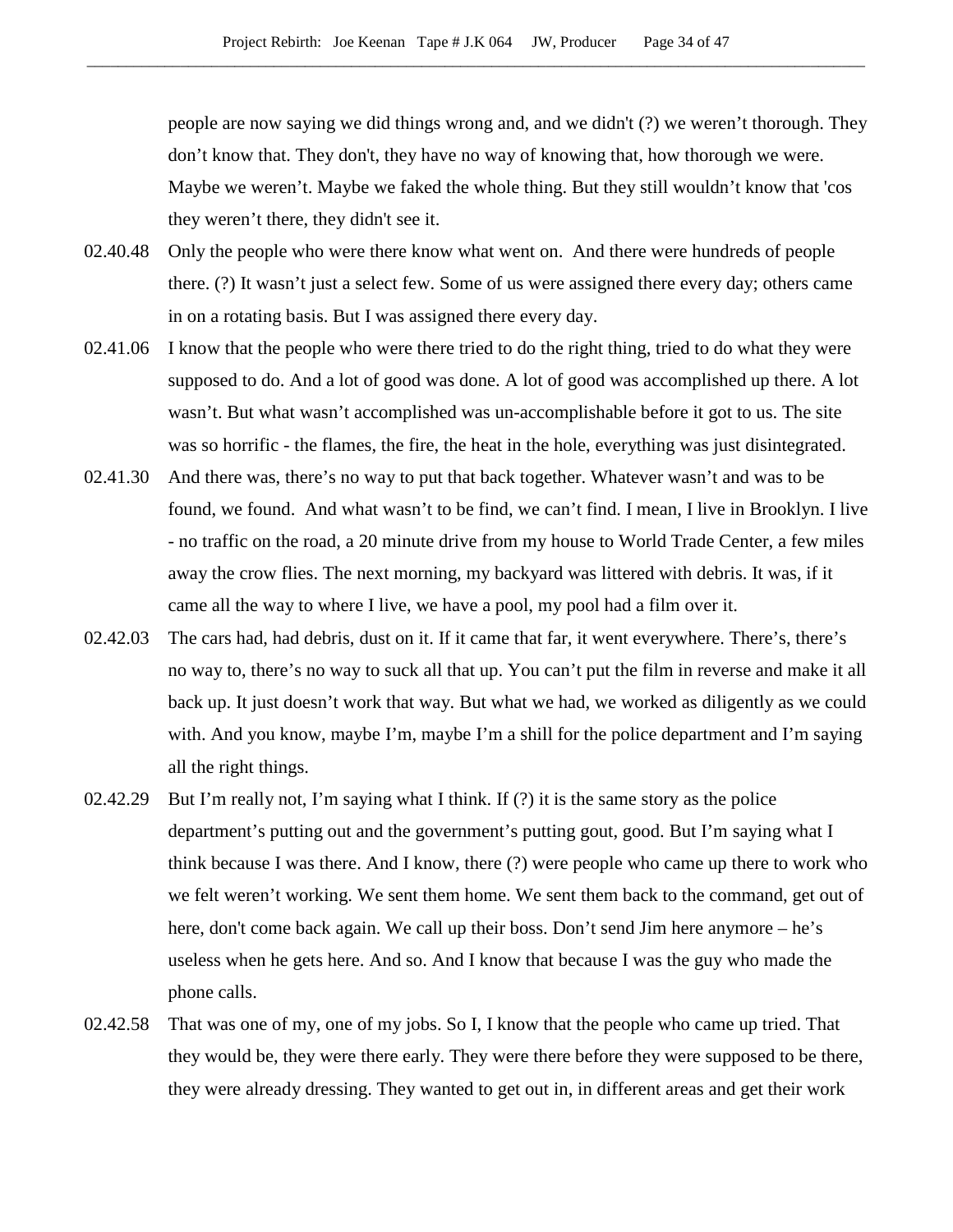done. So you know, if people say was there stuff we didn't find? Probably. But it wasn't there. It was there not to be found. It was someplace else. Where I don't know.

JW: It's also a disrespect to the families?

- 02.43.33 JOE KEENAN: Absolutely. Absolutely, you know, these, these people who continue to perpetuate this, they don't know what they're doing to those families. I mean, families are starting to come, I don't know, I shouldn't say that. I was going to say they're starting to come to acceptance or to ease with this. That's probably not true. Because I wasn't one of those families, so I don't know what they're feeling. But you don't need to keep bringing it up and, and to keep putting a thought in their mind that maybe their, their father, mother, son, daughter, niece, uncle, aunt, child, was disrespected by something we did.
- 02.44.10 'Cos that wasn't so. And everybody sees all the pictures of the, of the bucket line at the World Trade Center the first couple of days and how respectful it was, and how quiet it was. And that's true. But it was the same thing in Freshkills. There was, there wasn't joking around and, and wasted time.
- 02.44.31 That didn't happen.

JW: Is there a word to describe the past 7 years?

- 02.44.56 JOE KEENAN: New, probably. Because a year and a half after the World Trade Center, I retired. So my life took on a, a new aspect. You know? Other than my involvement with the police department, I was fortunate not to be personally involved. You know, I didn't have any family members there that day. So you know, a healing process would (?) be unfair for me to say that.
- 02.45.27 But new. You know, because now, actually if (?) it weren't for 9-11, I wouldn't have retired. So my life took a turn, as a result of that. Turn for the better, probably. You know, I don't know. We can't tell you that until it's over (LAUGHS).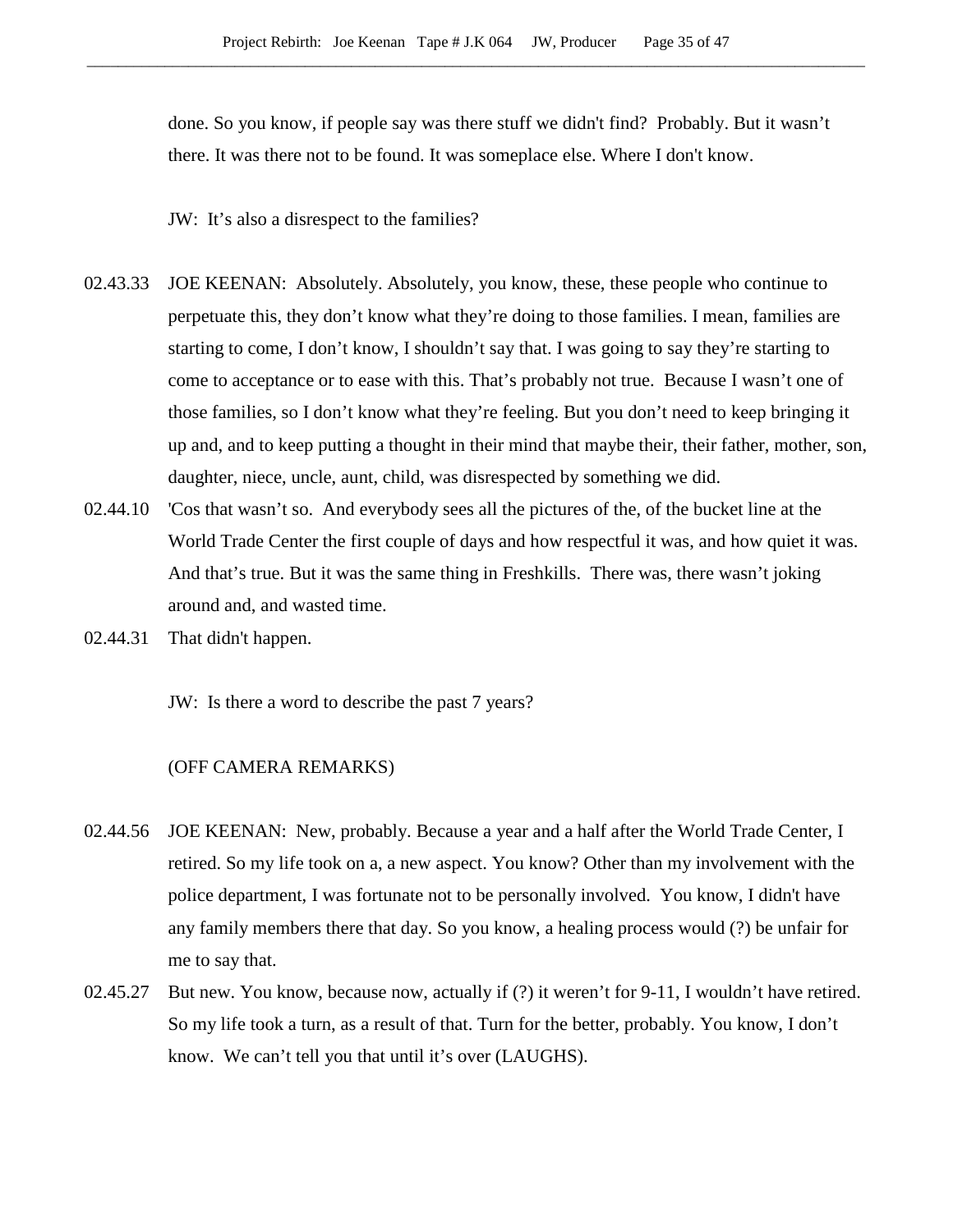JW: What if was over?

- 02.45.49 JOE KEENAN: If it was over, I'd say oh, it's too short (LAUGHS). I had a, an elderly man used to live next door to me. He died when he was 93. And I used to see him every day and we talked to him, and I would ask him how he was doing, how, how you doing today?
- 02.46.03 And he'd say well, I opened my eyes and I saw the ceiling, so I got out of bed. The first time I open my eyes and I don't see the ceiling, I won't get out of bed. (LAUGHS) So it's, it's hard to tell until it happens.
	- JW: Are there lessons from this?

JOE KEENAN: You know, those lessons are bigger than me.

JW: In this film, the universal gets explored by identifying the specific.

- 02.46.47 JOE KEENAN: I think the lessons that (?) could be learned are that the, they all go (?) towards governments and towards protection. No, maybe towards individuals, too. You have to be more aware of your surroundings.
- 02.47.01 Have to be more conscious of who your friends are and who your friends aren't. And you have to be, you have to be wary of that. Maybe in the past we've been too lax, too easy. Too involved in our own lives to worry about the next door neighbor, or the guy in the next state or in the next country. But I think we should be. We should be aware of other people doing. You have to be (?) in order, in order to protect myself the best, I have to be aware of my surroundings.
- 02.47.34 I wouldn't (?) start a campfire in my living room because I know what would happen if I did. And so now I should be aware of other things, also. I should be aware of who else is setting campfires someplace else. And, and to make sure that I have a protection zone for myself. You know, you're talking to somebody who spent his whole life as a police officer. So my,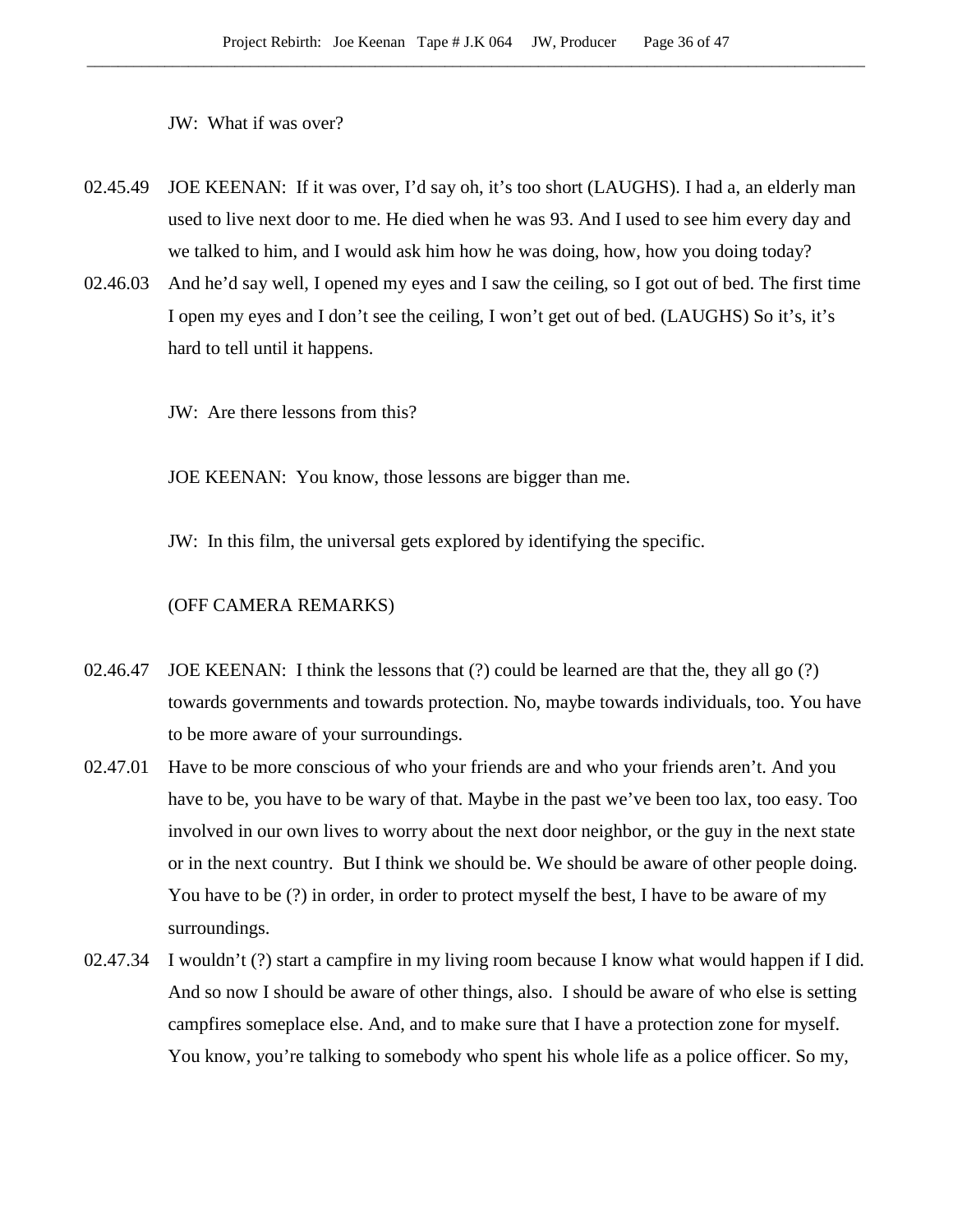my opinions are gonna be probably almost stern and conservative than somebody who, who did something else their whole life.

- 02.48.06 I don't want to single out any, any profession. But you know, you, on a whole, we're probably an extremely conservative profession. An extremely cautious profession. And, and you know, we (?) weren't ready. I don't know if we dropped the ball, but we weren't ready.
- 02.48.31 We got ready quick. Afterwards. On, you know, the government made movements and we here in the city made movements to protect ourselves in the future. But it always seems (?) it always seems to be the way it is. You always correct the condition after it's happened. Maybe we should start correcting things before they happen.

JW: What about lessons for yourself?

- 02.49.01 JOE KEENAN: Personally? (~JW~). I don't know, that's hard to say, you know. I could be, I could be righteous about it and say I've learned to not to trust everybody, but. I've learned that you have to take care of yourself. You know, and if you're not gonna, even in the, in a larger situation you have to look out for your own and take care of yourself.
- 02.49.29 And if everybody does that, maybe we'd be all a little more fragmented and splintered, but (?) we might all be better off. We just can't go on living in our own little world without being aware of what surrounds us. It's like, it's like the, like the hole on the green in the golf course. It's 3 inches surrounded by the whole world. And you're trying to put the ball in the 3 inches surrounded by the whole world.
- 02.49.58 You know, you don't, you're not that (?) you are that little hole, but the whole world surrounds you. So you have to be aware of, you can't, you cant live your life dictated by what might happen. But you'd have to be, you have to be aware of what might happen, and try to, try to stay conscious of it, and out of harm's way.

# (OFF CAMERA REMARKS)

#### 02.50.23 END OF TAPE # JK 065

#### 03.00.23 PICTURE UP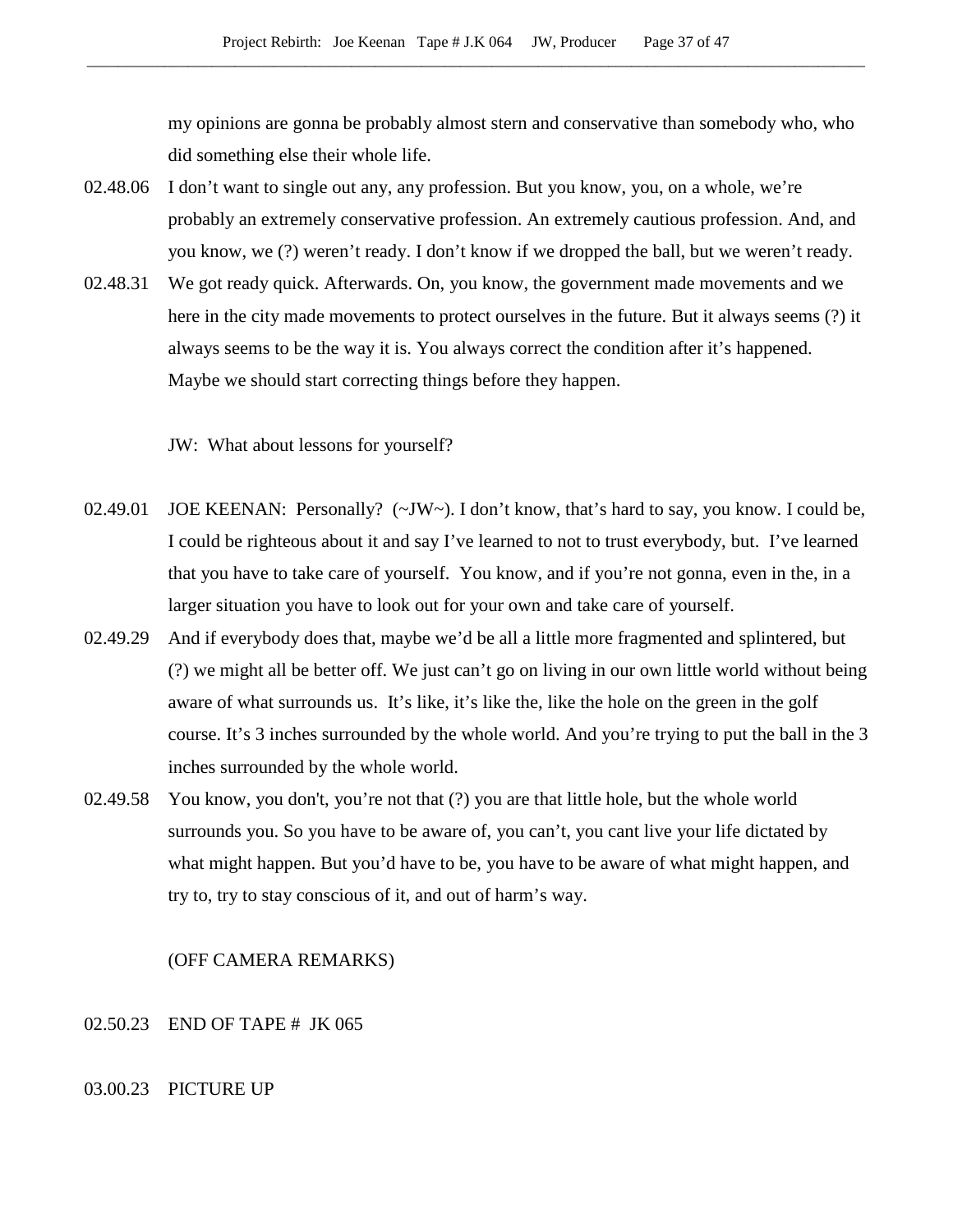# (OFF CAMERA REMARKS)

JW: You conclusion is a bit conflicted between helping people and being aware of neighbors?

- 03.03.18 JOE KEENAN: I don't know if it's me so much. I think (?) it's a personality that takes this type of job. And that personality lends the individual to be willing to help, be willing to interact with the worst of society.
- 03.03.41 Some people don't feel they want to do that, and they don't. That's fine. But I, I don't know what my, what's in me that makes me do this, that made me do it. But if it wasn't there, if it wasn't in me, then I'd be doing something else. I don't know so much if it's, if it's my nurturing, how I was, how I was, how I grew up, (?) maybe. You know, all (?) of that.
- 03.04.07 Nothing touches you that doesn't stick in some way. So your whole life, as you, as you grow up as you go to school, as you have friends and meet different people and go to your churches or your synagogues, or wherever you go, all those things touch you and (?) they develop you. But there has to be a core there to develop.
- 03.04.27 And I think certain people are just meant to do this work. And it's not, I'm not getting philosophical here with a predetermined personalities, whatever. I'm just saying that some people like to play baseball, some people like to play hockey. And it's what you like and it's what you're willing to do. And if we were, our work is the type of work that if you don't want to do it, if you don't enjoy it, get out. Because you're gonna be miserable. You're just gonna be miserable. And a lot of guys do that. Lot of guys try it for a little while.
- 03.05.01 And they say, you know, I can't do this. I'd rather be stock broker. I'd rather be a painter, and they, and they go and they do that. But. You know, and then others stay with it. And you know, you get, all get in your little comfort zone, but you can't be in your comfort zone if you're not comfortable. So, I, I think that certain people are better at different things. I'm not a surgeon.
- 03.05.28 I, I went to, when I was, I went to Fort, Fort Sam Huston, Texas, in San Antonio, 1970. I was in medic school. And I'll never say, never said any time in my life, gee, I wonder, I should have been a doctor. Nope. I'm not putting my hands in there again (LAUGHS). You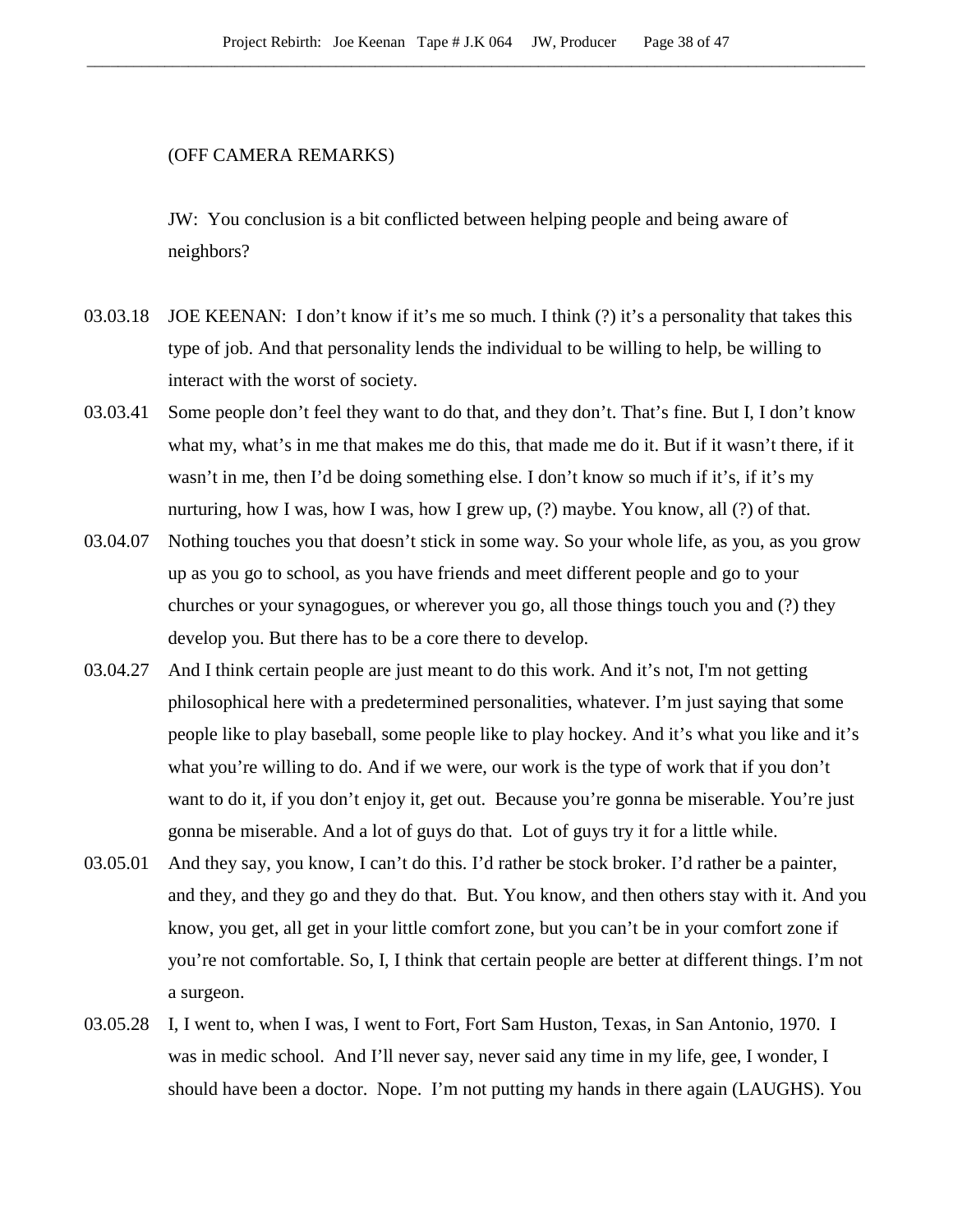know, it just wasn't for me. I, I went to school, I learned how to become a medic, and to do what I was supposed to do. But that cured me of ever saying later on in life, gee I should have been this, I should have been that. 'Cos doctor's not one thing I want to do.

03.06.01 This is what I wanted to do. How did I get there? I don't know. (?) I followed the crooked road and I wound up in a certain spot. But certain type of people do different types of jobs, and I just think that our personality is, is the factor that puts us here.

JW: What about protecting yourself? Is that connected to that?

JOE KEENAN: Sure.

JW: Because you've seen a lot of bad?

JOE KEENAN: Yeah. (?) We only (~JW~)

#### (SIMULTANEOUS CONVERSATION)

- 03.03.34 JOE KEENAN: When I come to your house, as a police officer, why am I there? Because something either happened to you or you did something. Neither of which are good. Something bad happened to you or you did something bad, or something bad's going to happen to you. So my, my interaction with you is really never good. (LAUGHS) You know? You either don't want to see me or I'm too late. You should have been here a half hour ago. Or I didn't do it, it wasn't me.
- 03.07.01 And so my interaction with you is, is never good. So what does that make me think? It makes me think that I have to be, well, you know, careful and, and protect myself.

JW: Did 9-11 accentuate that?

03.07.14 JOE KEENAN: On a larger scale, sure. You know, it made it worldwide. It made it national. As opposed to my little house. I didn't worry about terrorist attacks before. And that was my parents' generation during the War.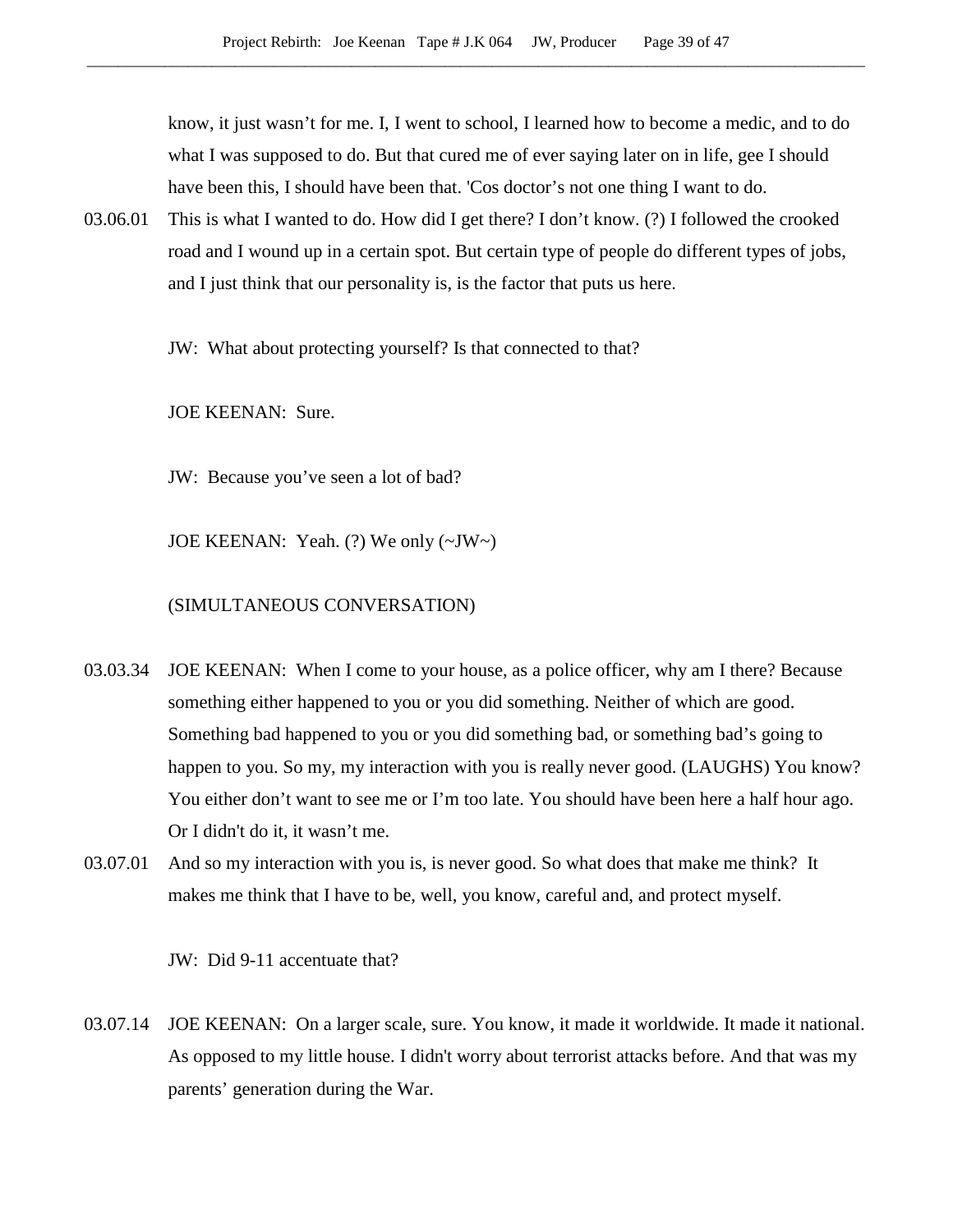- 03.07.31 They worried about it. I didn't worry about it, I didn't grow up in that. So I, I really was lax on my thinking, as were probably everybody else. But now, I see it can happen. So you can either sit there and wait for it to happen again, or you can try your best to avoid it happening again. And I, I think that's what we should do, and that's protecting yourself on a large scale and on a small scale.
- 03.07.59 I mean, you wouldn't leave your door and your windows open at night (?) or you wouldn't go on vacation for a week and leave your doors and your windows open. So you know, on a small scale, because you know something bad's gonna happen. If nothing happens, at least the rain's gonna come in (LAUGHS). You know, so why, why set yourself up for something to happen? Maybe that's living in a shell, I don't know.

JW: It's neither?

- 03.08.29 JOE KEENAN: I, I don't live on a, I don't live in a cabin on a mountain and grow my vegetables. Not that there's anything wrong with that, but just not who I am. That's not what I, now that person thinks differently than I do, you can be sure of that. He's not worried about the things that I'm worried, and I'm not worried about the things that he's worried about. But I guess we need a little of each. We need everybody to worry together. It, you have to admit, the world's different now than it was before.
- 03.09.03 August 2001, world's different than it is now. Everybody was sort of la-de-dah, moving along getting things done. And now, it's (?) touched everybody. And everybody in this country, whether they know it or not, has been touched by that, because there's now something that they either can do or can't do because of that. Because of 9-11. It's (?) if it's as simple as having to take your shoes off at the airport.
- 03.09.33 You didn't have to do that before, but now you do. So it's touched everybody, whether they want to admit it or not, it has. Some it's touched more. Some, some people it's changed their lives forever because it ruined their families. And then others are just in their own way of thinking, inconvenienced by it. But everybody's been touched.
- 03.09.59 It's changed your tax structure. It's changed the government. It, it's changed everything.

JW: And you?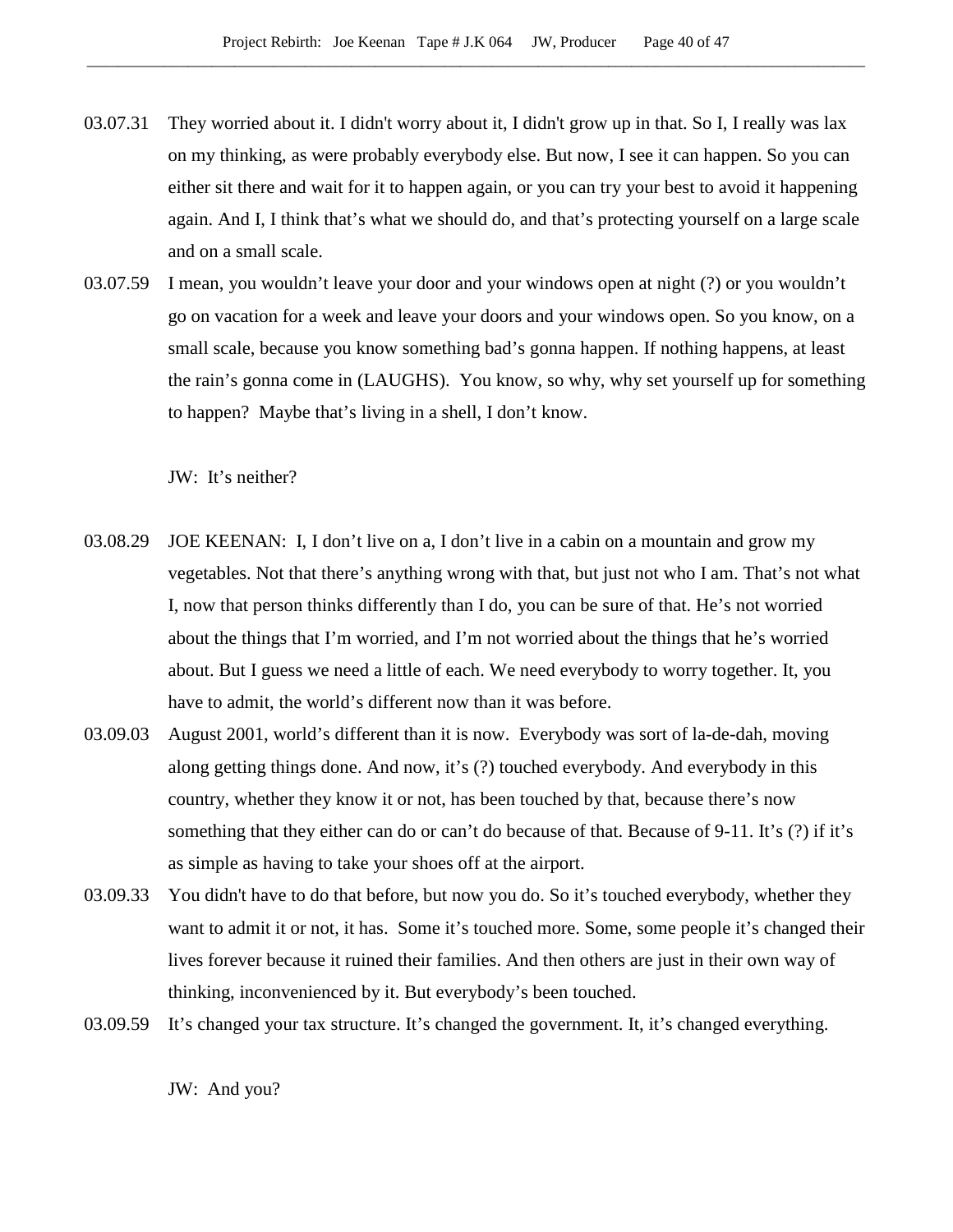- 03.10.11 JOE KEENAN: Yeah, I guess it's changed me, too, you know? It's (?) I don't know how. It's like I said before, it's, it's a little easier for me because my life has changed because I retired. If I had had ten years on the job when that happened, as opposed to already past my time, I'd still be working and I don't know how I'd feel then.
- 03.10.32 But I'm more relaxed now than I was before, only because of the nature of that whole, I've accepted that whole change of life situation (LAUGHS) where I'm, I'm not getting up every morning and going to work and putting food on the table and worrying about sending the kids to school and how am I gonna pay my mortgage, and, and I'm past all that.
- 03.10.58 I don't worry about that anymore. So now I just read the paper and say boy, that was stupid (LAUGHS).

JW: What about your mortality?

03.11.11 JOE KEENAN: Like most people, you try not to think about it, you know?

JW: Are you more in connection with it?

- 03.11.20 JOE KEENAN: Well, yeah, but yes, but yes, but more due to my age than you know, if I had been 25 when 9-11 happened, I don't think I would have the same concept of mortality. You know, you start to (?) everybody rationalizes, whether they want to admit it or not. And they, you know, and they think about the numbers, and if something's gonna happen, what's the percentage I'm gonna be involved, or percentage is pretty good I'm not gonna be involved, so I'm not gonna worry about it. But you know, I mean, just, you get older, you start to think about things.
- 03.11.56 You, you're more aware of your mortality the older you get because you become, I guess, more conscious and more afraid of it. But I don't know if that's directly 9-11 related. Because I rationalize, too. What's the chances of me being some place when something happens. As long as it doesn't happen on the golf course, I'm in pretty good shape (LAUGHS).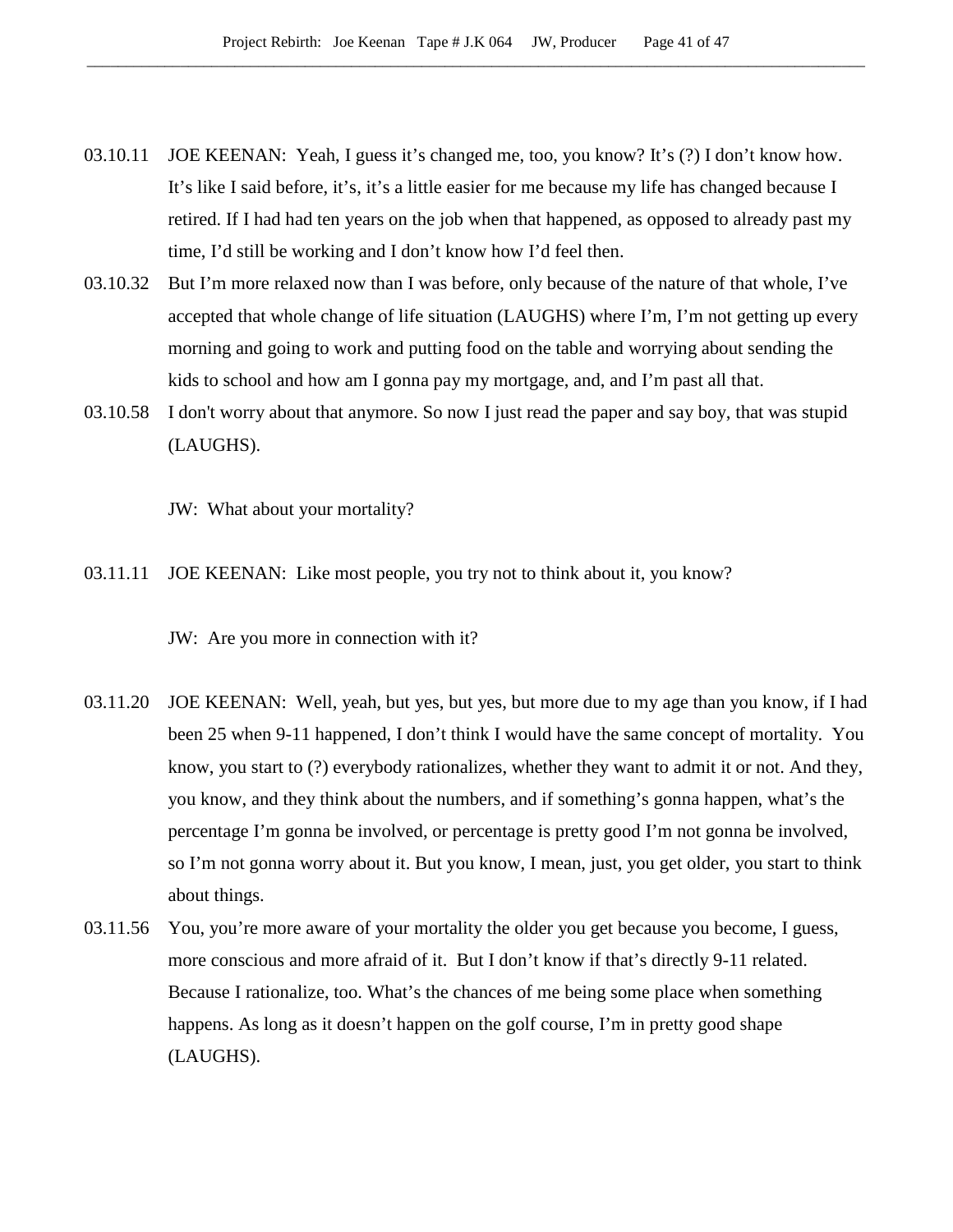#### (OFF CAMERA REMARKS)

JW: Has the scar healed?

- 03.13.01 JOE KEENAN: Sure. The scar heals. Its' still there because it's a scar. But. The less you're directly involved, the easier it is to put it to sleep. And it heals for people who didn't touch it, it's now an unfortunate situation that happened. Oh, gee, that was sad. You know, all those poor people who were involved.
- 03.13.28 Then according to your level of involvement, it takes you longer to come to terms with that. But. You know, people say that time heals all wounds, you know, the old saying. I don't know if that's so, really. It just takes you, time just takes you further away. It's still there. If you think about people in your life who have died for whatever reason - you, your family members, your grandparents, your parents. Your, you know, your friends.
- 03.14.00 It's less traumatic today when you think about it, but you're still sad when you think about it. You say gee, you know, that, the fellow who you went to high school with who was the first one in your group to die, and you say wow, you know, he was a good guy, or we had some good times together. I mean, you don't feel the same way you did the day you found out he died. But it's still, it still hurts when you think about him, when you solely think about him. Where he's (?) your main thought at that moment. It's still sad. You still feel bad about it.
- 03.14.29 So that's (?) you know, that's, that's the way it is now. It's just that you have a, you try to fill your life with other things. You think about other things instead, and when you think about that, you feel bad. Doesn't go away. It just, you get more used to it.

JW: Anything else to wrap it up?

03.14.50 JOE KEENAN: No, I guess. You've probably had, you've probably gotten more words out of me in your time than anybody in history. (LAUGHS) Because I'm not really known too much as a talker. So you've, you've accomplished your mission (LAUGHS). My, my family would be shocked if they ever saw how much I talk to you.

JW: I'll take that as a compliment from you.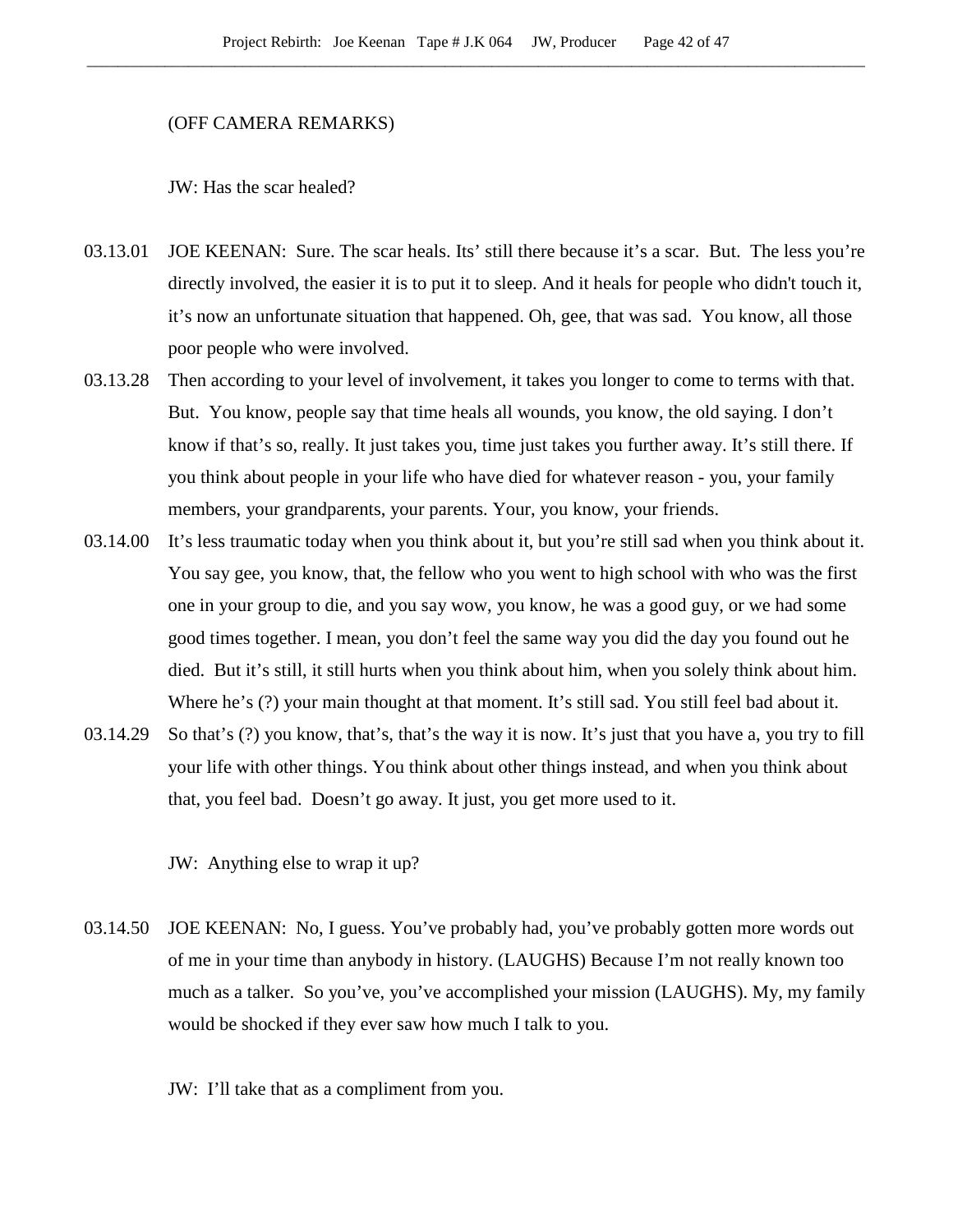# (OFF CAMERA REMARKS)

- 03.15.59 JOE KEENAN: (MID-STATEMENT) not to minimize my involvement, but I really, you know, I was just a cog in a wheel. But, and I find it interesting that you find what I did interesting. And if you do, I made a commitment to, in the beginning, if I had, the day I said to you Ok, I'll, I'll be involved, I'll go with this, I could have said no. And I thought about saying no (LAUGHS). But I didn't. And so now I've made the commitment, and again, that's the personality thing.
- 03.16.30 I made the commitment, and there were times where I said oh, I would see an email and I would say oh, it's them again (LAUGHS). But. I, I made the commitment so I tried to stay with it.

JW: I hope this project will have a lasting effect.

JOE KEENAN: I hope so, I hope you're right.

# (OFF CAMERA REMARKS)

JW: What about the site itself?

- 03.20.51 JOE KEENAN: The site? The site's sort of I guess for guys like me, the site's sort of ruined. Because as we drive by there, and as we stop, well, I was there that Saturday that the bicycle tour took place, that's where it started from. Now it's, it's a construction site and it doesn't in, in my private eye, it doesn't seem to be going anywhere. You know, I'm sure there are accomplishments there every day, I just can't see them. And I'd like to see something happen. You know, it's 7 years. You can build a lot in 7 years. I know there's a lot of red tape and rigmarole and in-fighting and money issues.
- 03.21.31 But it just doesn't seem to be going anywhere. And either do something with it or don't. You know, don't, again, those people who were more involved from, than me, those family members, it can't be good for them to see nothing happening. It, see, now I'm not saying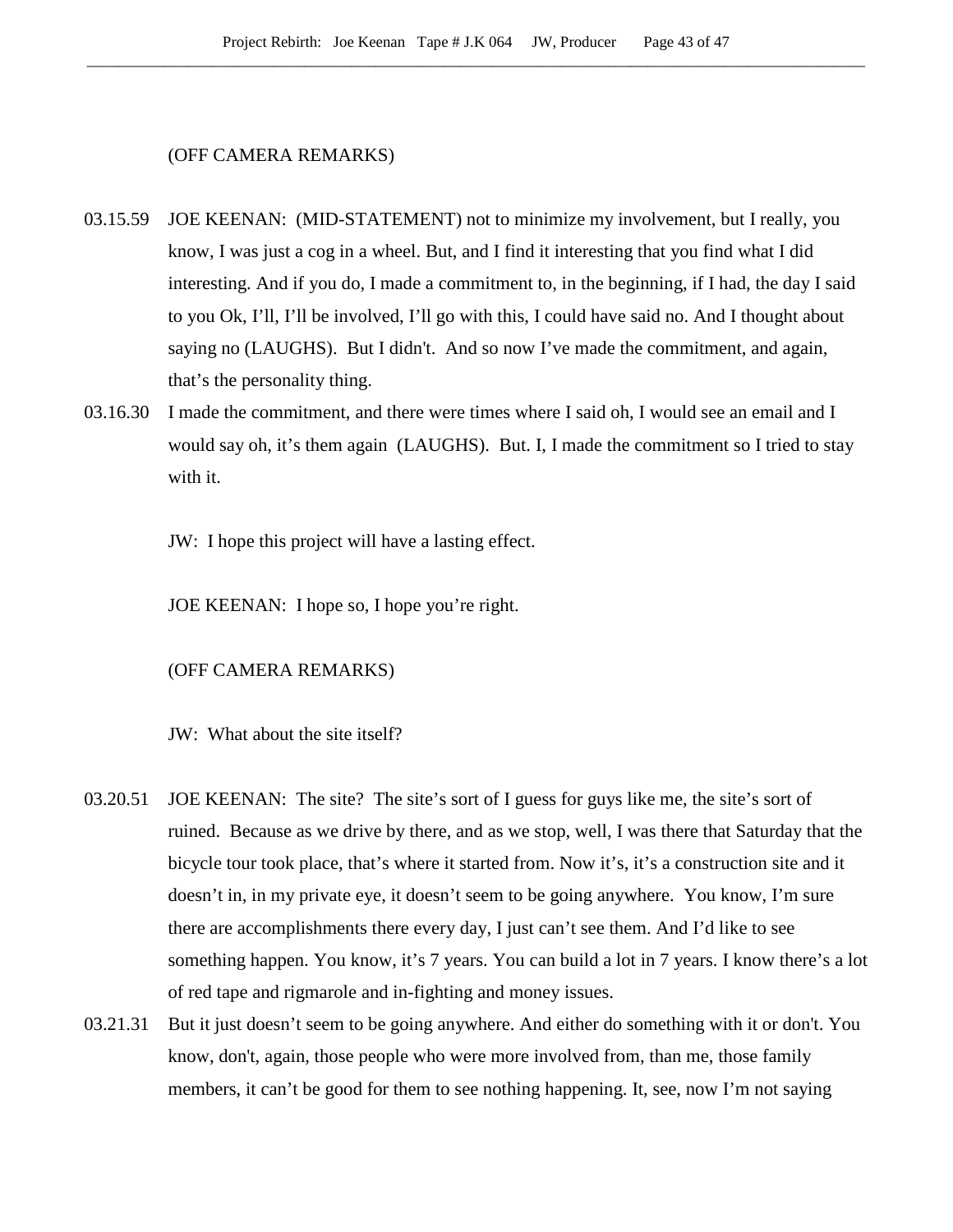nothing's happening, I'm sure a lot is happening. But the person who just walks by doesn't see anything happening. And that's probably not a fair statement.

- 03.21.58 I probably just got the guy who's doing that mad at me, like I was mad before (LAUGHS) so I, I apologize to him, whoever that is. When I probably just, 'cos he, he's saying he doesn't know what I'm doing. And, and that's true, I don't know what he's doing. All I can, all I can judge is what I see. And I just wish they would, they would, you know, move on with it. Because my, my, when I close my eyes now and I picture the World Trade Center, I don't picture the two tall buildings. I picture the site the day after, or that day.
- 03.22.30 That's what I see when I close my eyes and see the World Trade Center. So I almost don't even remember the two tall buildings anymore. I know they were there, and every once in awhile you'd be watching a movie and you'll say oh, look at that, the World Trade Center. And, and I know since then that movie people have pretty much been conscious not to show that part. To stay away from that area. But (?) if I close my eyes now, I can picture the, the debris falling and still glowing red. And I can picture the, the, that girder that fell in the sign of a cross.
- 03.23.02 I can picture that. I can picture the (?) bucket lines. And I don't know what the building across the street was. I think it might have been the American Express building that had the big atrium. I, I don't, the big dome. I don't know which building it was being there the next day and seeing a girder stuck in the wall like a dart. That had to shoot 200, 300 feet across the street, to stick in there. That's what I see when I close my eyes and I see the World Trade Center.
- 03.23.29 I really don't even see the planes hitting. And now you see the aftermath. And there would be nice if that could be fixed. That's all I have to say about that (LAUGHS).

#### (OFF CAMERA REMARKS)

03.24.35 JOE KEENAN: (MID-STATEMENT) one of my jobs before, before 9-11, I was on the staff of the chief of detectives. And when you're a, on the staff, sometimes you get sent to different meetings, and different assignments, 'cos the chief just can't go everywhere. So certain people have different assignments, and one or two days, 3 days a week after 9-11, they had a meeting in headquarters.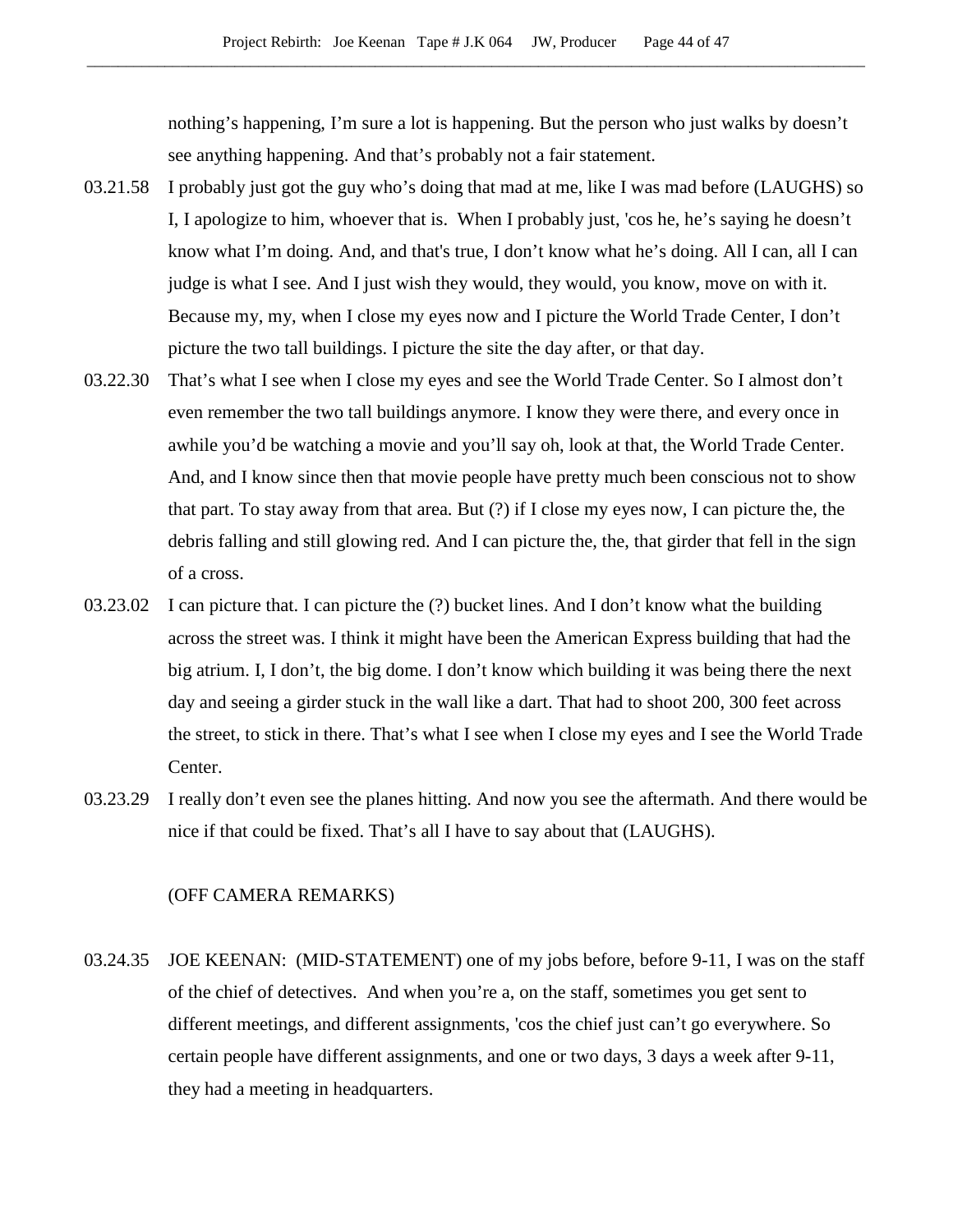- 03.25.01 And they sent representatives from all the departments involved to FBI, fire department, transit workers, EMS, any, anybody you could think of, state Troupers, the whole thing. And I, the chief sent me. And I sat in there, and it was basically a, let's exchange ideas, let's, let's see where we're going so we can set up training for this, if it happens again. So that's (?) what you're talking about. And, and we pretty much decided at that meeting that we didn't have anything at that particular.
- 03.25.32 In fact, we even, I even called the fellow in, I called San Francisco, I called some place else, I don't remember, oh, Oklahoma. And asked them to send us their after report on the Oklahoma incident and the San Francisco earthquakes, to see how they could one, I mean, one was actually terrorism, and the other was handling disaster in (?) an urban setting. And they sent us their after reports of, of what they did and how things, to try to put everything together.
- 03.26.02 But of course, that didn't help us. That was all, you know, later on stuff. But maybe something like this adds a little piece. Like I said before, everything that touches you sticks a little.

JW: The idea is to create a hub of information to help people, especially officers, in the grieving process.

# (OFF CAMERA REMARKS)

- 02.27.14 JOE KEENAN: I, I don't feel that's my grieving process here. If you ask me about my grieving process with this, I, I'll immediately focus on the armory interviews the next day. I never do that again. I'll just never do that again. You can send me there, and if I have to resign or quit, I will.
- 03.27.34 'Cos I'll just never do that again. All those poor people just lined up waiting for us to tell them it was gonna be Ok. So. That's a hard thing. But as far as, you know, your personal stuff, (?) I don't know. I don't, I don't really consider any personal grieving, you know. I (?) don't know the right word for, what did you just call it?

### (SIMULTANEOUS CONVERSATION)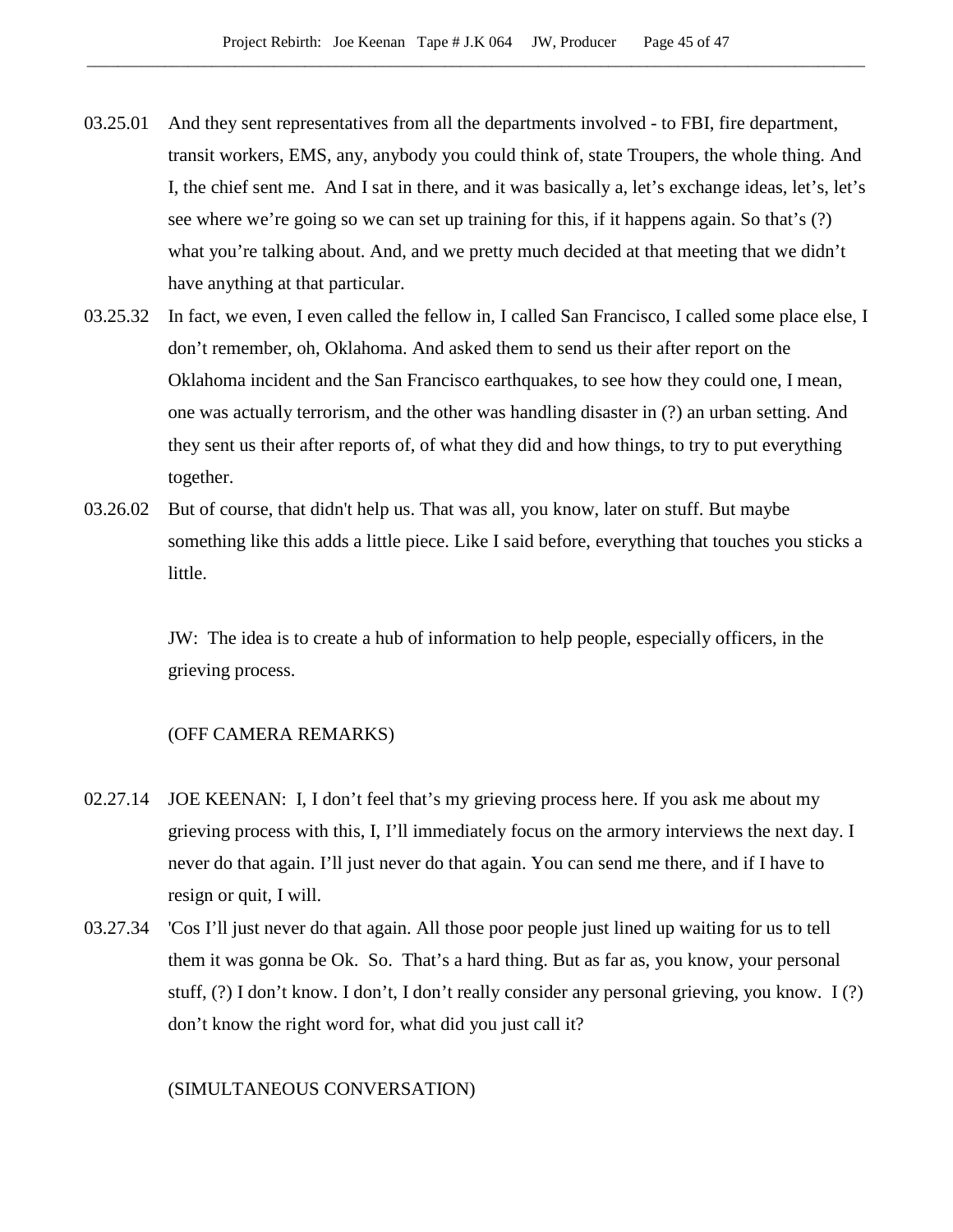JW: There are others that have direct loss in the film, and hopefully the film will be able to provide help.

# (OFF CAMERA REMARKS)

- 03.28.54 JOE KEENAN: (MID-STATEMENT) just from the fact that now the next time's not the first time. So we'll already know. I, I'm sure there, again, after. After 9-11, I was still in the police department, but I was pretty much separated from the police department because my, my task was the recovery. And after awhile, after 6 months or so, when the police department started to get back to normal, they started to institute new procedures. But I was still involved with the recovery, so I, I never really learned those new procedures. But I know they've done it. They, I'm sure they have. I'm sure it's, I'm sure it's taught in the police academy and the new recruits now. I'm sure it's taught in in-service training.
- 03.29.29 I, I'm sure they have a, a weapons of mass destruction training. I'm sure all of that's going on, so that's good, (~JW~) that's good.

- 03.30.21 JOE KEENAN: (MID-STATEMENT) when I called Oklahoma, they actually Fed-exed me everything. And the San Francisco, when I found the detective in San Francisco who was in charge of that particular report. He said how do you want me to send it to you? I said, well, send it to me you know, as quickly as you can because the, you know, the chief wants it. And he says, you know, this is gonna sound funny, he says, but my wife is getting on a plane tomorrow to come into the city to be with her sister. He says I could give the whole thing to her. I said sure. So he get, I met her at the airport, and I picked her up in a police car and I drove her into (?) she was like in awe because the city was still at that time unfortunately, you know, the site was still smoldering and roads were closed.
- 03.31.02 And we were riding up and down one way streets, and, and she was just her eyes were (?) bugged out. And when I met her at the airport, I picked her right up when she got off the plane. And Port Authority guys filtered her right through. She got her luggage, and we were